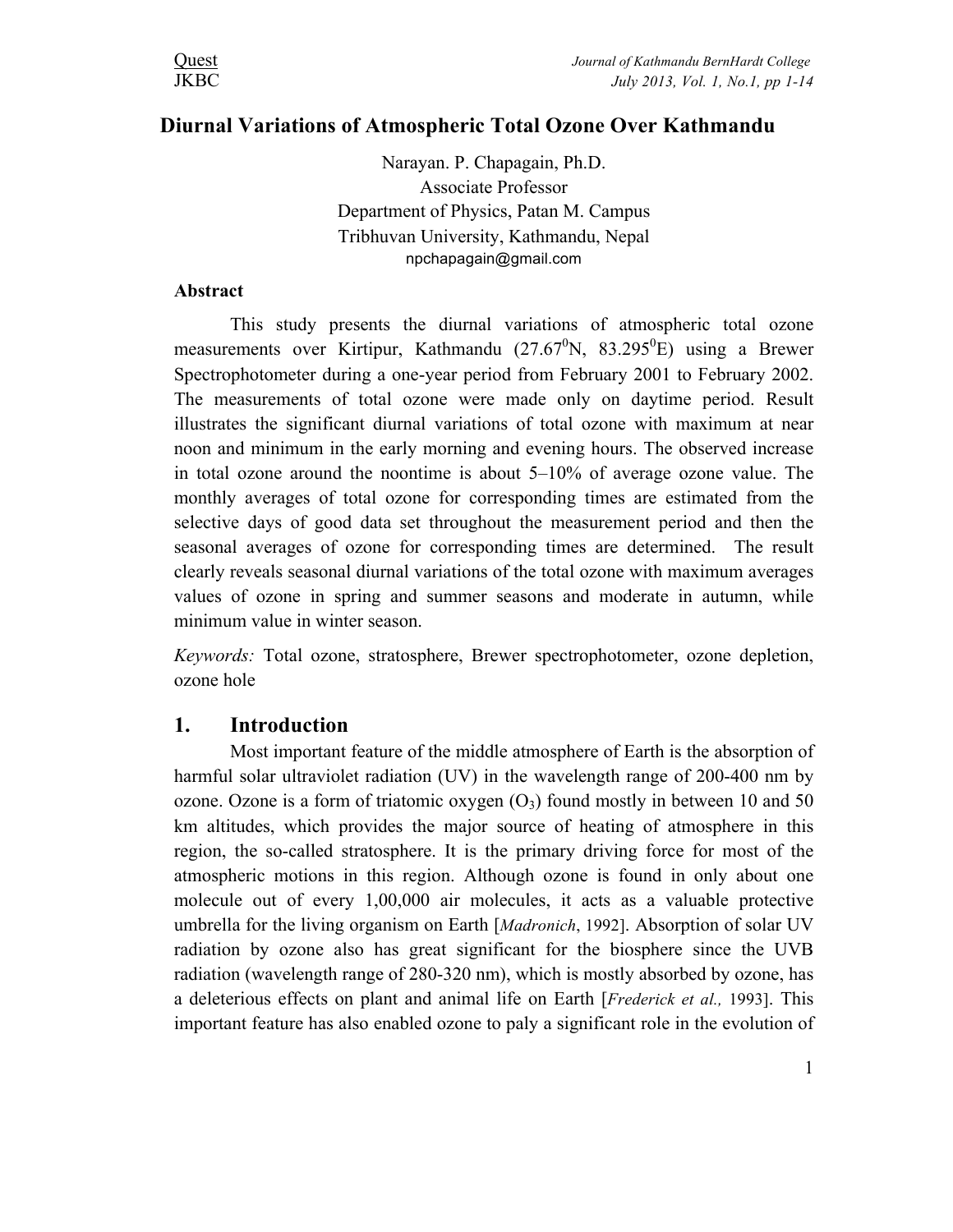early life forms on Earth. Because of these reasons, stratospheric chemistry is centered around ozone, which contributes for the production and destruction of ozone resulting the short- and long-term variations of total ozone on Earth's atmosphere.

The stratospheric ozone is destroying primarily by the chemical pollutants. The main culprits of this destruction are chlorofluorocarbons (CFCs). The chlorine atoms generated from CFCs destroy the ozone molecules in a series of complex reactions resulting the stratospheric ozone depletion. Therefore, the depletion of stratospheric ozone and subsequent increase in UV radiation is a problem of global proportions [*Bojkov et al.,* 1990]. Since UVB radiation can damage to biological systems, there is widespread concern that ozone depletion might be accompanied by numerous adverse impacts to both ecology and human health [WMO, 1988; *Bairs et al.,* 1994].

The concentration of ozone on Earth's atmosphere shows considerable variability, on both a seasonal and latitudinal basis. Unusually low levels of ozone, however, have been recorded during the past four decades over Antarctica during October and November of each year, and there are indications that similar chemical reactions leading to a decrease in ozone levels may also occur in both the southern and northern hemispheres, but with less severity [*Lubin and Hansen,* 1995]. It is believed that the injections of anthropogenic compounds into the stratosphere, particularly chlorofluorocarbons (CFCS), are responsible for this seasonal loss of ozone.

In the past few decades, the issue of stratospheric chemistry has been key developments. The identification in the early seventies of the possibility of long-term global ozone depletion is mainly due to catalytic reactions in the stratosphere involving chemicals released mostly by anthropogenic activities and its possible impacts on the biosphere by virtue of increased UVB radiation as well as the perturbation in the middle atmospheric radiation budget [*Brewer and Kerr,* 1973; *Basher,* 1982; *Frederick et al.,* 1993]. Consequently, the study of ozone variability becomes the great interest of Aeronomy and Atmospheric Science research over the past few decades. Furthermore, the discovery of the Antarctic Ozone Hole in mideighties highlighted the gravity of the problem. This was responsible not only for triggering intense scientific research but also discussions and deliberations at the government level, for example, Montreal Protocol, which has far reaching socioeconomic implications [*Subbaraya and Lal,* 1999].

In Nepal, a few studies have been carried out during the past few years using the ground- and space-based observations. *Chapagain* [2003] has first reported the variability of atmospheric total ozone over Kathmandu measured by a Brewer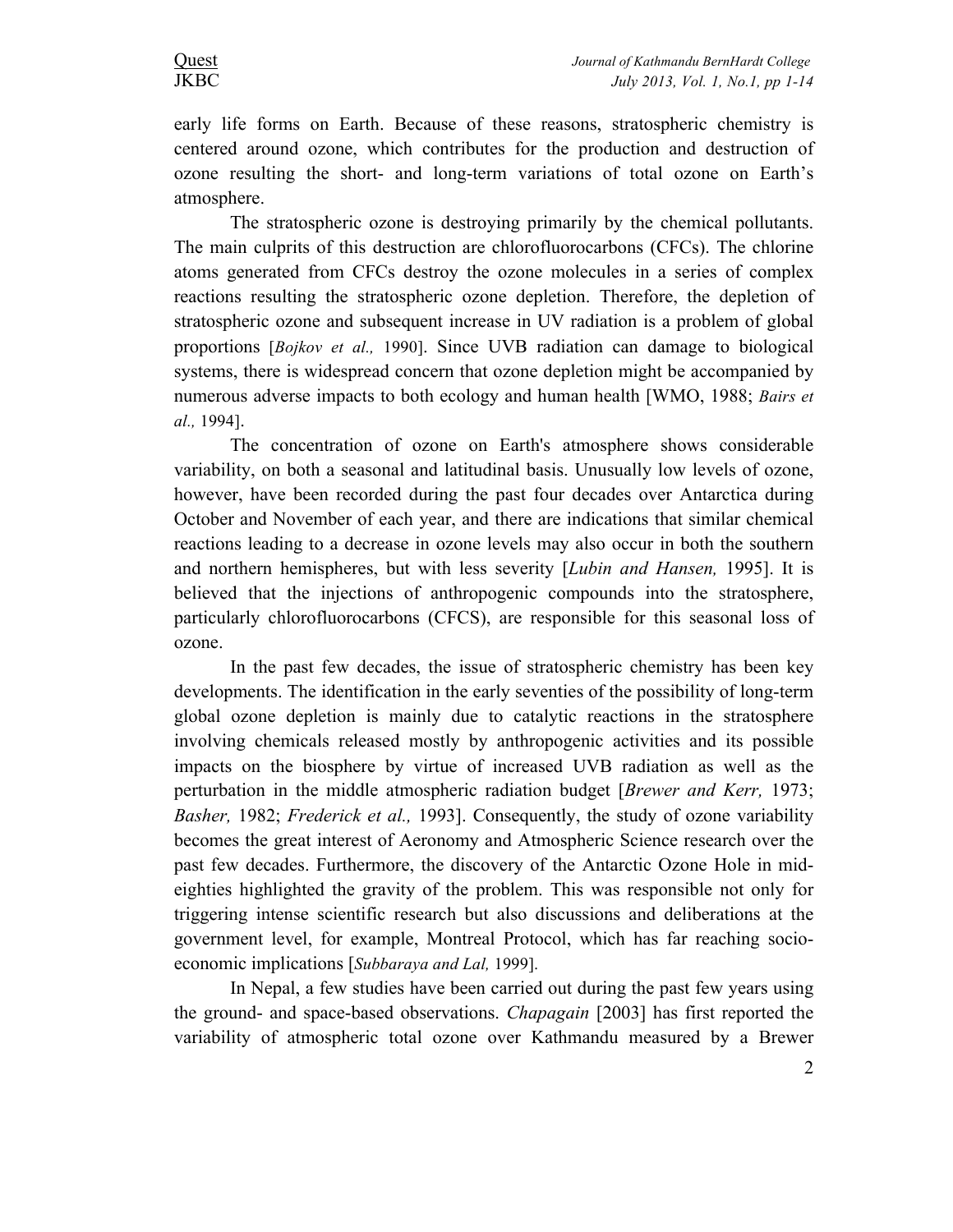Spectrophotometer and compared with Total Ozone Mapping Spectrometer (TOMS) satellite data. The results reported that the total atmospheric ozone over Kathmandu existed low in winter and large in summer and spring seasons. Here total ozone signifies the columnar ozone measurements from surface of the Earth to the stratospheric region. Furthermore, *Hamal* [2011] analyzed total ozone data measured by Brewer Spectrophotometer and satellite data and illustrated the seasonal variations of columnar ozone over Kathmandu. For the long-term study of the ozone over Nepal, *Pokharel* [2013] used 9-year of ozone data from TOMS satellite and found the regional and altitudinal variations of columnar ozone. However, the detail analysis of diurnal variation of ozone over Kathmandu has not been reported. In this study, we present the diurnal variations of total ozone in day-to-day and seasonalwise over Kathmandu using ozone data measured by the Brewer Spectrophotometer installed at Kirtipur, Kathmandu.

# **2. Data Measurements**

Data used in this study were obtained from the ozone measurements using Brewer Spectrophotometer deployed at the Central Department of Physics, Tribhuvan University, Kirtipur, Kathmandu, Nepal  $(27.67^0N, 83.295^0E)$  since January 2000. The Brewer Spectrophotometer is an optical instrument designed to measure ground-level intensities of the attenuated solar UV radiation at five specific wavelengths in the absorption spectra of ozone and sulphur dioxide. By examining the differential absorption of selected wavelengths in the UVB portion of the spectrum, total column ozone is determined. The Brewer is automatically set to the proper observation configuration, and then follows a user-defined observation schedule and data is stored and analyzed. A right-angle zenith prism directs incoming radiation from the sun, the sky, or the test lamps onto the optical axis of the instrument. For zenith angles in the range  $0^{\circ}$  to  $90^{\circ}$  the sun, or sky, is viewed through an inclined quartz window. Variations in the amount of ozone will affect the radiance of the direct solar radiation at these wavelengths (*Wayne*, 2000). Therefore, UVB radiations as well as total ozone in a vertical column of unit cross- sections are measured systematically with a Brewer Spectrophotometer.

A special feature of the Brewer instrument is its ability for high time resolution. In principle, total ozone measurements can be made at time intervals of every 2 minutes [*Chapagain*, 2003]. This enables a study of short–term variation in total ozone, especially study of its diurnal variation. The data recorded by Brewer instrument are direct sun (DS) ozone measurements and zenith sky (ZS) ozone measurements. The measurements are in Dobson Units (DU). In this study, we use data for one-year period during February 2001 – February 2002. To study the day-to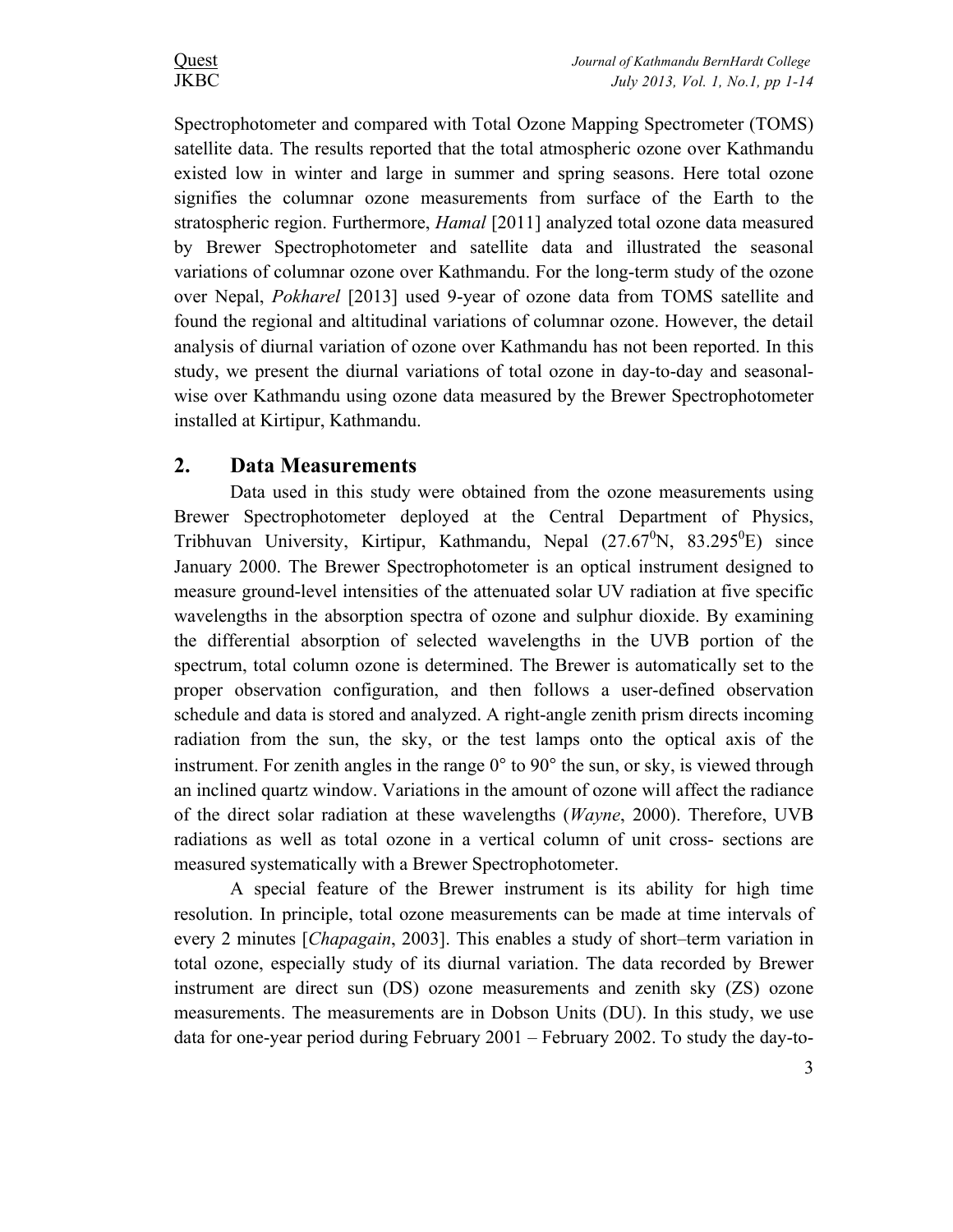day diurnal variations of the total ozone, the data presented in this paper are only for a representative days selected from several observations, while for the seasonal study of diurnal variations of total ozone, we have used all data set from one-year-period to estimate the average value of ozone for the corresponding times on each season.

# **3. Results and Discussion**

## **3.1. Diurnal Variations of Total Ozone**

The Brewer direct sun ozone data and zenith sky ozone data over Kathmandu on March 21, 2001 are plotted with respect to Nepali Standard Time (NST) in hours as shown in Figure 1. The vertical bars show the error in the measurements of

total ozone. The pattern of change of total ozone exhibits similar behavior in



 **Figure 1**. Diurnal variations of total ozone over Kathmandu on March 21, 2001 measured at direct sun ozone and zenith sky ozone observations.

direct sun and zenith sky ozone measurements. The results show that amount of total ozone from both direct sun ozone and zenith sky ozone measurements over Kathmandu increase from early morning hour as day progresses and become maximum up to 295 DU around local noon. Then the total ozone values decrease gradually with time in afternoon period and fall to minimum value around 280 DU in evening hour.

For the comparison of these two types of measurements, we plotted the direct sun ozone data versus zenith sky ozone data on March 21, 2001 as shown in Figure 2. The result clearly shows that two data sets are significantly correlated as shown by the linear fit with the correlation coefficient of 0.90. Hence for further detail analysis of the ozone data, the direct sun ozone measurements are taken.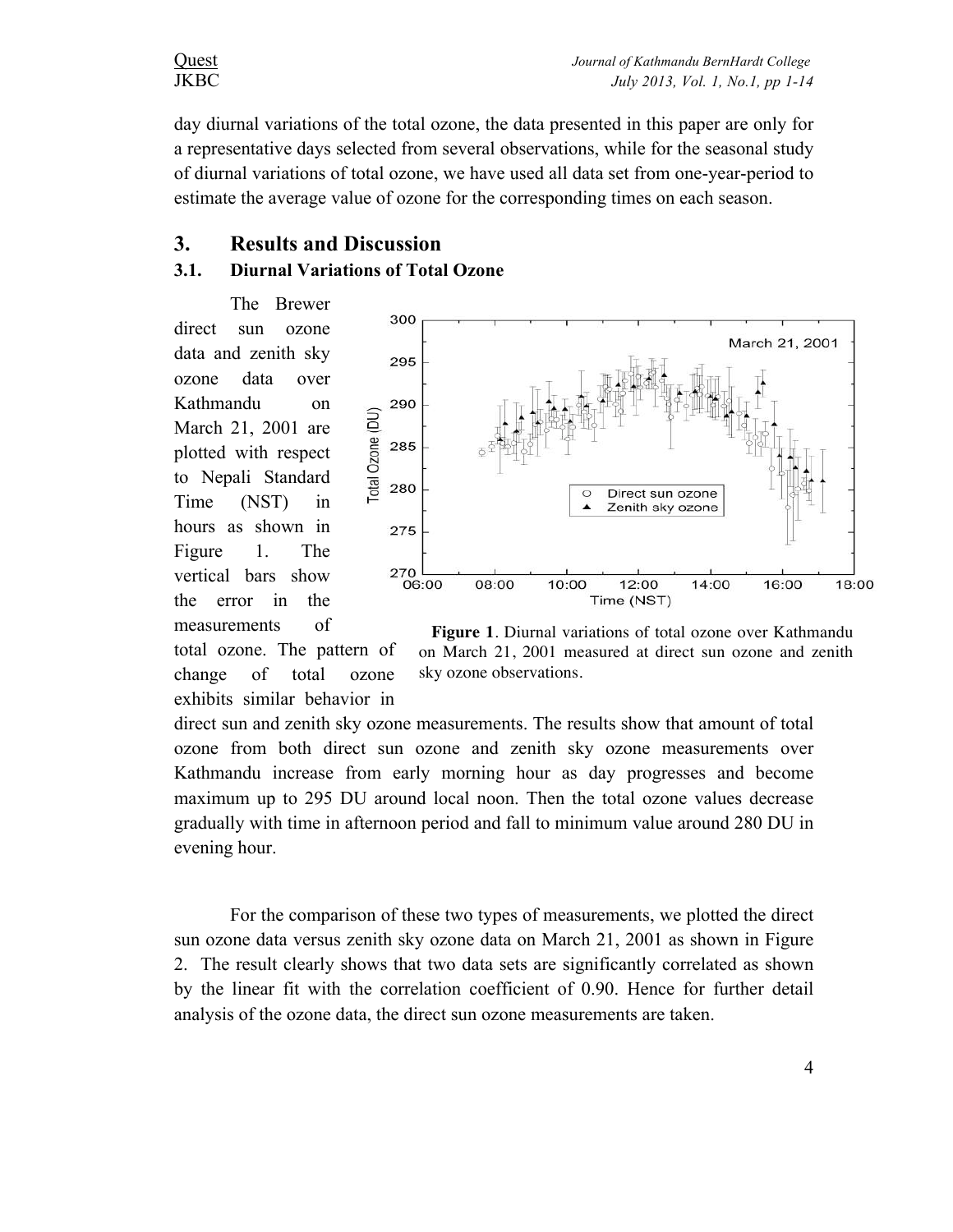Figure 3 plots the total ozone data as a function of Nepali Standard Time (NST) over Kathmandu from the typical days form February 2001 to February 2002, selected from different months. From the plot on February 22, 2001, the ozone values vary from about 255 DU to 280 DU, while on April 30, 2001, range of ozone variations exhibits from 285 to 310 DU. Similarly,



**Figure 2**. Comparison of direct sun ozone measurements with zenith sky measurements of total ozone over Kathmandu on March 21, 2001**.**

plots on May 23 and June 1, 2001, illustrates that the minimum value of total ozone is 275 DU at early morning  $(\sim 07:00)$  and early evening hours  $(\sim 17:00 \text{ NST})$ , while the maximum value exhibits about 300 DU near local noon. The amplitude of diurnal variation is up to 25 DU with average value of total ozone 290 DU. The results from other days plotted in Figure 3 also show maximum values of total ozone at near noon  $(-11:00 - 13:00 \text{ NST})$  and clear minima in the morning around  $-06:00 -07:00 \text{ NST}$ and in the early evening hour after  $\sim$ 15:00 NST during the measurements period in cloud free days. The amplitudes of diurnal variations are large on April 30, May 23, and June 11 (i.e. up to 25 DU), while these values exist small on February 22, November 1, and December 1, 2001 and February 23, 2002 (i.e. amplitude of about 10 DU). The study shows that the diurnal variation is significantly large in spring and summer days (e.g. April, May, June) with higher average values, while the ozone values are low with small fluctuations in winter days (December and February).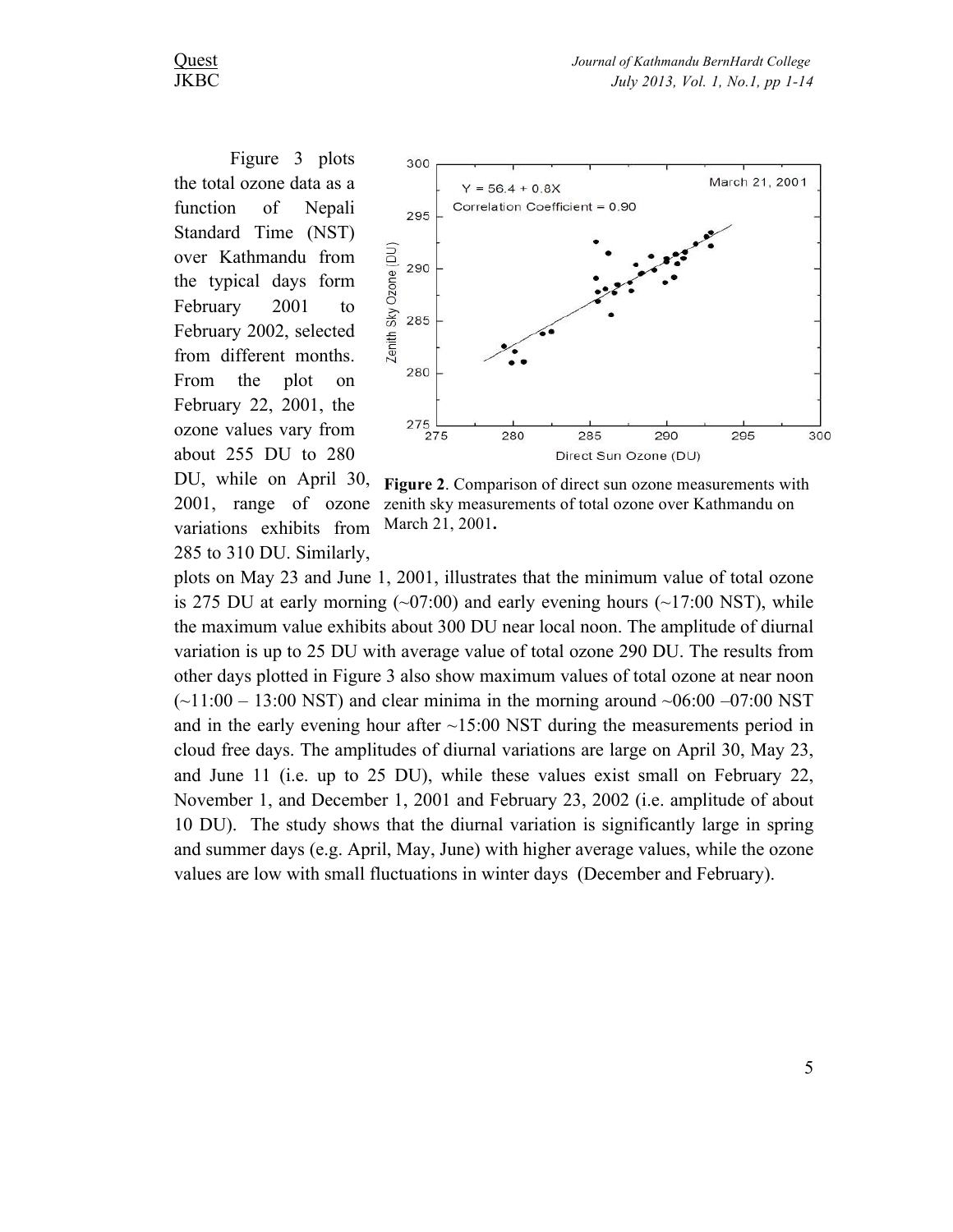

**Figure 3.** Diurnal variations of total ozone over Kathmandu on selected 8 days from different months. Ozone data are measured in Dobson unit (DU) while the time is plotted in Nepali Standard Time (NST). Vertical bars denote the errors in the measurements of total ozone.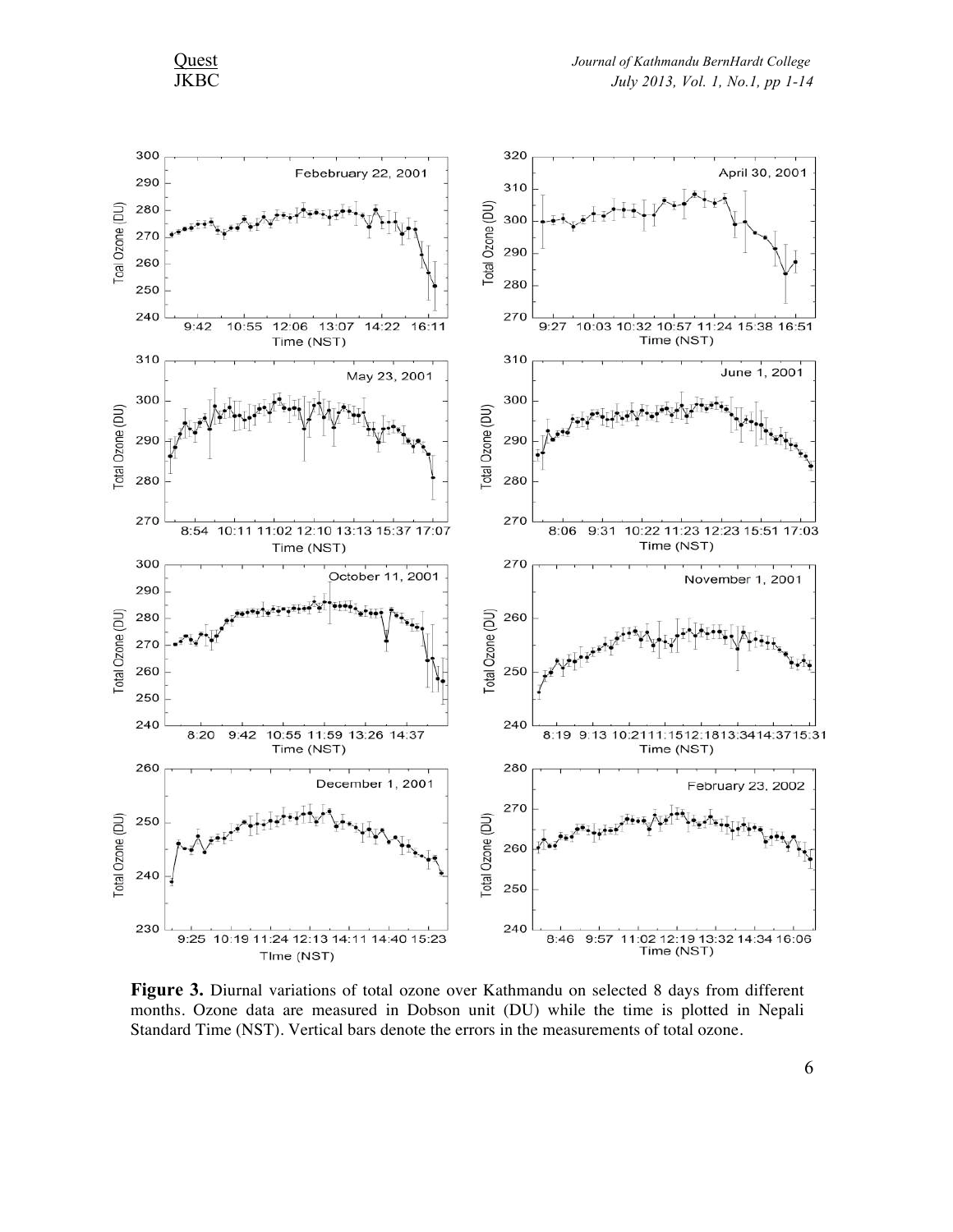The amplitude of diurnal variation is asymmetric. The result presented in this study covers only for the daytime observations, as we don't have measurements during the nighttime period. The ozone concentration increases in the noontime, as the photochemical reactions are significantly higher due to the increase in solar flux intensity in the atmosphere. As a result, the ozone production rates are relatively higher than the ozone destruction rates near noontime causing high concentration of total atmospheric ozone. On the other hand, early morning and evening hours, the solar intensity is weak, resulting the slow photochemical reactions for ozone production, consequently, the ozone concentration becomes minimum.

### **3.2. Average Diurnal Variations of Total Ozone**

For the detail analysis of the diurnal variations of total ozone on different seasons, we have estimated average total ozone values for the corresponding times of the days from four seasons: spring (March, April and May), summer (June, July and August), autumn (September, October and November), and winter (December, January and February). Figure 4 plots the comparison of diurnal variations of total ozone in these four seasons. The variation of average total ozone in spring season is 275 to 300 DU with amplitude up to 25 DU. Similarly, the variations of average total ozone are  $\sim$  270 to 290 DU in summer,  $\sim$  250 to 270 DU in autumn, and  $\sim$  248 to 263 DU in winter seasons respectively. The ozone values exist maximum at around noon and just right afternoon hours and minimum at early morning and evening hours as illustrated in Figure 4. The results show that the amplitude of average diurnal variations exhibits large in spring season (with amplitude of  $\sim$ 25 DU) and small in winter season (with amplitude of  $\sim$ 15 DU). The amplitude of average diurnal variation is about 5–10% in terms of the percentage of the mean. The peak values around the noon do not show the similar feature on all days. The observed peak-topeak changes are well beyond the measurement errors and are believed to be genuine.

The other noticeable features in the data are the base value of total ozone that also changes from day-to-day and season-to-season. The ozone values are largest in spring season and lowest in winter season as illustrated in Figure 4. Hence, the studies of day-to-day as well as seasonal variations of total ozone become noteworthy.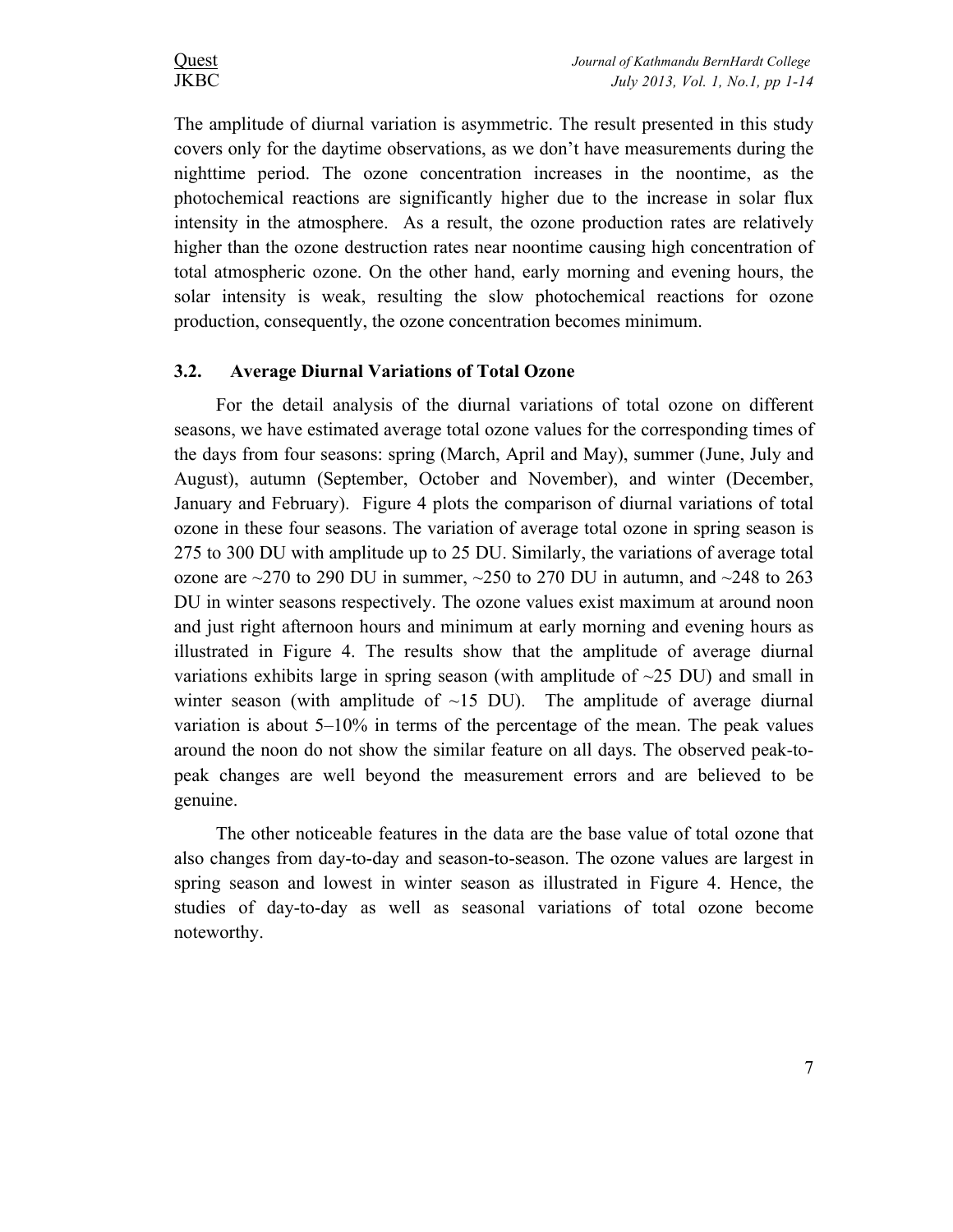

**Figure 4.** Diurnal variations of average total ozone over Kathmandu during the spring, summer, autumn and winter seasons estimated from one year period from February 2001 to February 2002.

As discussed above, the measurements of total ozone show that the ozone value increases around the noontime. The observed increase in total ozone around noon is much larger effect since almost 90% of the total overhead ozone is contained in the region below 40 km. At lower altitudes, photochemical life times which are large, become months and years, and one does not expect any short – term changes, except in lower troposphere where the life time of ozone again decreases with decreasing altitude. Currently available tropospheric photochemical models [*Crutzen,* 1978; *Logan et al.,* 1985] show that the photochemical reactions involving CH<sub>4</sub> CO and non-methane - hydrocarbons can result in a net production or destruction of ozone depending upon whether the ambient  $NO<sub>x</sub>$  levels are high or low. Nitric oxide and volatile compounds are common products of human activities and are released in large quantities basically from vehicle engines and industries. Under suitable meteorological conditions (with almost no vertical exchange and little ventilation), these pollutants tend to accumulate in the boundary layer. Under increased sunlight, they undergo photochemical transformation. Under cloudy sky, ozone production is not as much as during a clear sky. Non-methane hydrocarbons exhausted by automobiles acts as a catalyst in the production of ozone. The critical concentration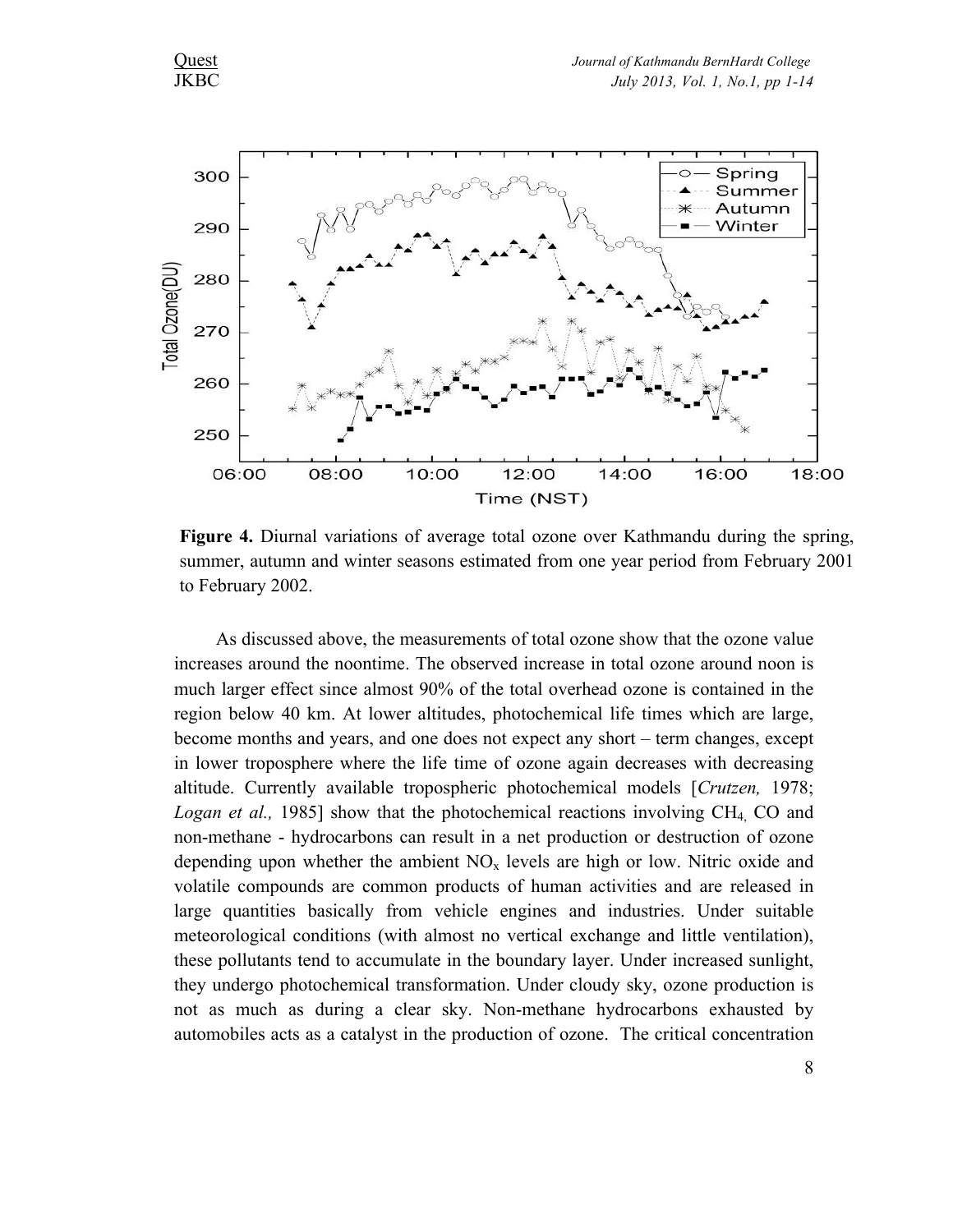of  $NO<sub>x</sub>$ , which also acts as a catalyst, is about 10 pptv (parts per trillion by volume) for a typical ozone concentration of 30 ppbv (parts per billion by volume) [*Subbaraya et al.,* 1994; *Solarsky,* 1992]. Below this concentration, ozone destruction and production occur when the concentration is above the critical value. Ozone precursors (NOx, Hydrocarbons) begin to build up during morning rush hours while the abundance of ozone reaches its maximum in the early afternoon. Most measurements near the surface over most of the urban polluted areas generally show a noontime maximum in the surface ozone [*Lal and Subbaraya,* 2000; *Zou,* 1996]. Only such an effect cannot contribute to the observed noontime increase in total ozone. Since tropospheric ozone forms about 10% of total ozone and stratospheric ozone is almost 90% of total overhead ozone, a combination of the lower tropospheric chemistry with high  $NO<sub>x</sub>$  air and upper stratospheric – mesospheric chemistry can result in a net increase of ozone around noon hours. However, there is no observational data of  $NO<sub>x</sub>$  levels in the surface and tropospheric air over Kathmandu. The observed increase in total ozone over Kathmandu near noontime indicates that during the period of measurements, photochemical control of ozone extended well below 40 km and the day night photochemistry induced changes are much more pronounced than model predictions. Alternatively, it could be due to a combination of stratospheric and near tropospheric changes with latter characterized by polluted (high  $NO_x$ ) air.

# **4. Conclusions**

The measurements of total ozone over Kathmandu using Brewer spectrophotometer during the daytime period from February 2001 to February 2002 show that total ozone values increase in around noontime period and exhibit minimum values in early morning and evening hours. The observed increase in total ozone near noontime by  $\sim$  5–10% of average value indicates that photochemical control of ozone extended well below 40 km and the day-night photochemistry induced changes are much more pronounced. The result also reveals seasonal variations of the total ozone over Kathmandu with maximum values in spring, and minimum during the winter period. As a future research work, climatological study of ozone variations over Nepal using long-term data set from both ground- and space-based measurements is highly recommended.

### **Acknowledgement**

I am grateful to Prof. Dr. Shekhar Gurung from the Central Department of Physics, Tribhuvan University for making the data available for this study.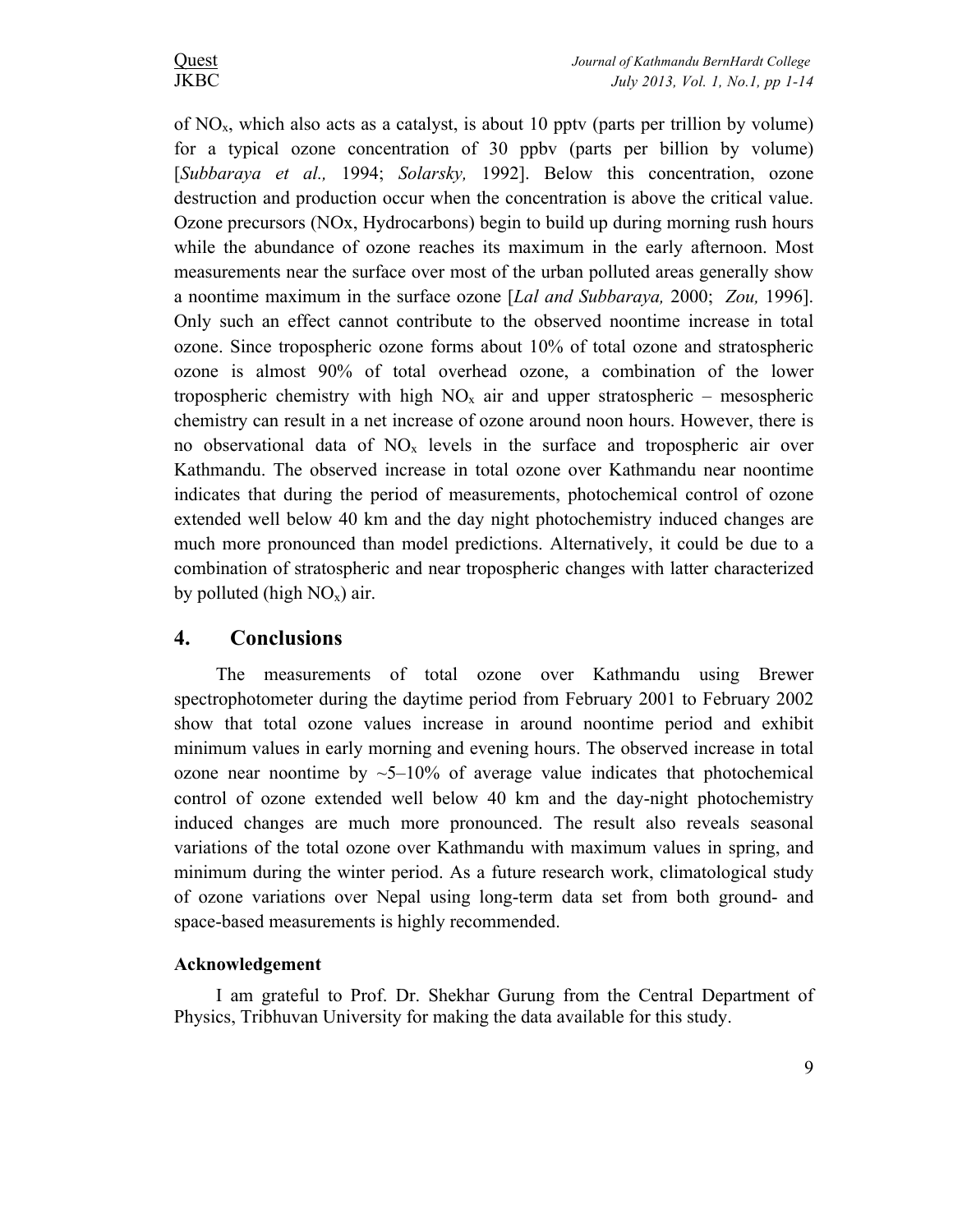#### **References**

- Bairs, et al. (1994), Solar UVB Measurements With Double and Single Monochromator Brewer Ozone Spectrophotometer, *Geophysical Research Letters, 23, no.8,* pp. 833 – 836.
- Basher, R. E. (1982), Review of the Dobson spectrophotometer and its accuracy, *WMO Ozone Rep. 13, World Meteorol. Org., Geneva*.
- Bojkov, R. D., V. E. Fioletov, and S. B. Diaz (1995), The relationship between solar UV irradiance and total ozone from observations over southern Argentina, *Geophys. Res. Lett, 22,* 1249-1252.
- Brewer, A. W. and Kerr J. B. (1973), Total ozone measurements in cloudy weather, *Pure Appl. Geophys.,* 106-8, 928-937.
- Chapagain, N. P. (2003), Total Ozone Measurements Over Kathmandu Using Brewer Spectrophotometer, *Thesis, Master of Technology*, Andhra University, India.
- Crutzen, P. J., and Fishman (1978), The bulletin interviews WMO bulletin, 47, no.2.
- Hamal, S., (2011), Analysis of Total Ozone Measurement by Brewer and Total Ozone Mapping Spectrometer over the Kathmandu valley and at different places of Nepal, M.Sc. Thesis, Central Department of Physics, T.U. Kathmandu, Nepal.
- Fioletov, V. E. J. B. Kerr, and D. I. Wardle (1997), The relationship between total ozone and spectral UV irradiance from Brewer observations and its use for derivation of total ozone from UV measurements, *Geophys. Res. Lett, 24,* 2997-3000.
- Frederick J. E., P. F. Soulen, S. B. Diaz, I. Smolskaia, C. R. Booth, T. Lucas, and D. Neuschuler (1993), Solar ultraviolet irradiance observed from Southern Argentina: September 1990 to March 1991, *J. Geophys. Res., 98,* 8891-8897.
- Lal, S. and B. H. Subbaraya (2000), Ozone Measurements at Ahmedabad, *Atmospheric Environment, 34, p. 2713 - 2724*.
- Logan, J. A. (1985), Tropospheric ozone: seasonal behavior trends and anthropogenic influences, *J. Geophys., Res.* 90 (D6), 1046310482.
- Lubin, D. and O. Holm-Hansen (1995*)*, Atmospheric Ozone and the Biological Impact of Solar Ultraviolet Radiation, *Encyclopedia of Environmental Biology, Vol. 1.*
- Madronich, S. (1992), Implications of recent total ozone measurements for biologically active ultraviolet radiation reaching the Earth's surface, *Geophys. Res. Lett., 19,* 37-40.
- Pokharel, M. P. (2013), Mapping of Total Column Ozone Over Nepal, using TOMS Data, *M.Sc. Thesis, Department of Physics,* Patan Multiple Campus, T.U. Kathmandu, Nepal.
- Solarski, R. S. (1992), Measured trends in stratospheric ozone, *Science,* 256, 342 349.
- Subbaraya, B. H. and S. Lal (1994), *Journal of Atmospheric and Terrestrial Physics*, 56, No.12, 1557 – 1561.
- Subbaraya, B. H. and S. Lal (1999), Space Research in India: Accomplishments and Prospects, *PRL Alumni Association,* Ahmedabad, India.
- Wayne, R. P. (2000), *Chemistry of Atmospheres*, Oxford University Press.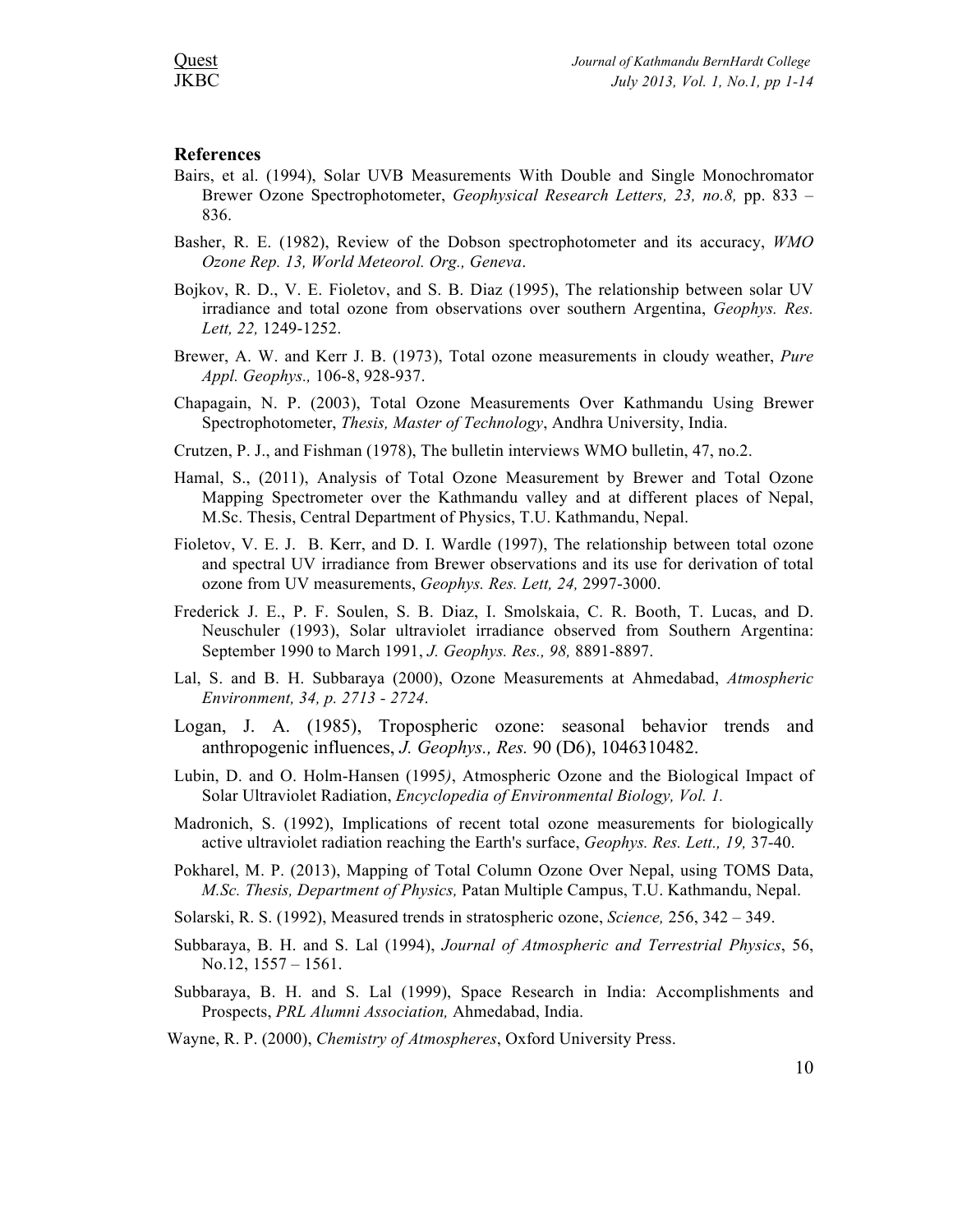- WMO (1988), Report of the International Ozone Trends Panel, *Global Ozone Research Monitoring Project Report No. 18, Published NASA, NOAA, FAA and UNEP.*
- Zou, V. (1996), Seasonal Variation and Trends of TOMS Ozone Over Tibet, *J. Geophys, Res.* 90, 10, 463.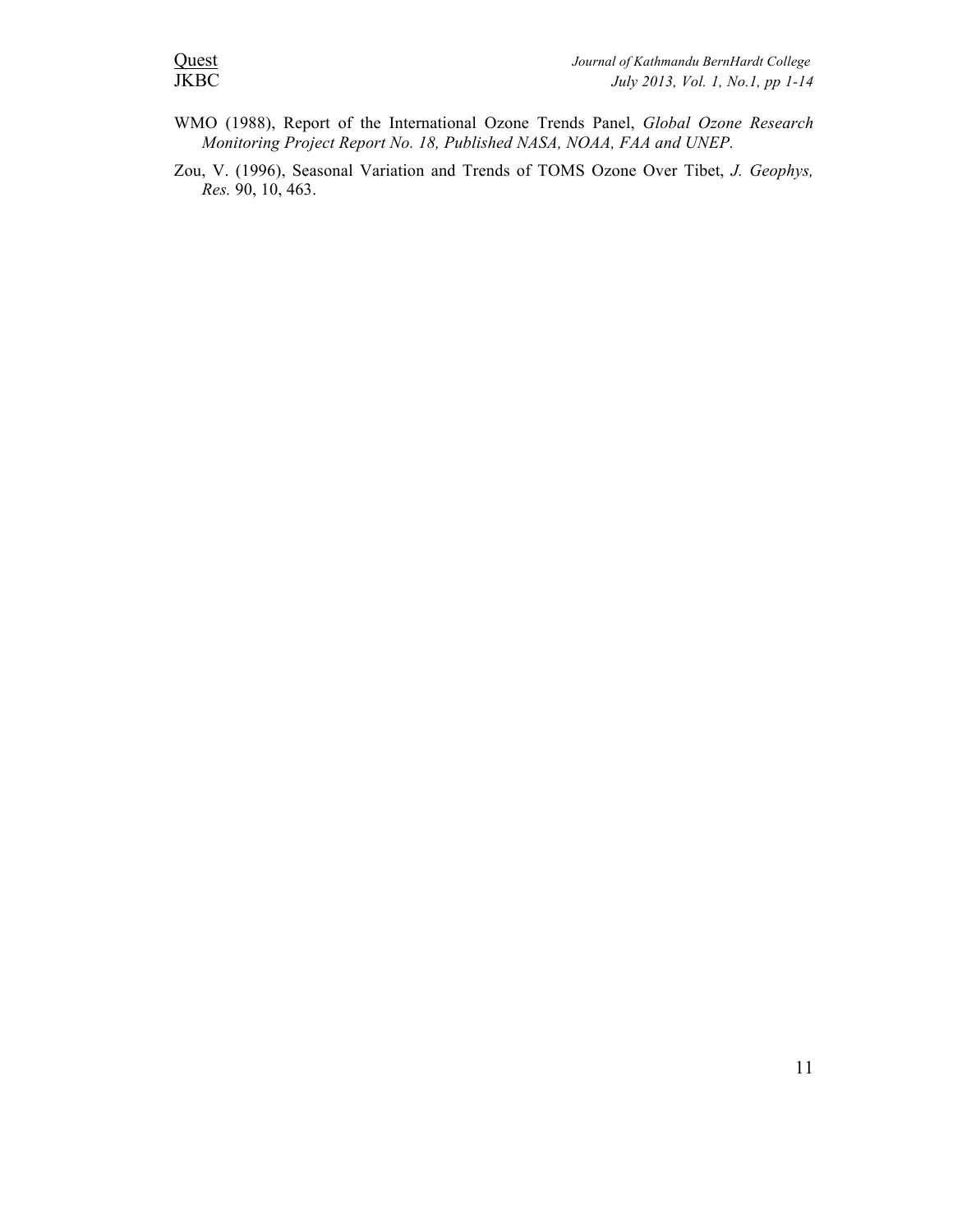

# **Debt Tax Shield and Value of the Firms: Evidence from Nepal**

Gopi Nath Regmi, Ph.D Associate Professor Central Department of Management, Tribhuvan University, Nepal kausivbd@gmail.com

#### **Abstract**

The main purpose of this paper is to assess association of debt tax shield with market value of manufacturing companies and to estimate the value additive effect of debt tax shield. The tax advantage of debt capital due to the tax saving on interest is debt tax shield. An aggregate of closing value of common equity in secondary market and book value of total debt determines the market value of sample companies. In this study, the financial accounting data that have been collected from secondary sources have been utilized for analysis. The collected data are analyzed with the application of linear multiple regression equations. The results of analysis provide statistical evidences to conclude that there is no significant association between debt tax shield and market value in the context of Nepalese manufacturing companies. Debt tax shields do not have value additive effect to the manufacturing companies.

Keywords: Debt tax shield, market value, operating income, interest

## **1. Introduction**

A company can finance its investment by issuing either equity or debt. Equity represents ownership in the company. An equity investor receives a proportionate share of an uncertain future stream of income from the company. Debt, on the other hand, represents a promise of a fixed payment to the lender. These two different financing options have different return characteristics. In the existence of the income tax effects, one might expect that there is an optimal mix of debt and equity that maximizes the value of the firm (Lyon, 1995).

A study conducted by Modigliani and Miller (1958) concluded that the value of the firm is independent of its financing choice. This conclusion on corporate finance was derived by ignoring the influence of corporate income tax on financing choice of the firm. In the presence of taxes, this result was not true, as Modigliani and Miller (1963) subsequently demonstrated that debt tax shield increases the firm's value with tax savings of interest payment. Subsequently, Jensen (1986) documented a positive relationship between debt tax shield and market value of the firm. In another study, Clark (1993) concluded that debt tax shield is reflected in market price of equity. Likewise, Graham (2000) found a positive relationship between debt tax shield and market value of the manufacturing firms. Later, Kimsley and Nissim (2002) found a positive relationship between debt tax shield and market value of the manufacturing firms. In contrast, Miller (1977) demonstrated that debt tax shield does not affect market value of the firm.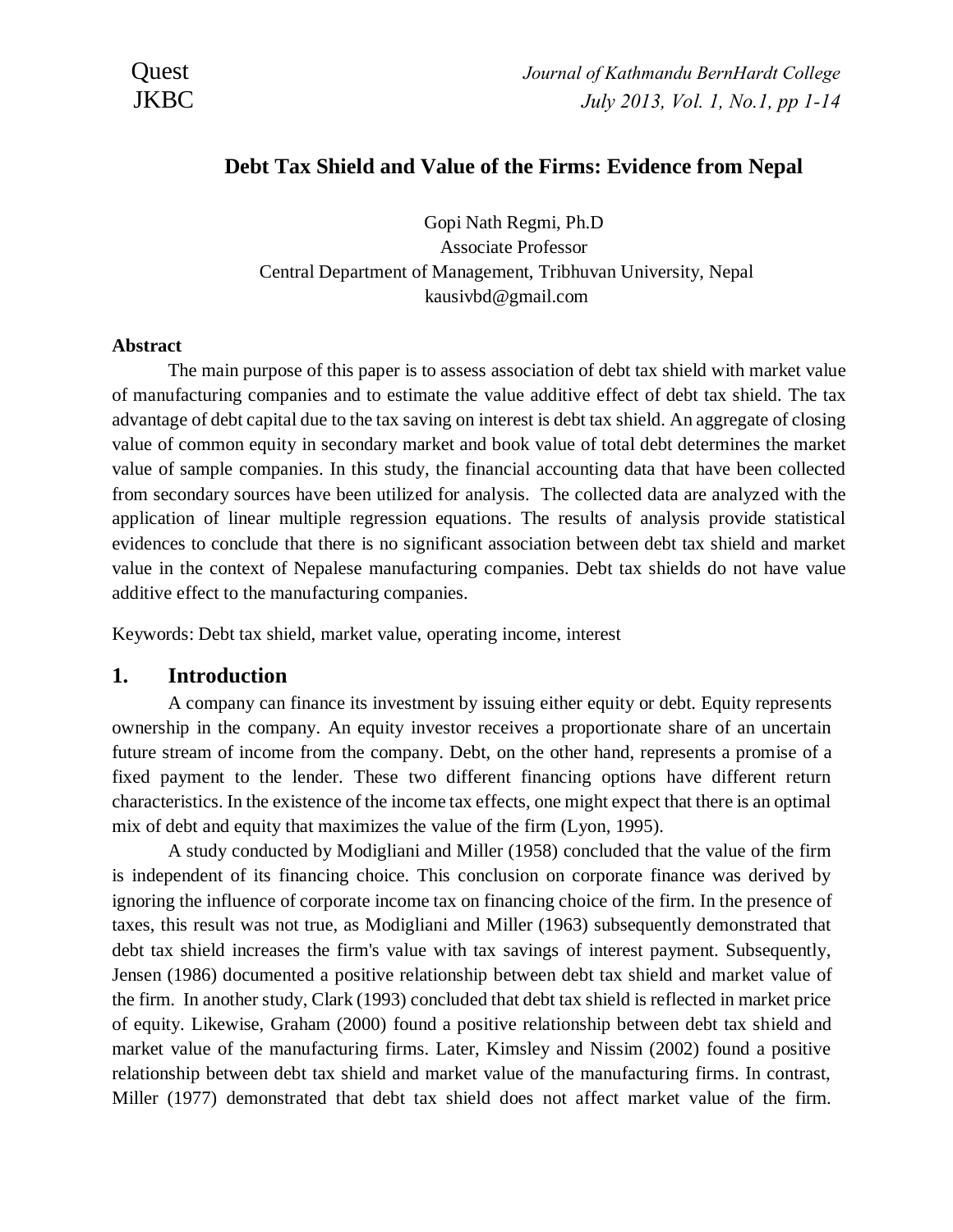Subsequently, Fama and French (1998) documented that debt tax shield and market value of the firms are related negatively because of inefficiency signaling effect of debt.

The traditional view asserts that debt increases market value of the firm. A firm is able to increase its market value by the use of moderate amount of debt. Only in the absence of taxes, the market value of a firm is independent of its debt (Graham, et al., 1985). But in this modern age, the absence of taxes is beyond the realities. An increase in the level of debt reduces the firm's tax liability and thereby increases the share of earning distributable to equity owners. Thus, choosing an appropriate level of debt is of great concern to the manufacturing firms. Obviously, the appropriate amount of debt is that, which increases the market value of the firms (Pringle and Harris, 1987). In this context, where corporate income is subjected to taxation, the use of debt should result into a higher market price of outstanding securities of the firms. The importance of debt financing thus presumes that tax shield must have value in marketplace. Accordingly, the tax shield increases the market value of the firms (Martin, et al., 1991). This is how; debt tax shield and market value of the firms are related positively (Graham, 2000).

The tax advantages of debt (MM's first hypothesis in 1963) would increase firm's value and decrease the cost of using debt capital. Under the assumption, there are no bankruptcy costs and personal tax disadvantages, MM advocated that the firm's market value would be equal to the value of unlevered firm plus the value of tax advantages of debt. It was recognized that debt tax shield and market value of the firm have positive relationship. Later, this recognition was supported by several other empirical studies like: Sarma and Rao (1969), Wrightsman (1978), Bierman and Oldfield (1979), Taggart (1980), Cooper and Franks (1983), Masulis (1983), Miles (1983), Lewellen and Mauer (1987), Emery and Gehar (1988), Kopche (1989), Clark (1993), Engel et al. (1999) and Graham (2000). Likewise, Kemsley and Nissim (2002) demonstrated cross- sectional evidences supporting market value additive effect of debt tax shield using MM (1963) model. In this respect, Kemsley and Nissim (2002) documented that debt tax shield and market value of the firm have positive relationship.

Alternatively, Miller (1977) observed that there is no relationship between tax advantages of debt and firm's value. Subsequently, many other studies were conducted and they have supported the conclusion of Miller (1977) study. The findings of the studies conducted by: Myers (1977), Miller and Rock (1985), Eckbo (1986) and Fama and French (1998) have supported the conclusion of Miller (1977) study. Moreover, these studies also supported the observation of the previous studies conducted by MM (1958) and Jensen and Meckling (1976) that the tax advantages of debt and value of the firms are related insignificantly.

Literatures suggest that there is no uniformity in previous empirical results regarding the effect of debt tax shield on market value of the firms. However, the observations made by several authors can be grouped into two broad views. First view has supported the Modigliani and Miller's (1963) conclusion that debt tax shield has a positive association with firm's market value. The second view contradicts with Modigliani and Miller's (1963) conclusion and has suggested that debt tax shield has a negative association with firm's market value.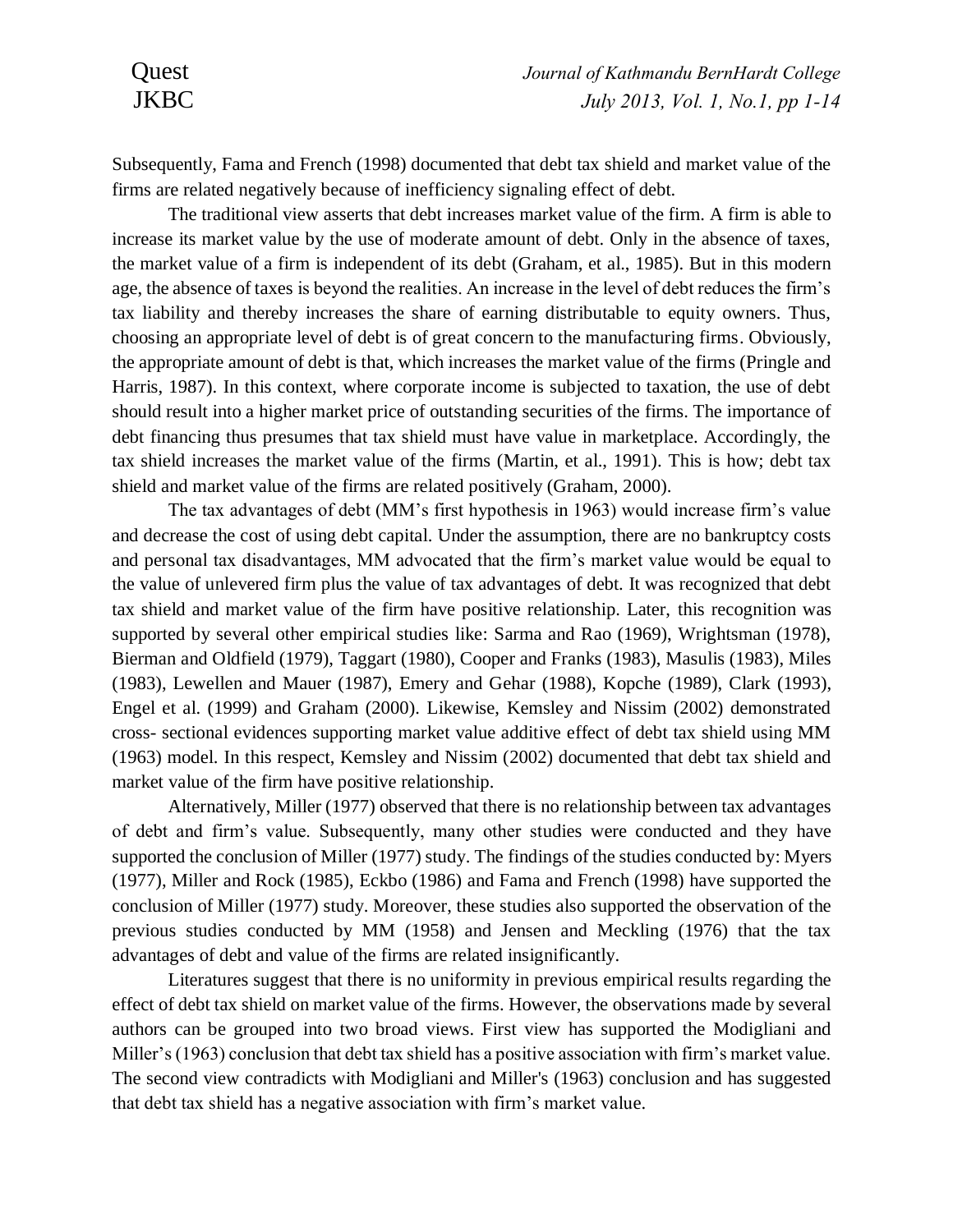The managers of value maximizing firms usually consider an implication of their financing choice to the market value of the firm. Thus, before choosing debt or equity capital, for financing investment, the effect of debt tax shield on market value of the firm is to be analyzed essentially. However, in Nepalese context, the association of debt tax shield with firm's market value has not been estimated adequately with reference to manufacturing companies. Thus, in this study an attempt has been made to estimate and analyze the association of debt tax shield with market value of the sample companies.

#### **2. Methodology**

In this study an attempt has been made to assess the relationship between debt tax shield and market value of manufacturing companies which are enlisted in Nepal Security Exchange Limited. Altogether eight companies were selected by considering reported profit and loss. The manufacturing companies which have reported operating loss in any year out of the last five years (2006/07 to 2011/12) have been taken as loss-making companies. And obviously, those companies which have reported profit for all last five years of study period have been taken as profit-making companies. In this study only secondary data have been utilized for analysis. The financial accounting data for the period of ten years (2001/02 to 2011/12) were collected from the annual and periodic publications of Nepal Stock Exchange Limited (NEPSE), and Securities Board, Nepal (SEBO/N). The publications of NEPSE like: *Financial Statements of Listed Companies, Trading Report,* and *Monthly Bulletin* were utilized as data sources. Similarly, the publications of SEBO/N like: *Securities Board Nepal: Annual Report, Securities Market Review,* and *Securities Board Nepal: Journal,* were essentially taken as the sources for secondary data. The data that were collected in these ways have been analyzed with regression equations. Multiple linear regressions were employed in inferential analysis of data that are related to the variables of market value and debt tax shields for each group of profit-making and loss-making companies and for total sample.

In their study, Kemsley and Nissim used interest expenses and total amount of debt as proxies for debt tax shield separately in two alternative models. In both estimations the observed results were fundamentally analogous. Eventually, they have suggested for applying those modified models to predict the influence of debt tax shield on market value of the firms (Kemsley and Nissim, 2002). In this perspective, alternative proxies for debt tax shield were employed as explanatory variables to estimate relationship between debt tax shield and market value of the firm in this present study. Additionally, in this present study, debt tax shield itself in absolute value, without proxy, was also tested in the regression model specially for exploring comparative outcomes. Thus, the linear empirical equations that have been employed in this study to observe the inherent relationship between debt tax shield and market value of firm are given below:

$$
(V_L/TA)_i = a + b_1 (FOI/TA)_i + b_2 (D/TA)_i + u_1 \dots (1)
$$
  

$$
(V_L/TA)_i = a + b_1 (FOI/TA)_i + b_2 (I/TA)_i + u_1 \dots (2)
$$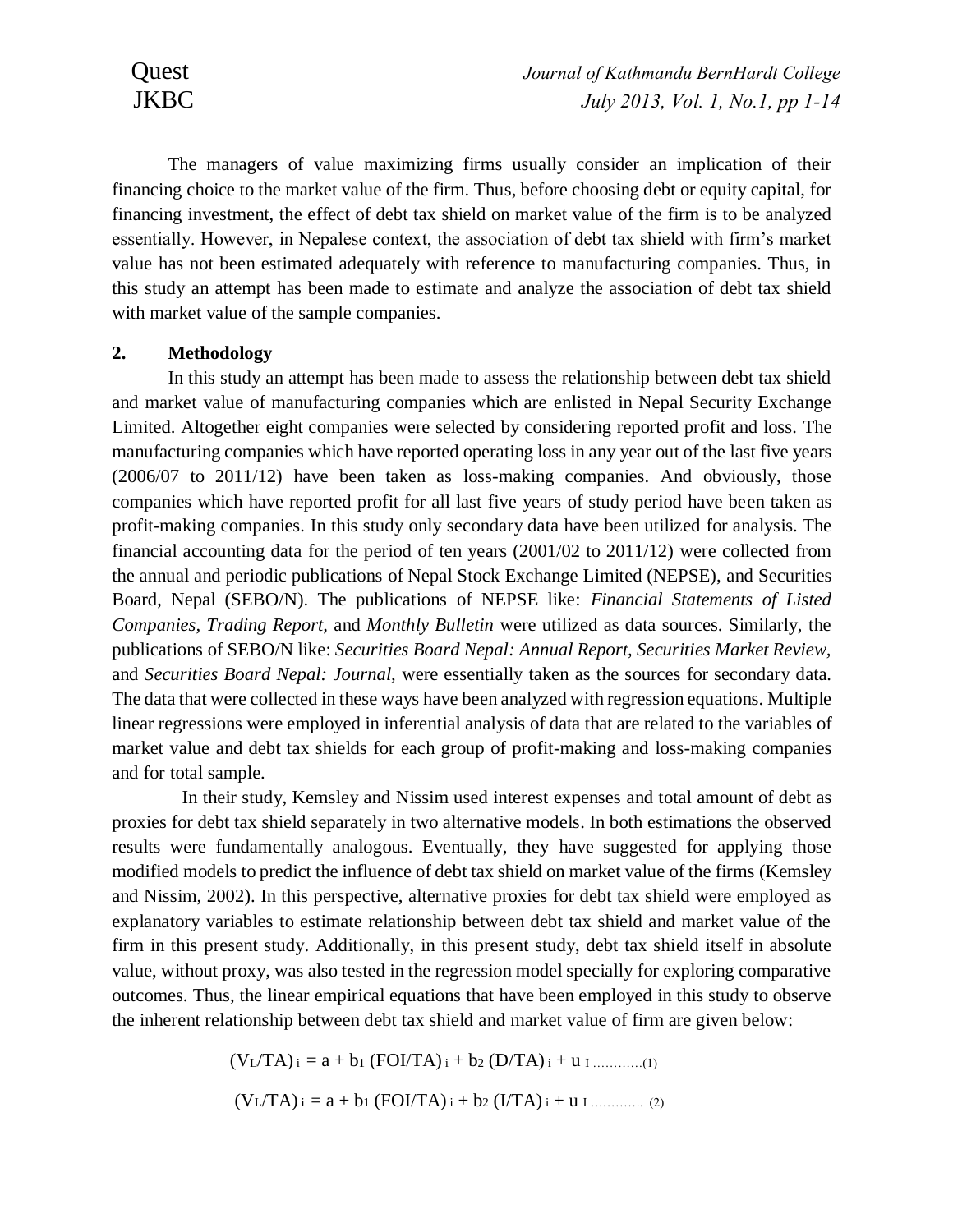$$
(V_L/TA)_i = a + b_1 (FOI/TA)_i + b_2 (DTS/TA)_i + u_{1 \dots (3)}
$$

*FOI = operating income in following fiscal year, TA = total assets used as deflator, D = interestbearing long and short terms debt, a = intercept of linear multiple relationship; b1, b2 = explanatory coefficients to be estimated, I = interest on debt, DTS = debt tax shield, u = an error term, i = states of nature of the sample companies like: profit-making, loss-making, and total sample.* 

### *Specification of Variables*

In this present study, market value of the firms has been utilized as dependent variable, and value of debt tax shield and operating income have been utilized as independent variables.

#### *Value of Debt Tax Shield*

The tax shield on debt is the difference between taxes that would be paid if the firm had no debt and the taxes that are paid when the firm has debt. If earning before interest and taxes is (EBIT), interest expense is (I), and statutory corporate tax rate is (t), then debt tax shield, (S), is determined by using the following formula (Wrightsman, 1978):

$$
DTS = tEBIT - t (EBIT-I) = tI \dots (4)
$$

This is familiar tax shield equation. This equation has been used to measure the value of debt tax shield in this study

#### *Market Value of Firm*

While reviewing the literature, it was observed that there is no uniform method to compute firm's market value. However, the method as suggested and used in Kemsley and Nissim (2002) study has been applied to compute market value of selected companies in this study.

Market value of firm in Kemsely and Nissim (2002) study was computed by totaling the market value of common equity, book value of debt and preferred stock. The market value of equity is the product of the outstanding number of shares and price per share at the end of fiscal year. The book value of debt is the debt in current liabilities plus long-term debt. Notably, this measure of debt excludes operating liabilities, which typically do not generate explicit taxdeductible interest expense. However, in this study market value of firm for a fiscal year was computed by totaling market value of equity and book value of debt that excludes operating liabilities. That is so, because preferred stocks were not observed in the financial statements of sample companies. Thus, the following equation was employed to compute market value of firm in this study:

 $V_{Lt} = (MP_C \times NESo)_{t} + (TD-OL)_{t} \dots \dots \dots \tag{5}$ 

 $V_L$  = market value of firm for a fiscal year, MP<sup> $_C$ </sup> = closing market price per share at the end of *concerning fiscal year, NES<sup>O</sup> = number of equity share outstanding, TD = total long term and*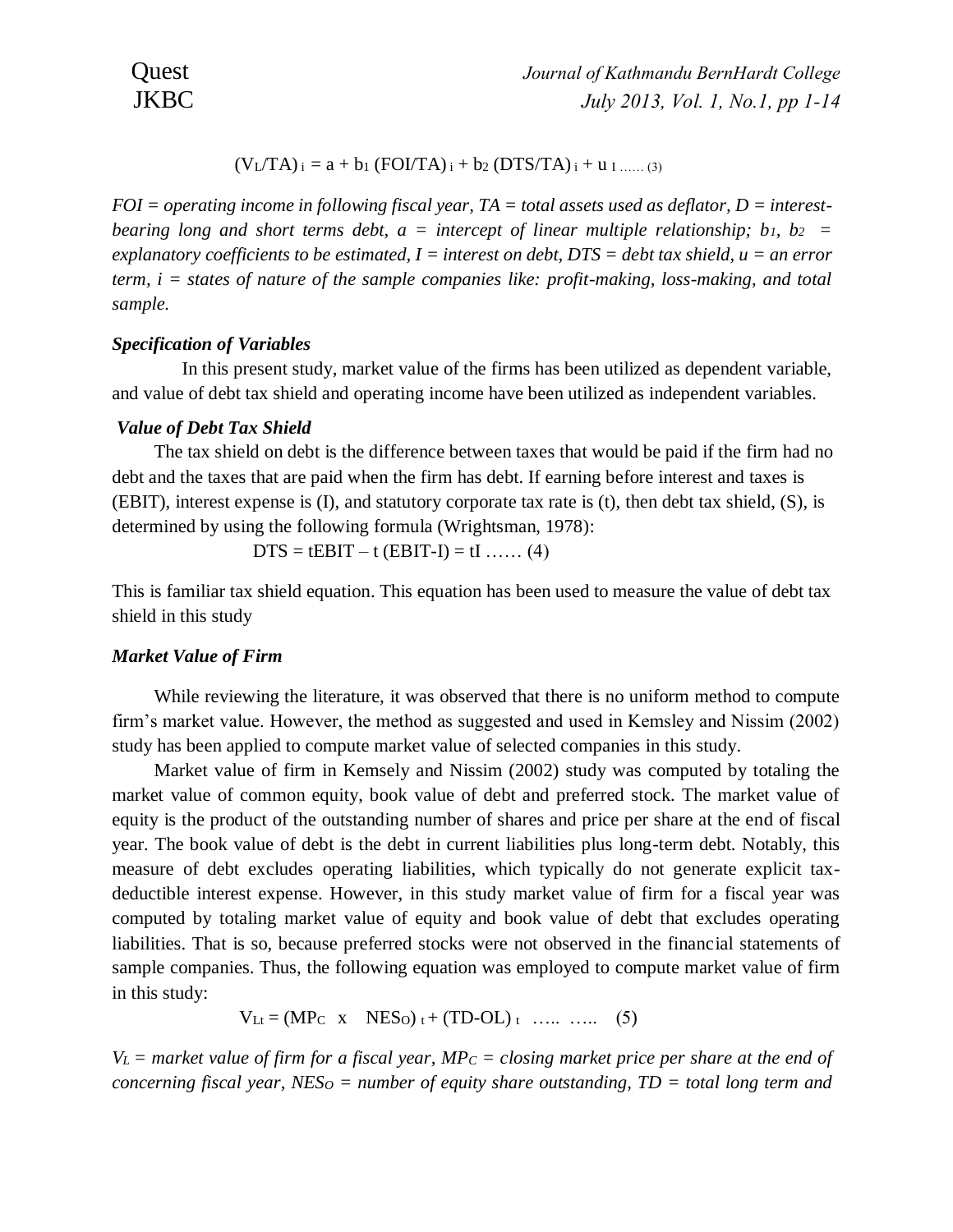*short term debt (long and short terms liabilities), OL = operating liabilities (total liabilities that exclude interest-bearing debt), t = time = fiscal year under consideration*

# *Operating Income*

In Fama and French (1998) study, operating income has been defined as the earning before extraordinary items plus after tax interest expense. Consistently, Kemsley and Nissim (2002) have also defined operating income as profit before tax plus interest expense times  $(1-t_c)$ , where  $t_c$  equals the statutory corporate tax rate. Further, they have measured operating income as the actual realized income for the year that follows the current year, because the earning of next year influence the market value of common equity of current year. In this present study, the actual realized earning before interest and tax of succeeding year has been used as operating income for the concerning fiscal year. The following formula has been employed in the present study in order to compute operating income:

 $FOL_t = \{(PBT+i) (1-Tc)\}_{t+1}$ . ... ... ... (6)

*PBT = profit before tax, i = interest, FOI = operating income in following fiscal year, Tc = statutory corporate tax rate, t =time: fiscal year under consideration.*

# **3. Analysis**

The results of regression of market value with interest-bearing debt and operating income are presented in Table: 1.

| Table: 1                                                                      |
|-------------------------------------------------------------------------------|
| <b>Regression of Firm Value on Operating Income and Interest-Bearing Debt</b> |
| <b>Dependent Variable:</b>                                                    |

| S.N | <b>Nature</b><br>of sample | <b>Constant</b>     | <b>Explanatory</b><br><b>Variables</b> |                     | $\mathbf{R}^2$ | F       | N  |
|-----|----------------------------|---------------------|----------------------------------------|---------------------|----------------|---------|----|
|     | companies                  |                     | <b>FOI/TA</b>                          | D/TA                |                |         |    |
|     | Profit-<br>making          | $1.233*$<br>(5.526) | 0.580<br>(0.362)                       | 0.123<br>(0.222)    | 0.004          | 0.082   | 42 |
| 2   | Loss-<br>making            | $0.212*$<br>(3.961) | 0.496<br>(1.231)                       | $0.835*$<br>(9.386) | 0.702          | 51.802* | 38 |
| 3   | Total<br>Sample            | $0.971*$<br>(7.436) | 2.588***<br>(2.759)                    | 0.262<br>(1.172)    | 0.113          | 5.848** | 70 |

**VL/TA**

*Notes: Figures in parenthesis are t-values.* 

 *\* Significant at 1 percent, \*\* Significant at 5 percent, \*\*\* Significant at 10 percent*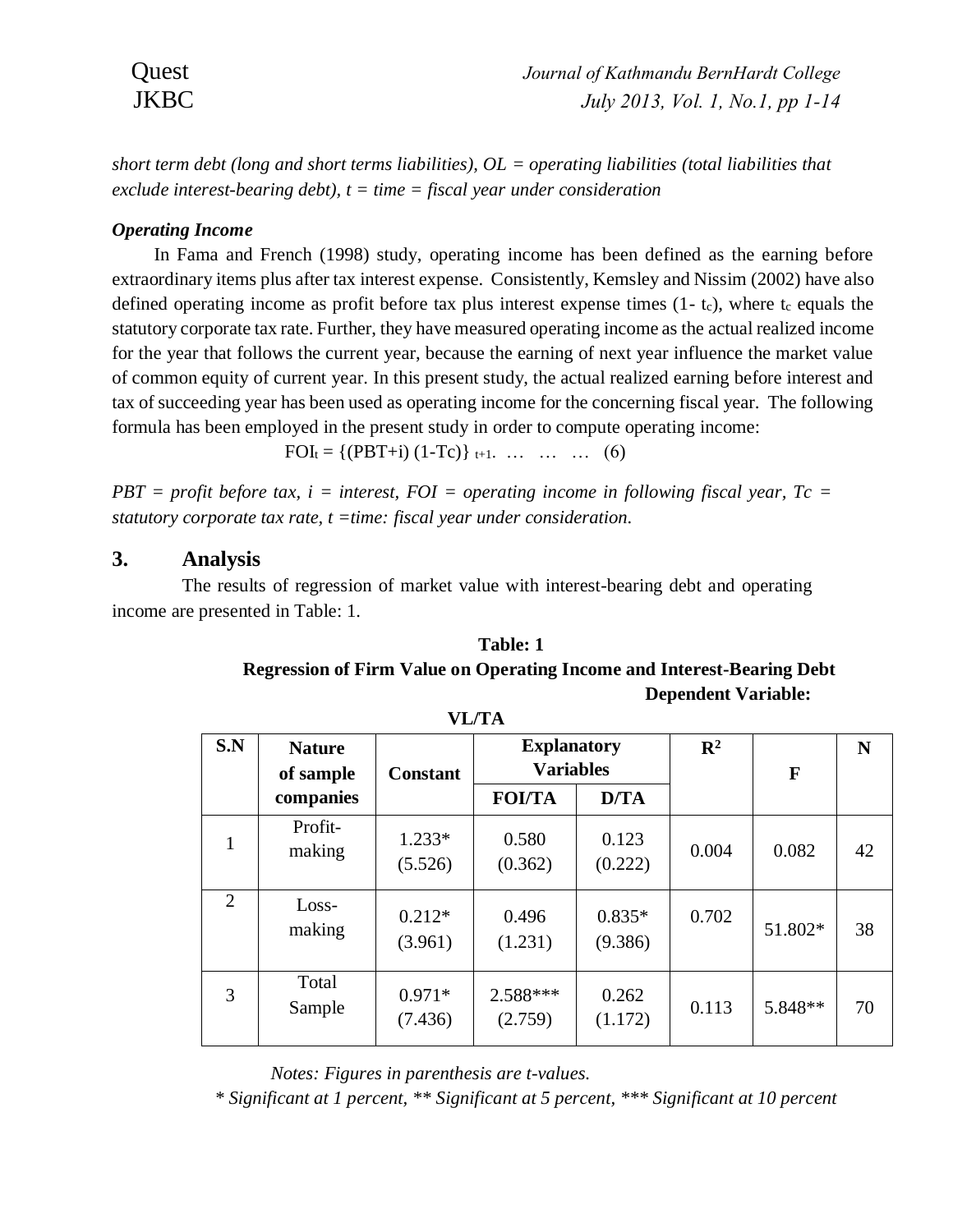For profit-making companies, the regression coefficients of interest-bearing debt (D/TA) and operating income (FOI/TA) are (0.123) and (0.580). These results indicate, with (FOI/TA) held constant, a unit increase in (D/TA) is associated with an average increase of 0.123 in (VL/TA). Similarly, with (D/TA) held constant, a unit increase in (FOI/TA) is associated with an average increase of 0.580 in (VL/TA). The signs of these coefficients show the positive association of both operating income and debts with the market value of the firm. However, both the explanatory coefficients are not statistically significant. The week value of  $R<sup>2</sup>$  and insignificant 'F' value do not suggest the good fitness of the linear model.

For loss-making companies, Table:1 shows that the regression coefficients of interestbearing debt (D/TA) and operating income (FOI/TA) are (0.835) and (0.496) respectively. These results indicate, with (FOI/TA) held constant, a unit increase in (D/TA) is associated with an average increase of 0.835 in (VL/TA). Similarly, with (D/TA) held constant, a unit increase in (FOI/TA) is associated with an average increase of 0.496 in (VL/TA). However, the coefficient of (D/TA) is statistically significant and that of (FOI/TA) is statistically insignificant. The value of  $\mathbb{R}^2$  is comparatively stronger and that of 'F' is statistically significant, suggesting the better fitness of the linear model.

For total sample companies also the market value has also been regressed with operating income and debts. The computed regression coefficients of debt (D/TA) and operating income (FOI/TA) are (0.262) and (2.588) respectively. These results indicate that, with (FOI/TA) held constant, a unit increase in (D/TA) is associated with an average increase of 0.262 in (VL/TA). Similarly, with (D/TA) held constant, a unit increase in (FOI/TA) is associated with an average increase of 2.588 in (VL/TA). The prefixed signs of these coefficients imply that the debt is positively associated with the market value of the firm and operating income is also positively associated with the market value of the firm. However, the regression coefficient of debt is not statistically significant. But, the regression coefficient of operating income is statistically significant. The value of  $\mathbb{R}^2$  is not so stronger to explain the variation of dependent variable (VL/TA). Eventually, the statistically significant 'F' value suggests the good fitness of the linear model.

## **Regression of Market Value on Operating Income and Interest**

The market value of the firm has also been regressed with operating income and interest and the results are presented in Table: 2.

| Table: 2                                                         |                           |  |  |  |
|------------------------------------------------------------------|---------------------------|--|--|--|
| <b>Regression of Firm Value on Operating Income and Interest</b> |                           |  |  |  |
|                                                                  | Dependent Variable: VL/TA |  |  |  |

| S.N           | <b>Nature of</b><br><b>Sample</b> | Constant | <b>Explanatory</b><br><b>Variables</b> |  | $\mathbf{R}^2$ | <b>F-Ratio</b> |  |
|---------------|-----------------------------------|----------|----------------------------------------|--|----------------|----------------|--|
| Compani<br>es | <b>FOI/TA</b>                     | I/TA     |                                        |  |                |                |  |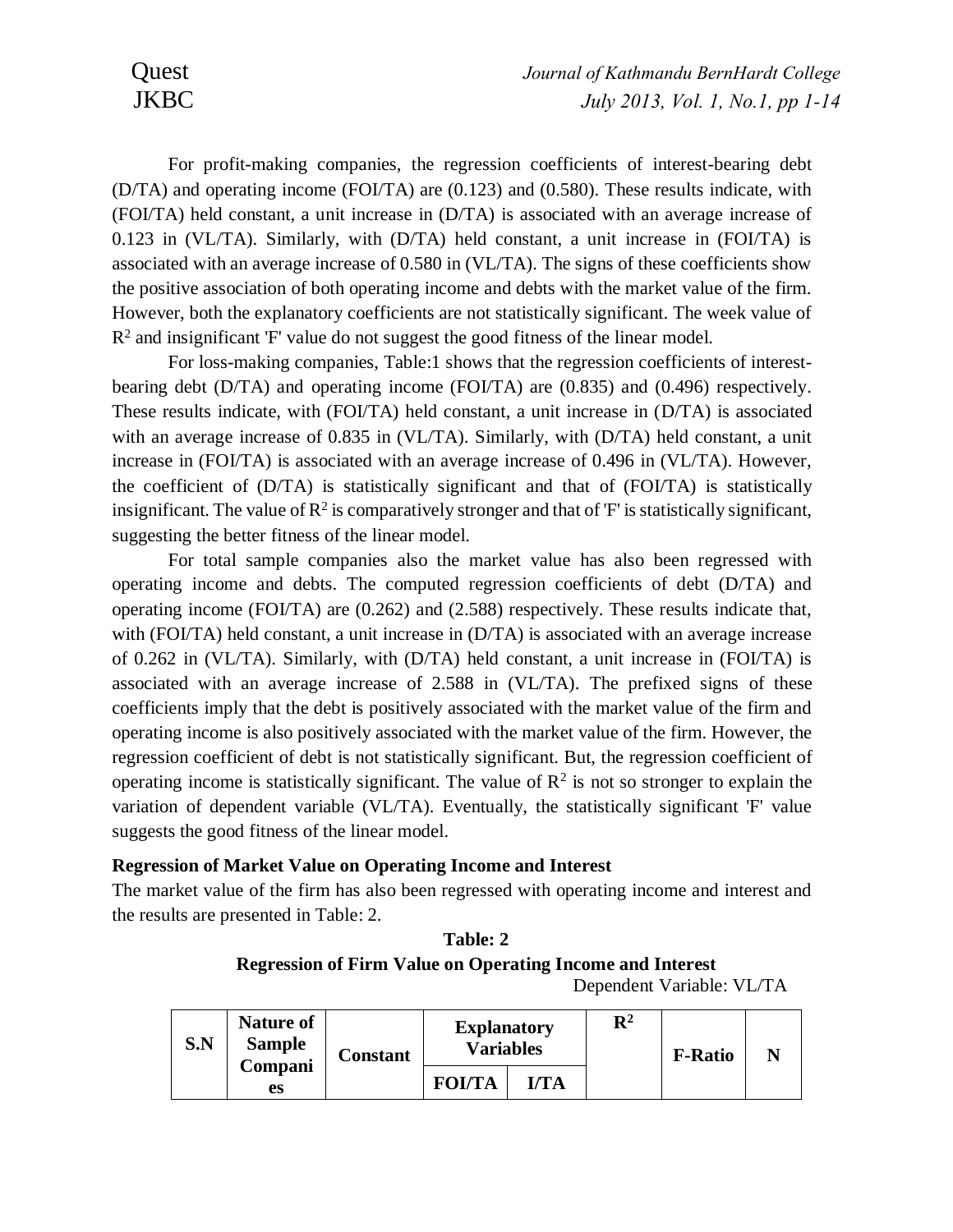| Profit-<br>making | 1.206*<br>(6.960)   | $-0.103$<br>$(-0.064)$ | 5.514<br>(1.574)  | 0.055 | 1.299             | 42 |
|-------------------|---------------------|------------------------|-------------------|-------|-------------------|----|
| Loss-<br>making   | $0.301*$<br>(5.349) | 0.315<br>(0.660)       | 5.346*<br>(7.378) | 0.600 | 32.999*           | 38 |
| Total<br>Sample   | $0.913*$<br>(8.379) | $2.793**$<br>(3.065)   | 1.233<br>(0.859)  | 0.107 | 5.495**<br>$\ast$ | 70 |
|                   |                     |                        |                   |       |                   |    |

*Notes: Figures in parenthesis are t-values. \* Significant at 1 percent, \*\* Significant at 5 percent, \*\*\* Significant at 10 percent*

For profit-making companies, the regression coefficients of explanatory variables interest (I/TA) and operating income (FOI/TA) are (5.514) and (-0.103). These results indicate, with (FOI/TA) held constant, a unit increase in (I/TA) is associated with an average increase of 5.514 in (VL/TA). Similarly, with (I/TA) held constant, a unit increase in (FOI/TA) is associated with an average decrease of 0.103 in (VL/TA). The signs of these coefficients imply positive association of interest and negative association of operating income with the value of the firm. However, both the explanatory coefficients are not statistically significant. The week value of  $\mathbb{R}^2$  and insignificant 'F' value do not suggest the good fitness of the linear model.

For loss-making companies, Table:2 shows that the regression coefficients of interest (I/TA) and operating income (FOI/TA) are (5.346) and (0.315). These results indicate, with (FOI/TA) held constant, a unit increase in (I/TA) is associated with an average increase of 5.346 in (VL/TA). Similarly, with (I/TA) held constant, a unit increase in (FOI/TA) is associated with an average increase of 0.315 in (VL/TA). However, the coefficient of (I/TA) is statistically significant and that of (FOI/TA) is statistically insignificant. The value of  $\mathbb{R}^2$  is comparatively stronger and that of 'F' is statistically significant, suggesting better fitness of the linear model.

For total sample, the regression results are also presented in Table:2. The computed regression coefficients of interest (I/TA) and operating income (FOI/TA) are (1.233) and (2.793). These results indicate, with (FOI/TA) held constant, a unit increase in (I/TA) is associated with an average increase of 1.233 in (VL/TA). Similarly, with (I/TA) held constant, a unit increase in (FOI/TA) is associated with an average increase of 2.793 in (VL/TA). The observed signs of these coefficients imply both interest and operating income are positively associated with the market value of the firm. However, the regression coefficient of interest is not statistically significant, but that of operating income is statistically significant. The value of  $\mathbb{R}^2$  is not so stronger to explain the variation of dependent variable (VL/TA). About 11 percent variations in firm's market value are explained by operating income and interest. Eventually, the statistically significant 'F' value suggests the good fitness of the linear model.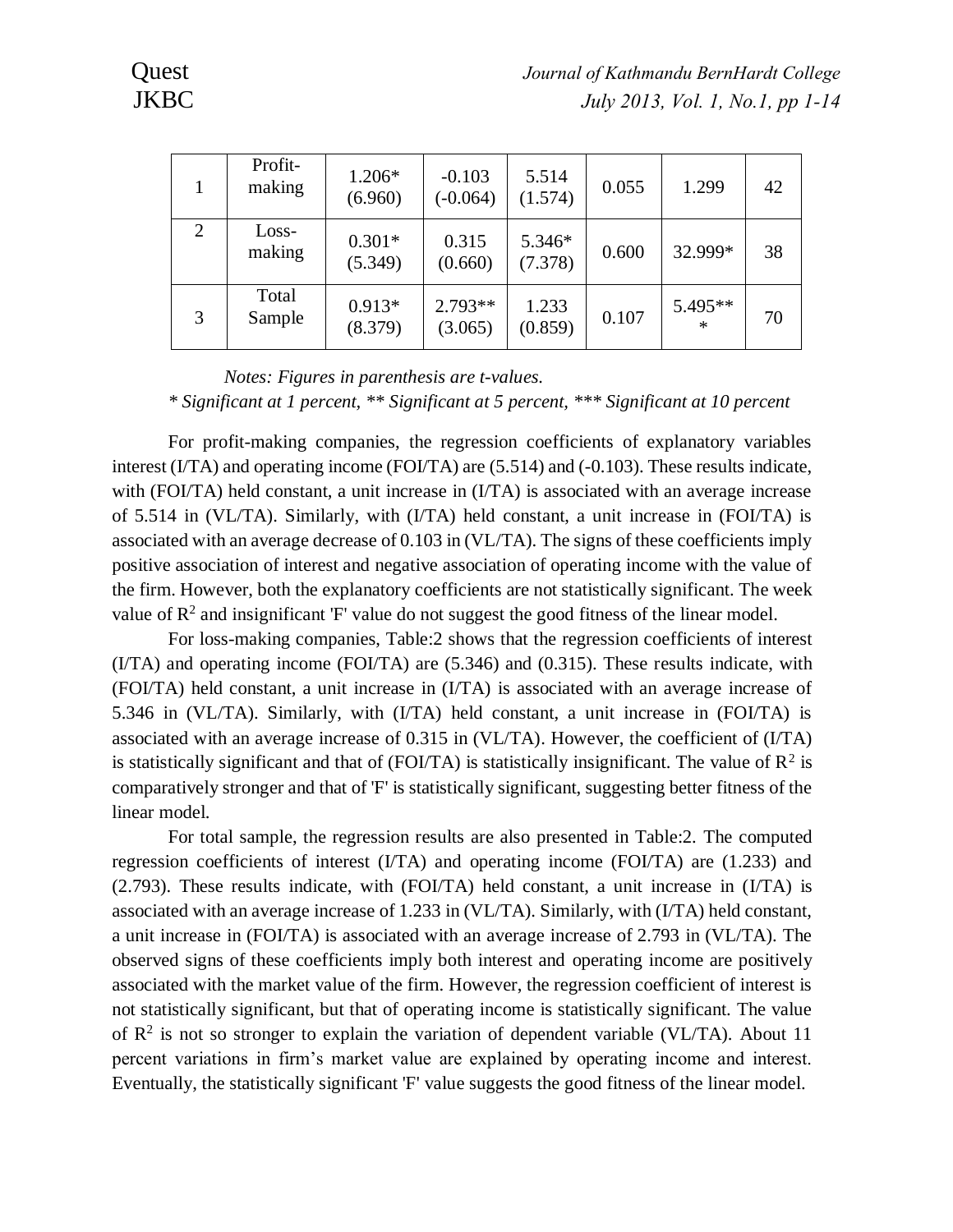#### **Regression of Market Value on Operating Income and Debt Tax Shield**

The value of the firm has also been regressed with operating income and debt tax shield and the results are presented in Table:3.

# **Table: 3 Regression of Market Value on Operating Income and Debt Tax Shield Dependent Variable: VL/TA**

| S.N | <b>States of</b>  | <b>Constant</b>      | <b>Explanatory</b><br><b>Variables</b> |                      | $\mathbb{R}^2$ |         |    | F | N |
|-----|-------------------|----------------------|----------------------------------------|----------------------|----------------|---------|----|---|---|
|     | <b>Nature</b>     |                      | <b>FOI/TA</b>                          | <b>DTS/TA</b>        |                |         |    |   |   |
| 1   | Profit-<br>making | $1.232*$<br>(6.809)  | 0.355<br>(0.220)                       | 7.807<br>(0.606)     | 0.011          | 0.241   | 42 |   |   |
| 2   | Loss-<br>making   | $0.409**$<br>(7.195) | 0.774<br>(1.431)                       | $16.272*$<br>(5.369) | 0.459          | 18.690* | 38 |   |   |
| 3   | Total<br>Sample   | $0.920*$<br>(8.510)  | 2.798**<br>(3.080)                     | 5.623<br>(0.961)     | 0.108          | 5.598** | 70 |   |   |

 *Notes: Figures in parenthesis are t-values \* Significant at 1 percent, \*\* Significant at 5 percent, \*\*\* Significant at 10 percent,*

For profit-making companies, the regression coefficients of explanatory variables interest (DTS/TA) and operating income (FOI/TA) are (7.807) and (0.355). These results indicate, with (FOI/TA) held constant, a unit increase in (DTS/TA) is associated with an average increase of 7.807 in (VL/TA). Similarly, with (DTS/TA) held constant, a unit increase in (FOI/TA) is associated with an average decrease of 0.355 in (VL/TA). The signs of these coefficients imply both the explanatory variables are positively associated with the value of firm. However, both the explanatory coefficients are not statistically significant. The week value of  $\mathbb{R}^2$  and insignificant 'F' value do not suggest the good fitness of the linear model.

For loss-making companies, Table:3 shows that the regression coefficients of debt tax shield (DTS/TA) and operating income (FOI/TA) are (16.272) and (0.774). These results indicate, with (FOI/TA) held constant, a unit increase in (DTS/TA) is associated with an average increase of 5.346 in (VL/TA). Similarly, with (DTS/TA) held constant, a unit increase in (FOI/TA) is associated with an average increase of 0.315 in (VL/TA). However, the coefficient of (DTS/TA) is statistically significant, but that of (FOI/TA) is statistically insignificant. The value of  $\mathbb{R}^2$  is comparatively stronger and that of 'F' is statistically significant, suggesting the better fitness of the linear model.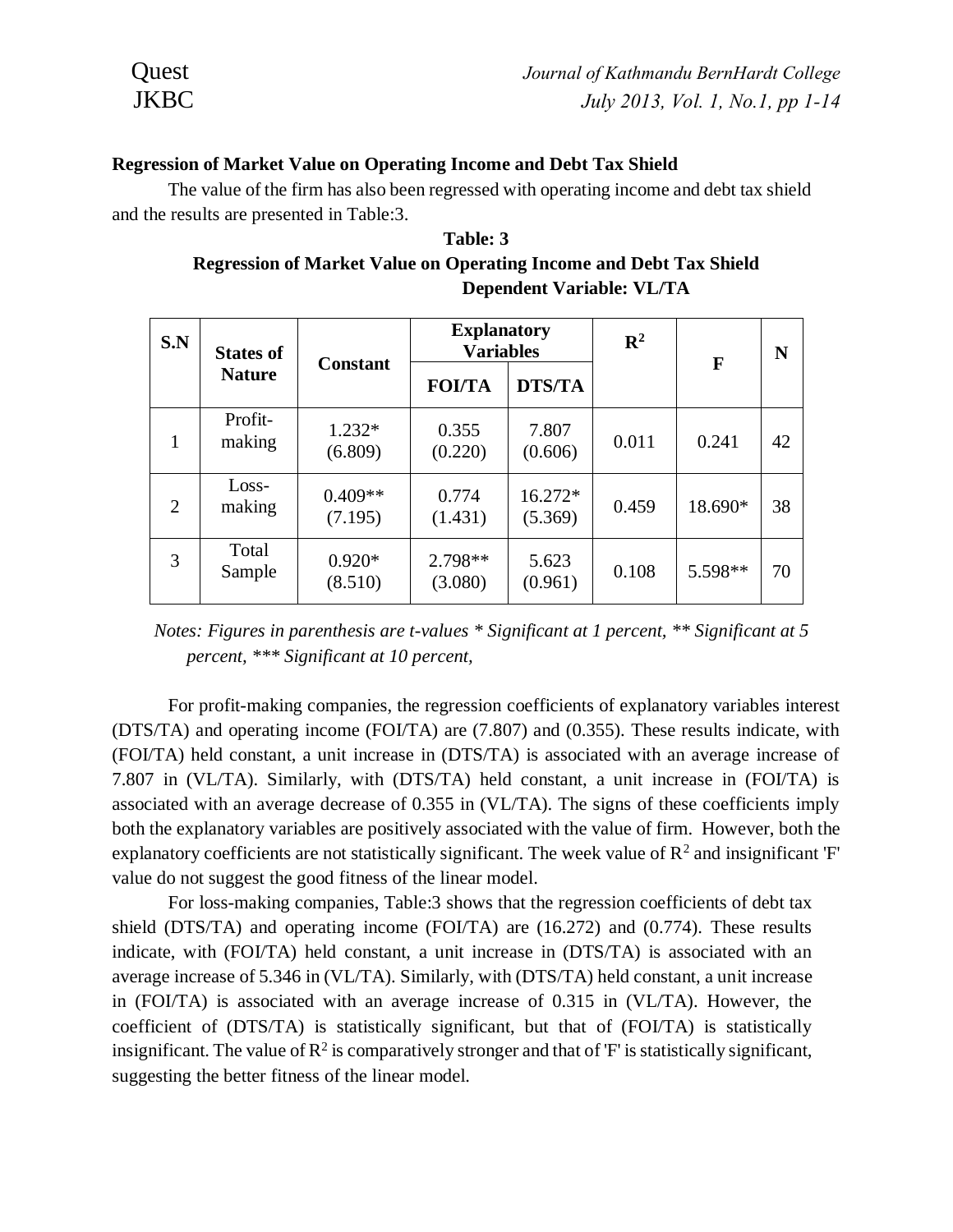For total sample, the computed regression coefficients of debt tax shield (DTS/TA) and operating income (FOI/TA) are (5.623) and (2.798). These results indicate, with (FOI/TA) held constant, a unit increase in (DTS/TA) is associated with an average increase of 5.623 in (VL/TA). Similarly, with (DTS/TA) held constant, a unit increase in (FOI/TA) is associated with an average increase of 2.798 in (VL/TA). The observed signs of these coefficients imply both debt tax shield and operating income are positively associated with the market value of the firm. However, the regression coefficient of debt tax shield is not statistically significant. The regression coefficient of operating income is statistically significant. The value of  $\mathbb{R}^2$  is not stronger to explain the variation of dependent variable (VL/TA). But the statistically significant 'F' value suggests the good fitness of the model.

### **4. Conclusions**

This paper has analyzed the association of debt tax shield with the market value of the selected companies. Different profitability-wise states of nature of the companies have been considered for examining diverse associations between debt tax shield and market value of the companies. An emphasis has been given to Kemsley and Nissim (2002) regression model to estimate the association of debt tax shield with market value of the firm. In the model, market value is employed as dependent variable and debts, interest, debt tax shield, and operating income are employed as explanatory variables.

The analysis shows that the regression coefficient of interest-bearing debt is statistically significant for loss-making companies. The signs of these explanatory coefficients for both companies have signaled a positive association of interest-bearing debt with market value. On the other hand, the explanatory coefficients of interest are statistically significant for lossmaking companies, but statistically insignificant for profit-making companies. Further, interest is positively associated to the market value of the loss-making companies. The regression results of total sample indicate that interest-bearing debt, interest, and debt tax shield are not associated to market value significantly. Therefore, it can be stated that debt tax shield does not have significant association with market value.

So far as the regression result of market value on debt variables is concerned, it is concluded that the debt tax shield and market value are positively associated for loss-making companies. This observation supports the findings of Modigliani and Miller (1963), Sarma and Rao (1969), Taggart (1980), Sarnat and Levy (1990), Graham (2000), and Kemsley and Nissim (2002) studies. But, this observation contradicts with the findings of Modigliani and Miller (1958), Miller (1977), Myers (1984), Myers and Majluf (1984), Miller and Rock (1985), Eckbo (1986) and Fama and French (1998) studies.

Also, the regression results for all the selected companies indicate that interest-bearing debt, interest, and debt tax shield are not associated to market value significantly. Therefore, debt tax shield does not have additive effect on market value of the companies. This observation supports the findings of Modigliani and Miller (1958), Miller (1977), Myers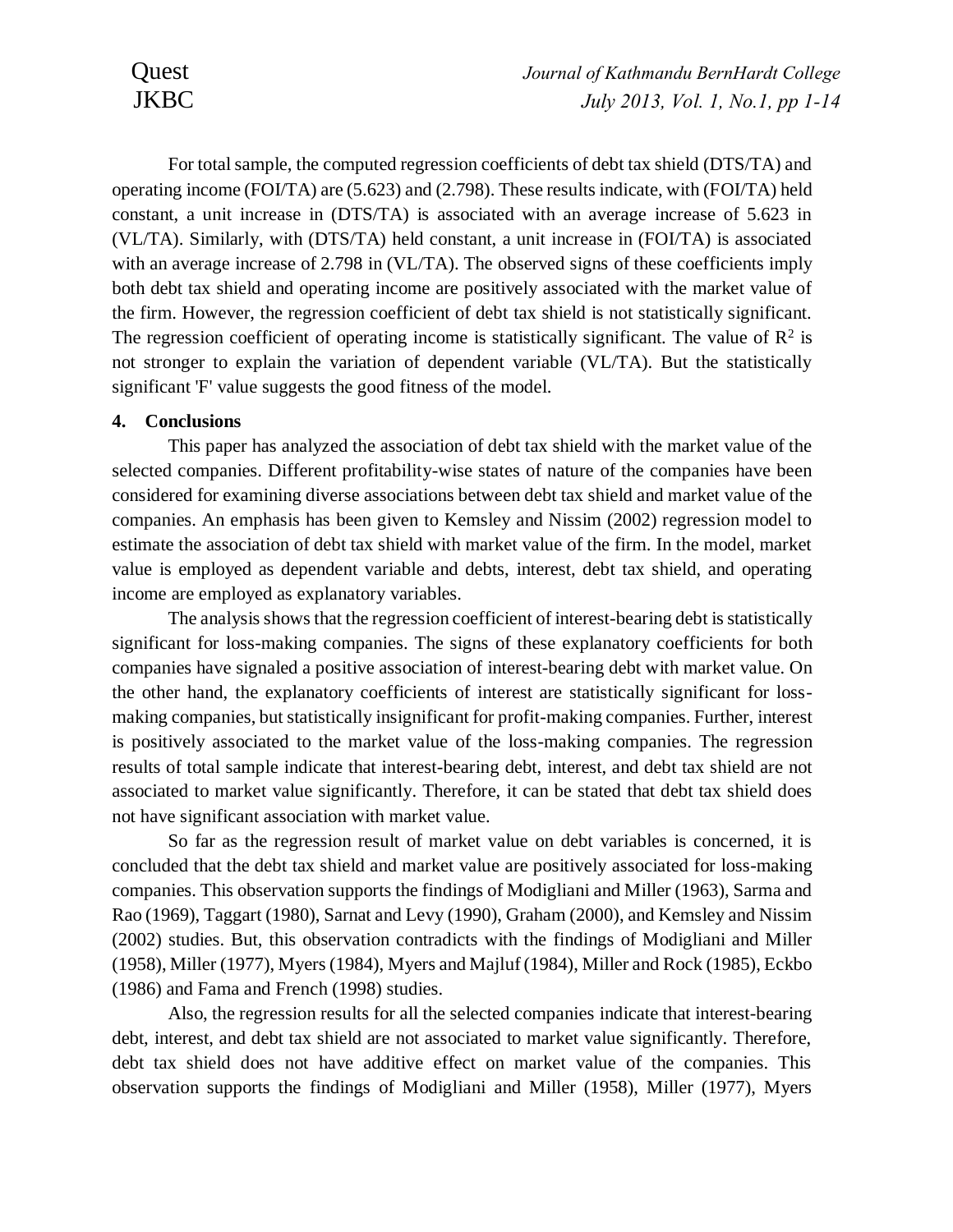(1984), Myers and Majluf (1984), Miller and Rock (1985), Eckbo (1986), and Fama and French (1998) studies. However, this observation contradicts with the findings of Modigliani and Miller (1963), Sarma and Rao (1969), Taggart (1980), Graham (2000), and Kemsley and Nissim (2002) studies.

# **References**

- Bierman, JR. Harold, and Oldfield, JR (1979) "Corporate Debt and Corporate Taxes." *The Journal of Finance*, Vol. 34, No. 4, PP. 951-956.
- Clark, Myrtle W. (1993) "Entity Theory, Modern Capita Structure Theory, and the Distinction between Debt and Equity." *Accounting Horizons,* The Journal of American Accounting Association, Vol. 7, No. 3, PP.14-31.
- Cooper, Ian and Franks, Julian R. (1983-May) "Taxation and Financial Decisions: The Interaction of Financing and Investment Decisions When the Firm has Unused Tax Credits." *The Journal of Finance,* Vol. 38, No.2, PP. 571-583.
- Cordes, Joseph J. and Sheffrin, Steven M. (1983) "Estimating the Tax Advantage of Corporate Debt." *The Journal of Finance,* Vol. 38, No.1, PP. 95-105.
- Eckbo, B. Espen (1986) "Valuation Effects and Corporate Debt Offerings." *Journal of Financial Economics,* Vol. 15, PP. 119-152.
- Emery, D. R. and Gehar, A. K. (1988-Summer) "Tax Options, Capital Structure, and Miller's Equilibrium: A Numerical Illustration." *The Financial Management*, Vol. 17, PP. 30-40.
- Engel, Ellen, Merle Erickson, and Edward Maydew (1999) "Debt Equity Hybrid Securities."*Journal of Accounting Research,* American Accounting Association, Vol. 37, PP. 249-273.
- Fama, Eugene F. and French Kenneth R. (1998) "Taxes, Financing Decisions, and Firm Value." *The Journal of Finance,* Vol. 53, No. 3, PP. 819-843.
- Franks, Julian R. and Cooper, Ian (1983) "Taxation and Financial Decisions." *The Journal of Finance,* Vol .38, No. 2, PP. 571-583.
- Graham, John R. (1996) "Debt and the Marginal Tax Rate." *Journal of Financial Economics,* Vol.41, PP. 41-73.
- Graham, John R. (2000) "How Big are the Tax Benefits of Debt?" *The Journal of Finance,* Vol. 55, PP. 1901-1940.
- Graham, Peirson; Bird Ron and Brown Rob (1985) *"Business Finance."* Sydney: McGraw Hill Book Company.
- Gujarati, Damodar N. (2005) "*Basic Econometrics."* New Delhi: Tata McGraw-Hill Publishing Company Limited.
- Jensen, Michael C. (1986) "Agency costs of Free Cash flow, Corporate Finance and Takeovers." *American Economic Review,* Vol. 76, PP. 323-329.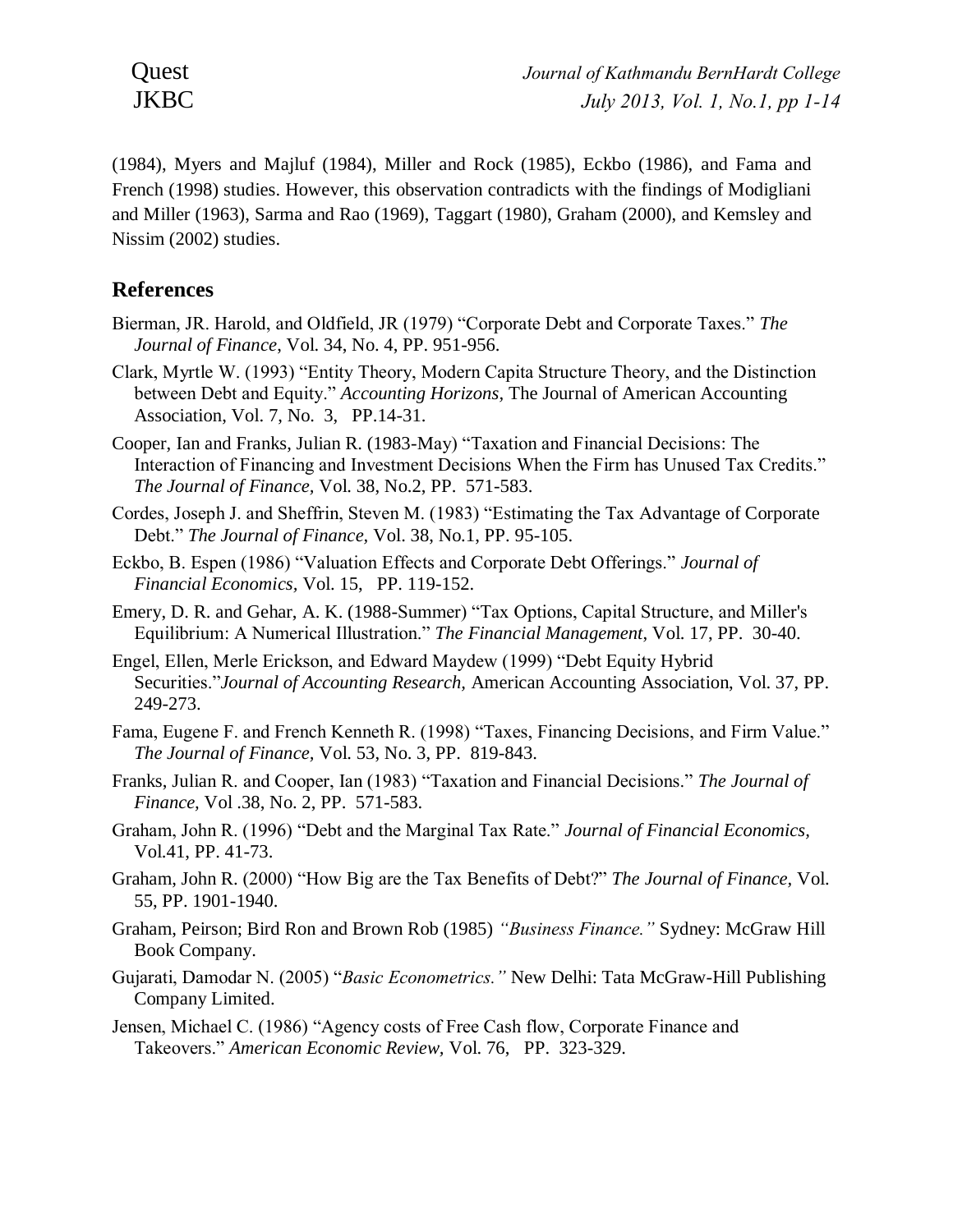- Jensen, Michael C. and Meckling, William H. (1976) "Theory of the Firm: Managerial Behavior, Agency Costs and Ownership Structure, "*Journal of Financial Economics, Vol*. 3, PP. 305-360.
- Kemsley, Deen and Nissim, Doron (2002-Oct.) "Valuation of the Debt Tax Shield." *The Journal of Finance,* Vol. 57, No. 5. PP. 2045-2073.
- Kopche, R. W. (1989 -July-Aug.) "The Roles of Debt and Equity in Financing Corporate Investments." *New England Economic Review,* PP. 25-48.
- Lewellen, Wilbur G. and Mauer, David C. (1987) "Debt Management under Corporate and Personal Taxation." *The Journal of Finance,* Vol.52, No. 5, PP.1275-1291.
- Lyon, Andrew (1992) "Taxation, Information Asymmetries, and Firm's Financing Choices." *Policy Research, WPS -936,* Washington: The World Bank.
- Lyon, Andrew (1995) "Debt, Equity and Taxes under Symmetric Information." In Anwar Shah (Ed.) *"Fiscal Incentives for Investment and Innovation."* Washington: The World Bank.
- Martin, John D., Petty J. William, Keown Arthur J. and Scott David F. (1991) *"Basic Financial Management."* New Jersey: Prentice Hall International.
- Masulis, Ronald W. (1983) "The Impact of Capital Structure Changes on Firm Value: Some Estimates."*The Journal of Finance,* Vol.38, No. 1, PP.107-126.
- Miles, James A. (1983) "Taxes and Fisher Effect: A clarifying Analysis." *The Journal of Finance,* Vol. 38, No. 1, PP. 67-77.
- Miller, Merton H. (1977-May) "Debt and Taxes." *The Journal of Finance,* Vol.32, No.2, P.269.
- Miller, Merton H. And Rock, Kevin, (1985) "Dividend Policy under Asymmetric Information." *The Journal of Finance,* Vol. 40, PP. 1031-1051.
- Miller, M. H. and Modigliani (1961-Oct.) "Dividend Policy, Growth, and the Valuation of Shares." *Journal of Business,* Vol. 34, PP. 411-33.
- Mittal, S. W. (1989) *"Taxation Policies and Financial Decisions, With Case Studies."* New Delhi: V. K Publishing.
- Modigliani, F. and Miller, M. H. (1958-June) "The Cost of Capital, Corporation Finance and the Theory of Investment." *The American Economic Review,* Vol. 3, PP. 261-97.
- Modigliani, F. and Miller, M. H. (1963-June) "Corporate Finance, Taxes and the Cost of Capital ,A Correction." *American Economic, Review,* Vol. 53, PP. 433-443.
- Modigliani, F. and Miller, M. H. (1966-June) "Some Estimates of the cost of Capital to the Electric Utility Industry." *American, Economic Review,* Vol. 56, PP.333-391.
- Myers, Stewart C. (1977) "Determinants of Corporate Borrowing." *Journal of Financial Economics,* Vol. 13, No. 2, PP. 147-175.
- Myers, Stewart C (1984-July) "The Capital Structure Puzzle." *The Journal of Finance,* Vol.39, PP. 575-592.
- Myers, Stewart C and Majluf, N. (1984-June) "Financing Decisions When Firms Have Investment Information That Investors Do Not." *Journal of Financial Economics.* PP. 187- 220.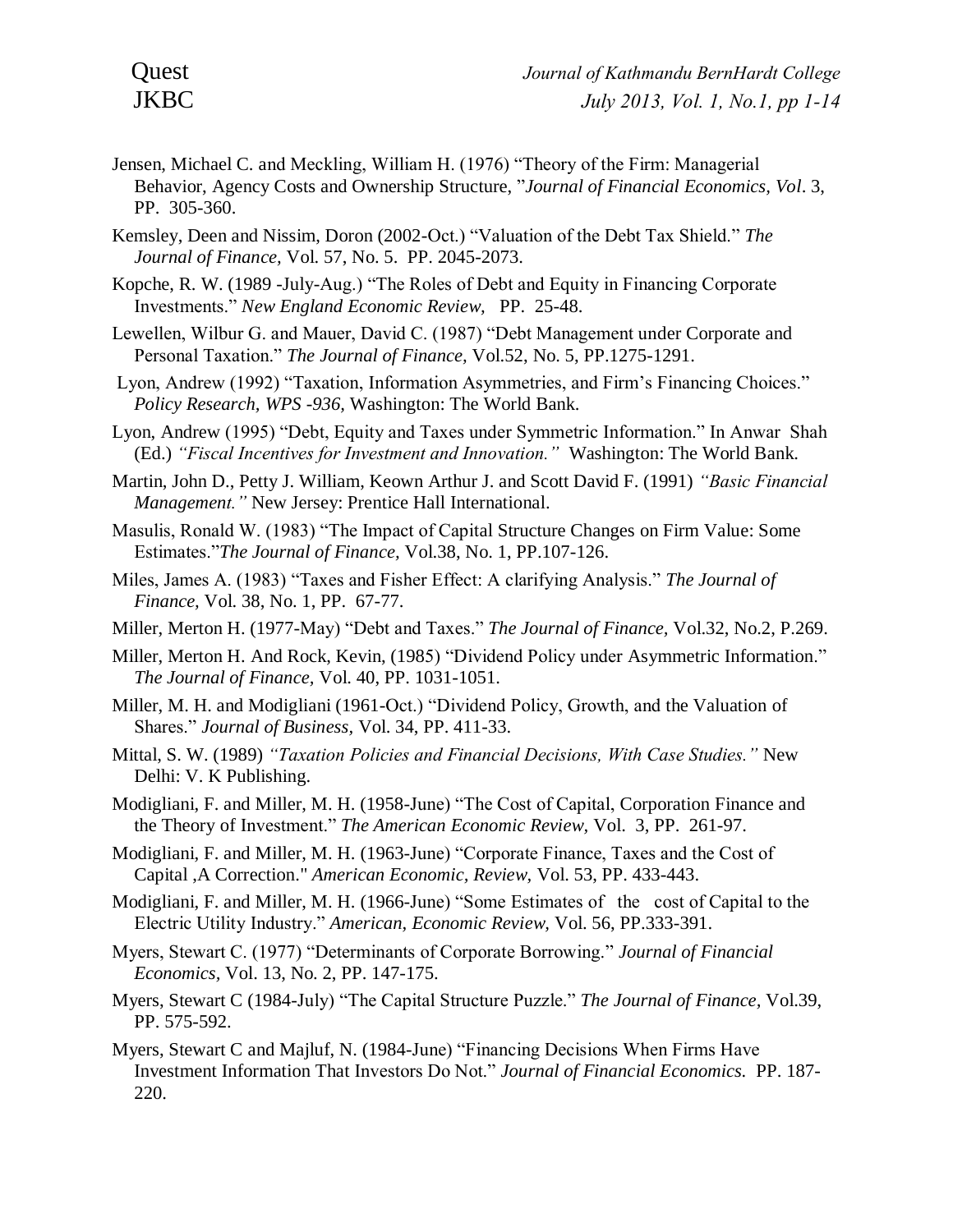- Noreen, Eric W. and Bowen, Robert M. (1989) "Tax Incentives and the Decision to Capitalize or Expense Manufacturing Overhead." *Accounting Horizons,* A Quarterly Publication of the American Accounting Association, Vol. 3, No 1, PP. 29-42.
- Oza, P.R. (1971-March) "Corporate Tax Planning and Managerial Decisions." *Indian Journal of Commerce, Vol*. 24, No. 86, PP .83-89.
- Pradhan, Radhe S. (2003) *"Research in Nepalese Finance."* First Edition, Kathmandu: Buddha Academic Publishers and Distributers Pvt. Ltd.
- Pringle, John J. and Harris, Robert S. (1987) *"Essentials of Managerial Finance."* Sydney: Scott Foresman and Company.
- Rao, V. G. and Rao K. S. H., (1975-April) "The Corporate Income Tax and Corporate Debt Policy." *Indian Economic Review,* Vol, 10.New Series, No. 1. PP. 7-25.
- Sarma, L.V.L.N. and Rao, K. S. H. (1969) "Leverage and the Value of the Firm."*The Journal of Finance, Vol*. 24, No. 4, PP. 673-677.
- Sarnat, Marshall and Levy Haim, (1990) *"Capital Investment and Financial Decisions."* London: Prentice Hall International.
- Shevlin, Terry (1999) "Research in Taxation." *Accounting Horizons,* Journal of American Accounting Association, Vol. 13, No. 4, PP. 427- 441.
- Taggart, Robert A. (1980)"Taxes and Corporate Capital Structure in a Incomplete Market." *The Journal of Finance,* Vol. 35, No. 3, PP. 645-659.

Trezevant, Robert (1992) "Debt Financing and Tax Status: Tests of the Substitution Effect and the Tax Exhaustion Hypothesis Using Firms Responses to the Economic Recovery Tax Act of 1981." *The Journal of Finance,* Vol. 45, PP. 1557-1568.

Wrightsman, Dwayne (1978) "Tax Shield Valuation and Capital Structure Decision." *The Journal of Finance,* Vol. 38, No. 2, PP. 650-658.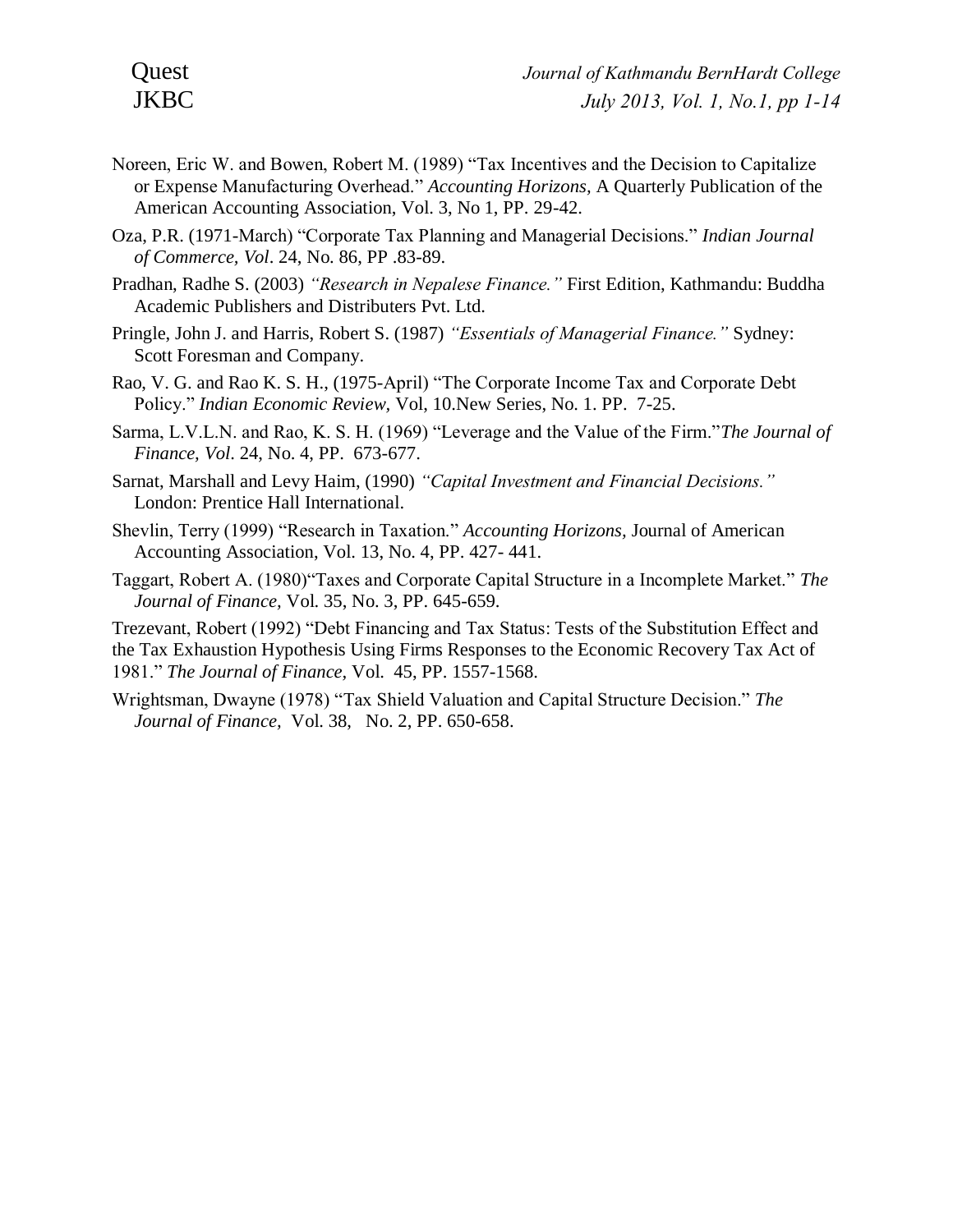# **Market Differentiation in the Nepalese Hospitality Industry**

Agni Dhar Parajuli Lecturer Department of Management, P. N. Campus Tribhuvan University, Pokhara, Nepal

*"Marketing success through differentiation-of anything" Harvard Business Review, Jan-Feb, 1980*

*Abstract: The purpose of this paper is to analyze hotel industry is one of the major service businesses in Nepal that has the ability to attract, satisfy and thus retain customers, and these hotels are more likely to survive than hotels that do not do so. The hotel industry attracts and retains the customer through service/product differentiation. The five star hotels of Nepal are not much concerned with focus and differentiation strategy. The five star hotels were those who practices least profitable hotel industries with moderate market differentiation strategies. Differentiation in marketing means creating specialized products that gains competitive advantages in a particular segment of the market.*

**Key words**: Market differentiation, strategies, customer, profitability, customer retention

# **1. Introduction**

In most developed countries, about 80% of the workforce is employed in the service sector. Service sector industries include education, retailing, tourism and hospitality, medical and hospital services, as well as communications and construction services (McColl, Callaghan & Palmer 1998). By the early 2000s, it was estimated that services already accounted for 72% of the gross domestic product (GDP) of developed economies, and 52% of the GDP of developing economies (Hill 2007). Foreign exchange earnings from tourism in Nepal contribute about 2.0% to the GDP (Nepal Tourism Statistics 2012) and can thus help to raise the national income, the level of employment, the balance of payments and foreign exchange rates.

Organizations continually seek new ways to acquire, retain and increase business, because the cost of losing customers is rising. Service is an important factor in retaining clients. The role of service is more important than ever, and is expected to become even more critical with time (Choi & Chu 2001: 289).

The hotel industry is one of the major service businesses in Nepal that has the ability to attract, satisfy and thus retain customers, and these hotels are more likely to survive than hotels that do not do so. The hotel industry attracts and retains the customer through service/product differentiation.

Successful customer retention allows the hotel to build relationships with its customers (Reichheld & Sasser 1990: 105–108; Hoffman, Kelley & Chung 2003: 334).Kurtz and Clow (1998: 380–381 & 403) are of the opinion that, irrespective of the efforts of service organizations to introduce competitive strategies to attract customers and efficiently manage the supply of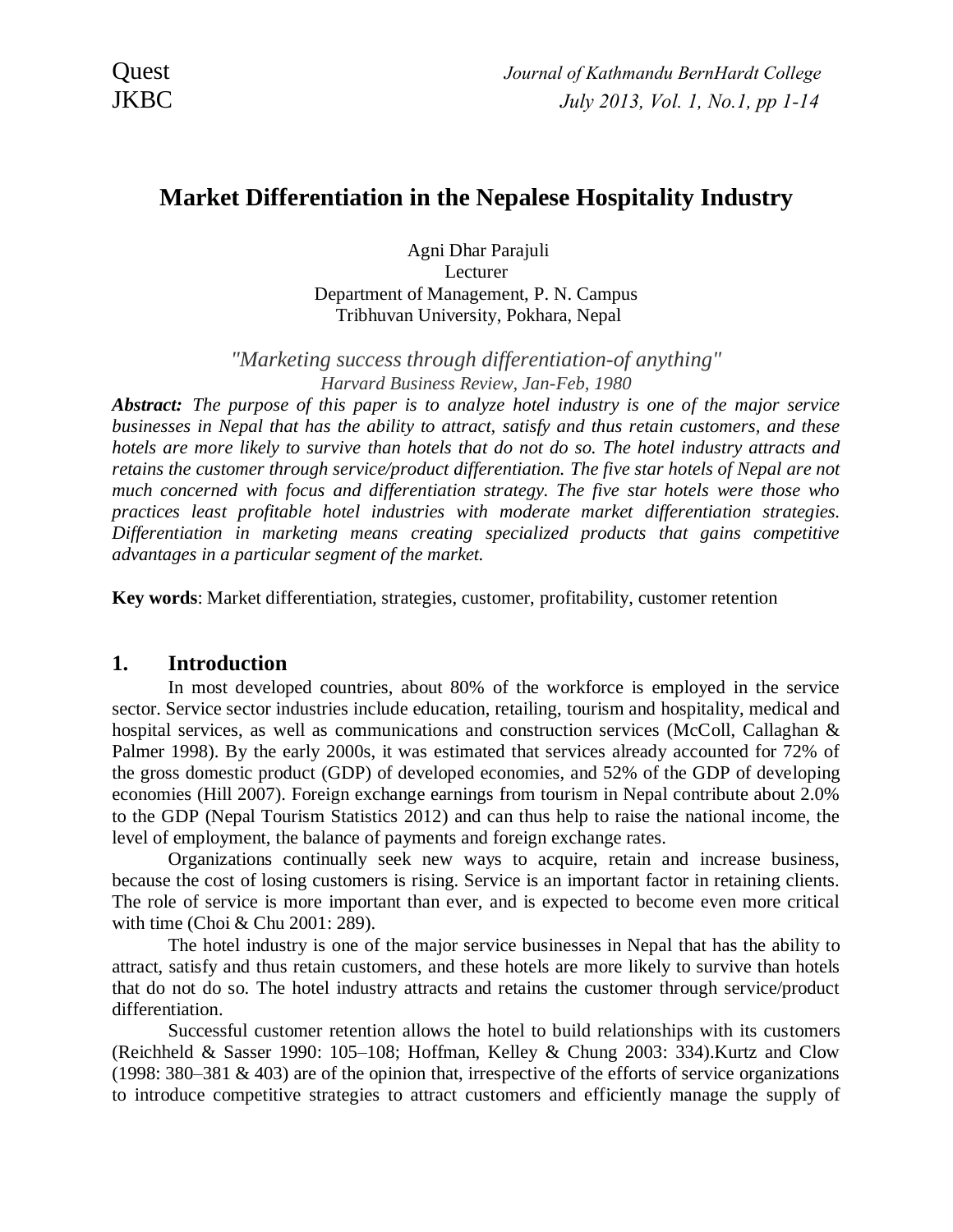services they offer, customers do not always purchase from the same organization – nor do they always remain loyal. It is said that organizations in the tourism industry have been slow in adopting the principles of marketing, even though these would enable them to improve their performance and customer retention (Appiah-Adu, Fyal & Singh 2000: 96 & 109). For a service organization such as a hotel to acquire customers, it is important that marketing strategies be deployed to improve its own ability to compete with other hotels, gain a competitive advantage and thus retain a greater number of customers (Anderson &Vincze 2000: 76; Chaharbaghi & Lynch 1999: 49; Hill & Jones 2002: 123; Hitt, Ireland &Hoskisson 2001: 5; Kurtz & Clow 1998: 308; Ma 1999: 259 & 261; Passemard & Kleiner 2000: 12).

This study investigates what five star hotels attach to executing competitive marketing strategies:

### *H1: Are there any differences in the marketing strategies of competitiveness within Nepalese five star hotels?*

### *H2: Is there any emphasis in customer service differentiation strategies for competitivenessin Nepalese five star hotels?*

The objective of this study focuses on the competitive marketing strategies that hotels can utilize in order to attract and retain customers. It also looks at the strategies that hotels can implement to manage the supply and demand for services *"Don't forget that it (your product or service) is not differentiated until the customer understands the difference." ~ Tom Peters*

Marketing strategy does not believe in the planning process because the hotel market is changing so rapidly. The hotel market is showered with new products and services everyday. If the form is not innovative in products and services, and if the competitive price is insufficient enough to deal with the challenges from competitors, it can hardly survive in the market place.

Differentiation in marketing means creating specialized products that gain competitive advantages in a particular segment of the market. Companies can choose from *two different strategies*: *differentiation and differentiation focus*. The former adds specialized aspects with a broad appeal to its products or services, and the latter develops a product that appeals to a niche market. In either case, differentiation makes a product or service more desirable to the target market.

Empirical research on the profit impact of marketing strategy indicates that firms with a high market share were often quite profitable, but so were many firms with a low market share. The least profitable firms were those with a moderate market share. This was sometimes referred to as *the hole in the middle* problem. Porter explains that firms with a high market share were successful because they pursued a cost leadership strategy, and firms with a low market share were successful because they used market segmentation to focus on a small but profitable market niche. Firms in the middle were less profitable because they did not have a viable generic strategy.

Differentiation marketing helps business services stand out in a crowded marketplace. It can be an important strategy to implement, especially if the hotel services are very similar to

those of the hotel's competition. An effective differentiation strategy gives customers a reason to use services by pointing out subtle or less obvious differences or benefits that customers may not be aware of.

There are several types of marketing differentiation strategies. Within pricing strategies, there is a low-price strategy, a high-price

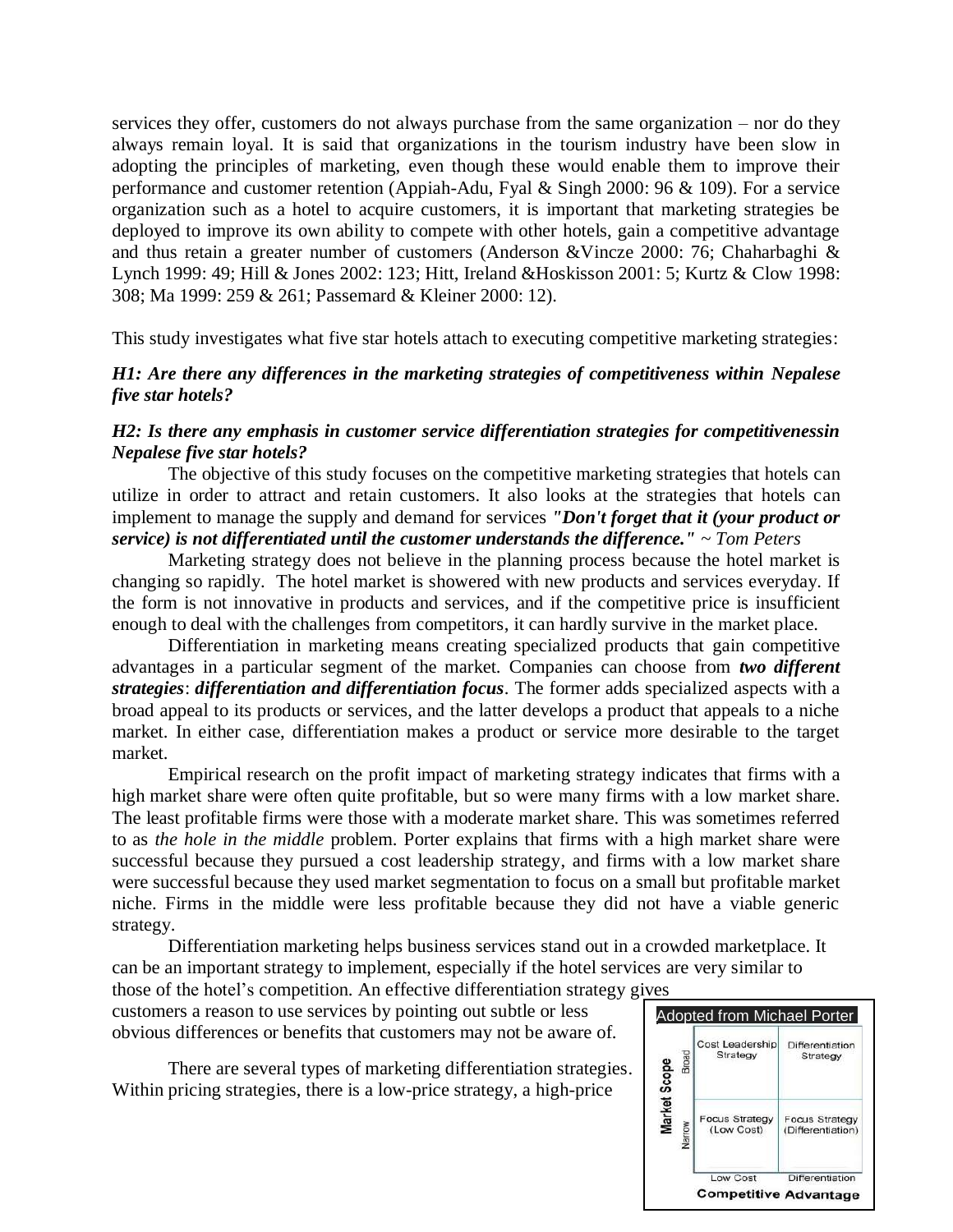strategy of prestige, a product/service strategy, and a customer service

strategy to point out the superior service of business. With a focus strategy, marketing emphasizes a unique feature such as a convenient location, or it attempts to appeal to a specific market segment.

To develop an effective marketing differentiation strategy, an organization first needs to identify the features of its products or services that set them apart. In marketing terms, this is known as a unique selling proposition (USP). USP can be a product feature, such as the fact that a product works faster or lasts longer. It can also relate to business operations, such as offering free delivery.

If a Unique Selling Proposition (USP) is not readily apparent, it may require a strong marketing campaign to create the perception of differentiation in the minds of the customers. For example, if prices are higher than those of competitors, marketing can be used to highlight the fact that its customer service is superior.

Choosing the wrong marketing differentiation strategy can have negative consequences. For example, if a business attempts to establish itself as a price leader but prices are too low, it may not be able to make a profit or may project an image of lower quality. It is important to take the time to assess what customers really want when developing your strategy.

Product differentiation is a competitive business strategy whereby firms attempt to gain a competitive advantage by increasing the perceived value of their products and services relative to the perceived value of other firm's products and services. Products sold by two different firms may be exactly the same, but if customers believe the first is more valuable than the second, then the first product has a differentiation advantage. The existence of product differentiation, in the end, is always a matter of customer perception, but firms can take a variety of actions to influence these perceptions.

# **2. Methodology**

For a reliable study, this research work takes a representative sample from the study population (8 five star hotels in Nepal). The operational sample size of the study is about 50% (i.e. 4) of the whole operational population**.** Empirical data was collected through questionnaire surveys. Questionnaires were sent to the general managers and departmental chief officers of 4 of the largest five star hotels in Nepal. The total number of returned questionnaires was 20 out of 28. However, not all respondents answered all the questions, due to the fact that respondents were guaranteed full anonymity. Therefore the questionnaires did not include any information that could have made it possible to reveal who responded and who did not. In the survey, 14 market-related strategies were supplied to the respondents in order for them to express their views in a Likert Scale rating. The available data was analyzed with SPSS software. The aforementioned 14 market-related strategies are:

| Provision of good quality services/quality differentiation                             |
|----------------------------------------------------------------------------------------|
| Advertising and promotion of the product/services differentiation                      |
| A strong influence/close relationship with the travel agency/tourguide/user experience |
| differentiation                                                                        |
| A major effort to ensure sources of customers                                          |
| Broad promotion of services (new market)/service differentiation                       |
| Delivery of a broad service line/innovation/technology differentiation                 |
| Innovation of marketing techniques and methods/technology differentiation              |
| Industry analysis                                                                      |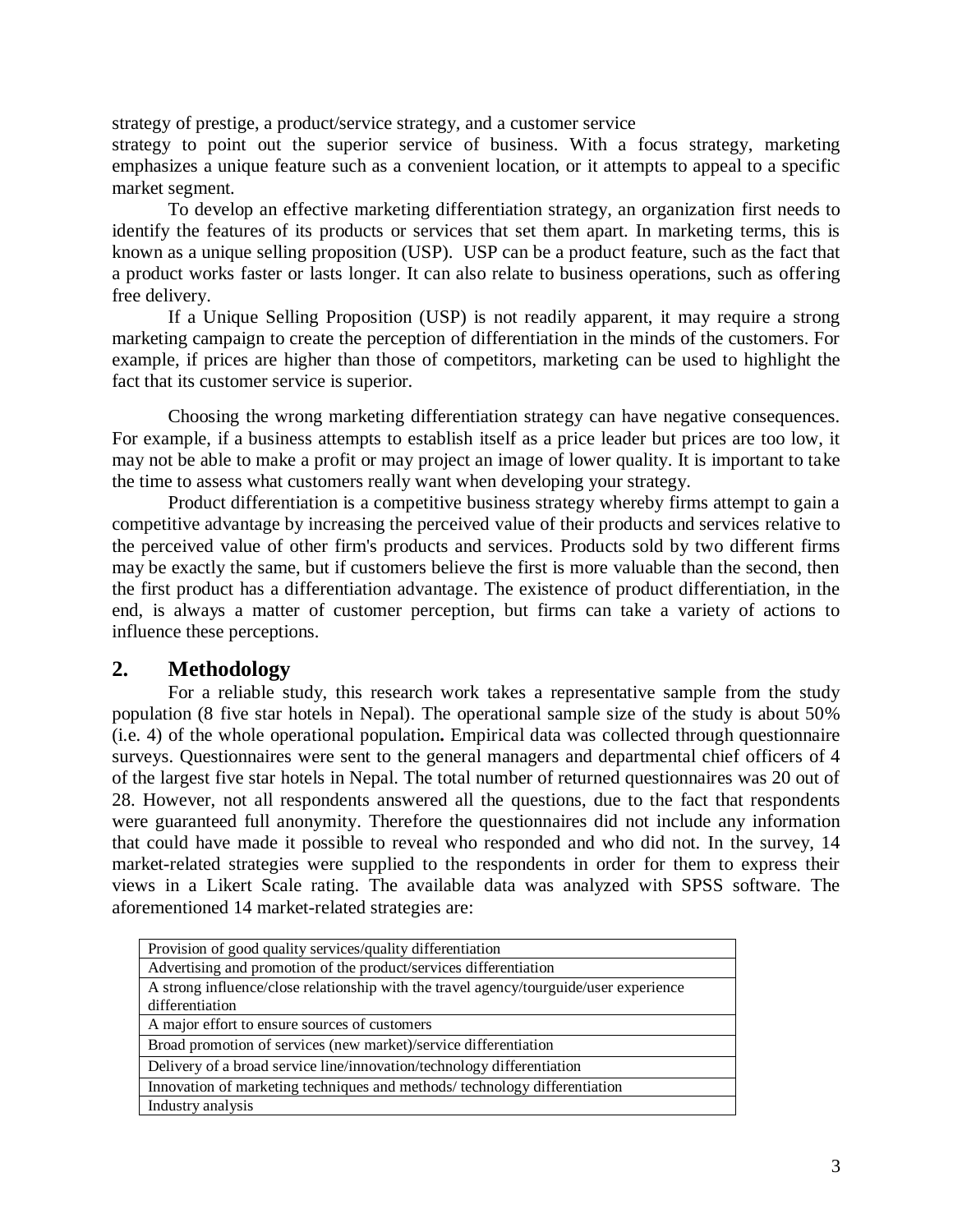| Analysis of competitive position/ User experience differentiation     |
|-----------------------------------------------------------------------|
| <b>SWOT</b> Analysis of competitors                                   |
| Value Chain Analysis                                                  |
| Maintenance of the market share at minimum cost/price differentiation |
| New market entry                                                      |
| Advertising expenditure above the industry average                    |

# **Differentiation**

Aaker (2001: 134) considers that four factors are needed in order to create a sustainable competitive advantage: **first,** the product strategy, the positioning strategy and the production strategy with which the organization competes; **second**, the assets and capabilities of the organization that form the basis for competition; **third**, the markets in which the organization competes; and **finally**, the competition with which the organization has to contend.



Differentiation is accomplished through gaining – and sustaining – competitive advantage (Colgate 1998: 80). Branding seems to be the only sustainable differentiating strategy that hotels might use. A sustainable differentiating strategy requires the hotel to bond emotionally with its customers and focus on building long-term relationships with them. Hotels might accomplish sustainable differentiation by continually providing consistent brand messages (Cai & Hobson 2004: 206–207).

McDonald (2002: 460) states that even though an organization is able to gain a competitive advantage, it is easy for a competitor to match that organization and draw alongside it. Mazzarol and Soutar (1999: 290  $& 292$ ) propose that the organization can sustain its competitive advantage only if barriers to imitation are put in place. These barriers prohibit competitors from copying the organization. If competitors are unable to copy an organization, its competitive advantage may well become sustainable in the long run. The attributes of sustainable competitive advantages are in uniqueness of services, difficulties to replicate, superior competitive services, sustainable new technology applicable to multiple situations, and detail information.

# **Positioning**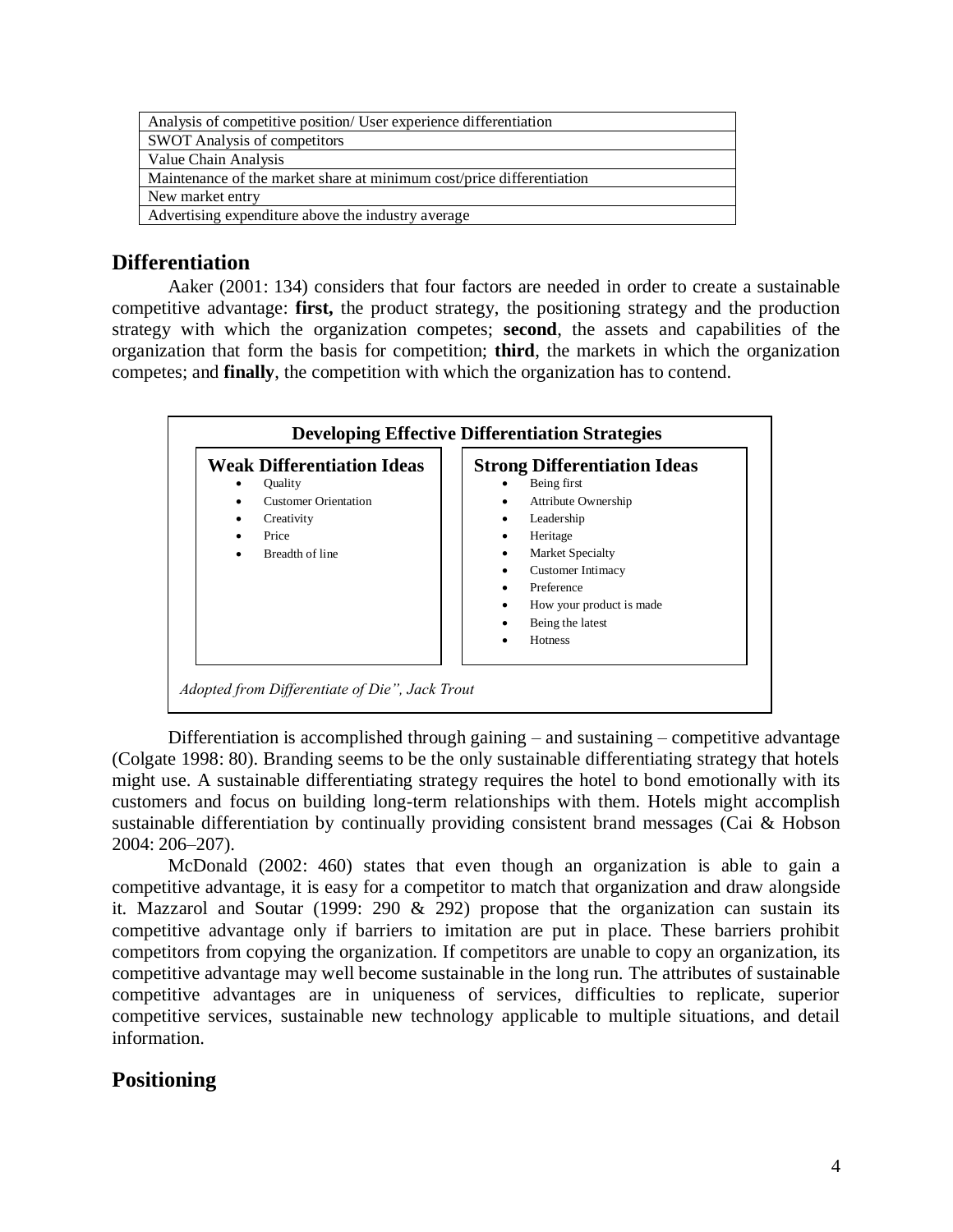Positioning is an important strategy that an organization might utilize to create, and sustain its competitive advantage (Anderson & Vincze 2000: 209; Belch & Belch 2004: 51; Cravens, Lamb & Crittenden 2002: 8; Lovelock 2001: 200; Palmer 2001: 177). Once a service organization has identified its target market, the next step is to clearly position its service offering. The organization should first of all identify the basis on which it wants to compete, and then position its services in a clear and unique way (Meek, Meek & Ensor 2001: 169).

It is important to establish the different positioning criteria along with the service offerings that can be positioned.

- ➢ *Specific products or service attributes:* A hotel promotes to business travellers the fact, for example, that it is located in the heart of a financial centre.
- ➢ *Benefits or needs:* A hotel decides to focus on specific services offered to the business segment. These services might include, for example, Internet access and document delivery.
- ➢ *Usage occasions:* A hotel positions itself to conference organizers as ideally suited for hosting conferences.
- ➢ *User categories:* A hotel positions itself as meeting the needs of business customers rather than individual customers.
- ➢ *Positioning by competitor:* A hotel positions itself as having better facilities than those of all other hotels in a particular area.
- ➢ *Positioning by product class:* A hotel positions itself as a 'conference' hotel rather than as a 'leisure' hotel.
- ➢ *Positioning by price and quality:* A hotel might position its brand at the high end of the market as a premium hotel, or at a more competitive price at the lower end of the market.
- ➢ *Positioning by cultural or national symbols:* A hotel can tie itself to a cultural symbol.

# **4. Analysis**

To sustain its competitive advantage and suitably position an offering for the duration of its existence, it is crucial for the organization to identify the phase of the service life-cycle in which the offering finds itself. The placement of the offering in the service life-cycle will determine the marketing strategies that are appropriate in addressing the challenges of the phase in question.

## *Are there any differences in the marketing strategies of competitiveness within Nepalese five star hotels?*

Most five stars hotels in Nepal are concentrated in the central boroughs of Kathmandu (with around 88% of the total five star hotel stock) but there has been a considerable trend of dispersal over the past few years, and further dispersal is expected. Key areas of growth have been fully developed in the downtown area of Kathmandu.

The market need products and services and vice versa. This research analyzes the market strategies of hospitality businesses in Nepal. Those strategies were pre-assumed by the researcher and seek the perceptions of respondents such as the general manager and the departmental manager concerning those market-related strategy factors. Those factors were: to provide good services, to advertise and promote the product and services, strong influence over the travel agency/tour guide, a major effort to ensure sources of customers, promoting the service broadly in a potential market/new market, offering a broad service line, the innovation of marketing techniques and methods, industry analysis, analysis of competitive position, the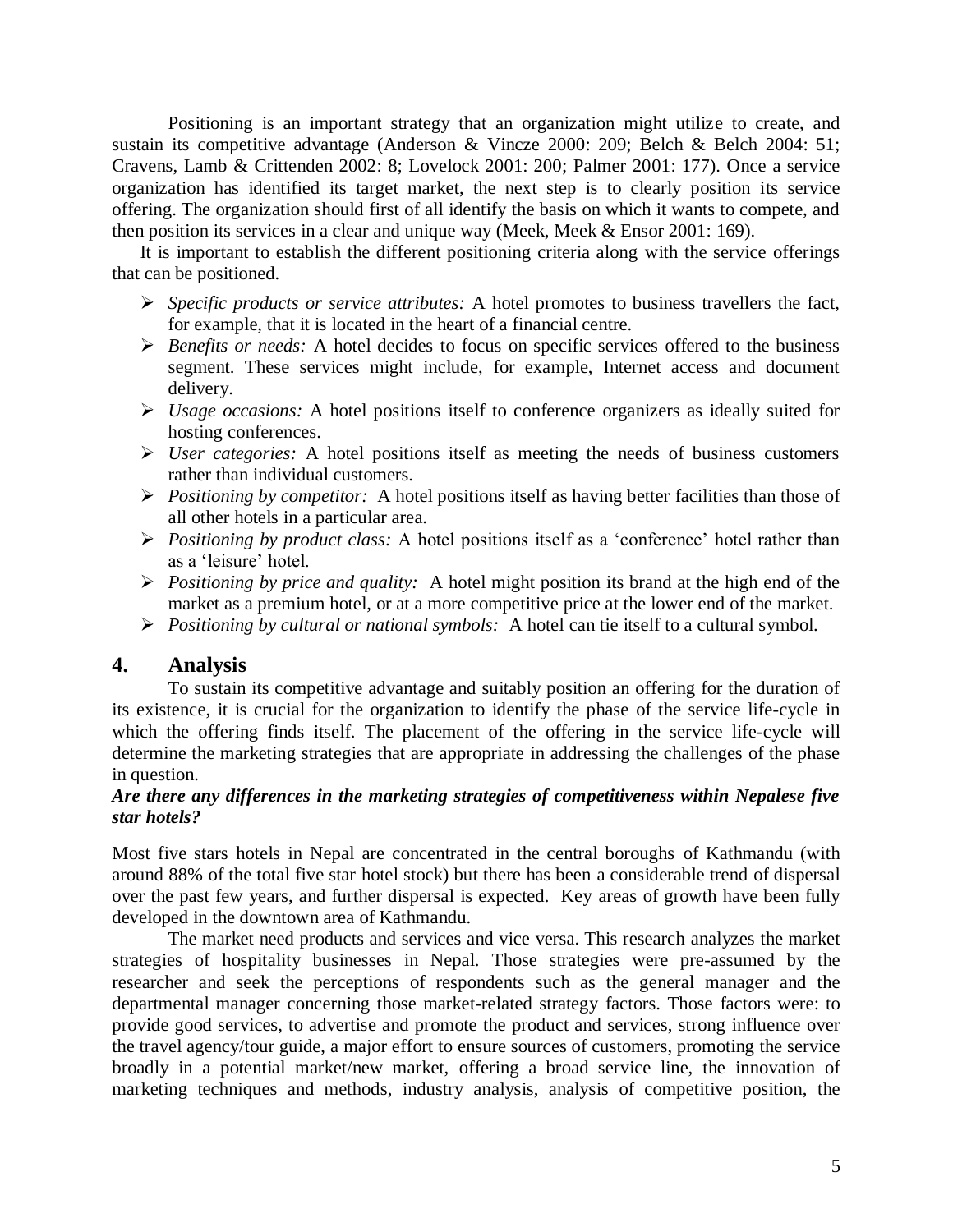SWOT Analysis of the competitor, the value chain analysis, the maintenance of the market share at minimum cost, new market entry, and an advertising expenditure above the industry average.

Market strategies/differentiation strategies were rated as an average mean of 16.34 according to the perceptions of the respondents. This means a moderate emphasis in the market differentiation strategies of the respondents. In the survey, 14 market-related strategies were supplied to the respondents for expression of their views in a Likert Scale rating. Among the 14 strategies, value chain analysis was rated at the level of some emphasis by an average mean of 13.29, but other strategies were rated based on their views at the moderate emphasis level. Strong influences over the travel agencies/tour guides (mean 17.57) and broad promotion of the hotel service in a new market (mean 17.57) were rated as higher priorities among the other strategies. The innovation of marketing techniques and methods (mean 17.43) was rated as the second priority among the other strategies. The analysis of the competitive position (mean 17.29), major efforts to ensure sources of customers (mean 17.14), the delivery of a broad service line (mean 17.14), and advertising and promotion of services/products (mean 17) were ranked third, fourth, and fifth according to the respondents views. Likewise, new market entry (mean 16.57), SWOT analysis (mean 16.14), providing good services (mean 16), industry analysis (mean 15.57), maintaining market share at minimum cost (mean 15.14) and advertising expenditures above the industry average (mean 14.86) were rated as market strategies.

#### *Alternate Hypothesis*

**Ha= There is a difference in the marketing strategies of competitiveness within Nepalese five star hotels**.

Ha: 
$$
\mu \neq 7
$$
  
Ho:  $\mu=7$ 

| Table 6.31                   |
|------------------------------|
| <b>One-Sample Statistics</b> |

|                         | N  | Mean   | Std.<br>Deviation | Std. Error<br>Mean |
|-------------------------|----|--------|-------------------|--------------------|
| Least consideration     | 14 | .0000  | .00000(a)         | .00000             |
| Very limited emphasis   | 14 | .2143  | .57893            | .15473             |
| Limited emphasis        | 14 | .7857  | 1.05090           | .28087             |
| Some emphasis           | 13 | 2.5385 | .96742            | .26831             |
| Moderate emphasis       | 14 | 3.5000 | 1.34450           | .35933             |
| Considerable emphasis   | 14 | 7.3571 | 1.64584           | .43987             |
| Major constant emphasis | 14 | 5.7857 | 2.35922           | .63053             |

a t cannot be computed because the standard deviation is

#### **Table 6.32 One-Sample Test**

|                       | Test Value = $7$ |    |                     |                           |           |                                              |  |
|-----------------------|------------------|----|---------------------|---------------------------|-----------|----------------------------------------------|--|
|                       |                  | df | Sig. (2-<br>tailed) | Mean<br><b>Difference</b> |           | 95% Confidence Interval<br>of the Difference |  |
|                       |                  |    |                     |                           | Lower     | Upper                                        |  |
| Very limited emphasis | $-43.856$        | 13 | .000                | $-6.78571$                | $-7.1200$ | $-6.4514$                                    |  |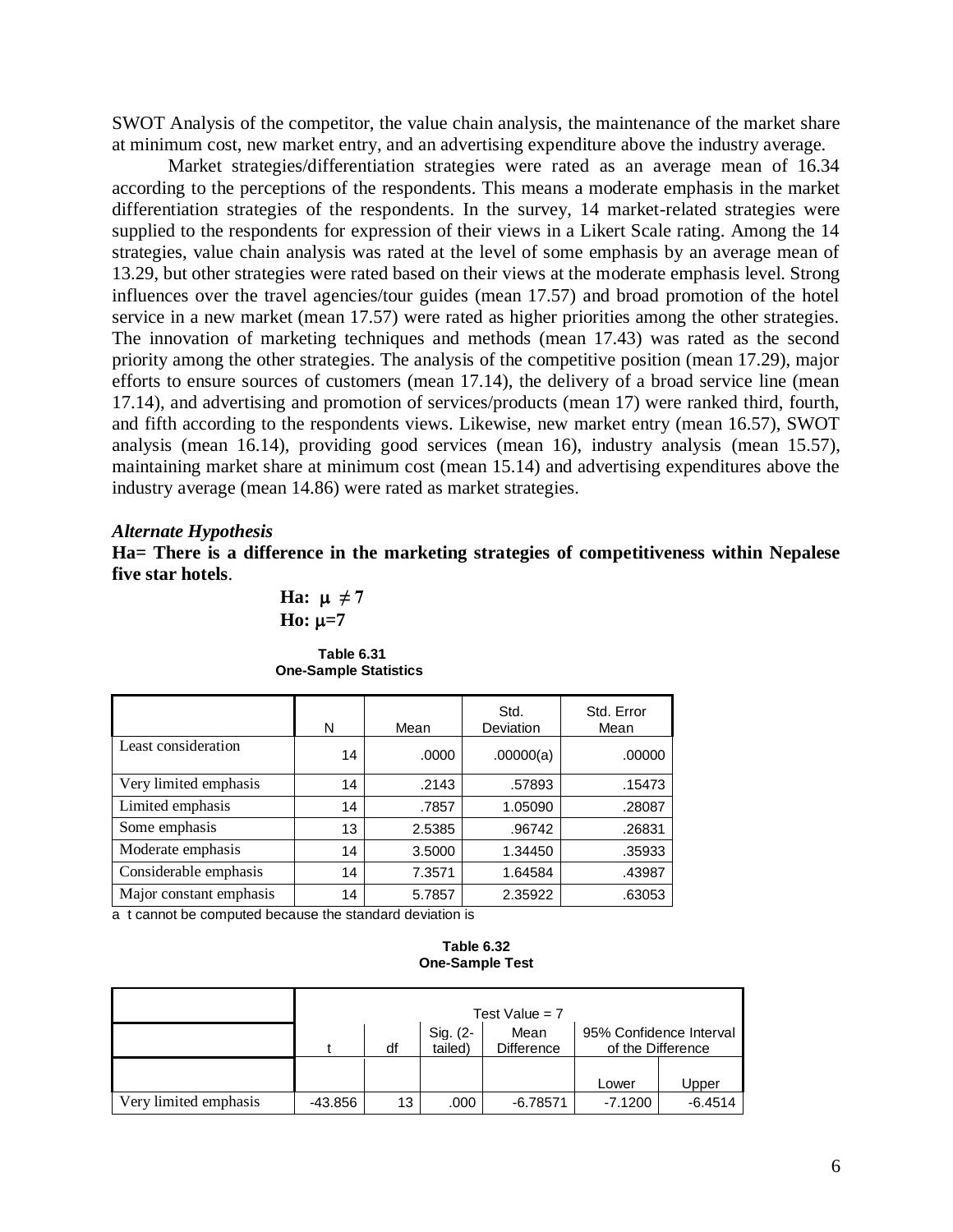| Limited emphasis        | $-22.125$ | 13 | .000 | $-6.21429$ | $-6.8211$ | $-5.6075$ |
|-------------------------|-----------|----|------|------------|-----------|-----------|
| Some emphasis           | -16.628   | 12 | .000 | -4.46154   | $-5.0461$ | $-3.8769$ |
| Moderate emphasis       | $-9.740$  | 13 | .000 | $-3.50000$ | -4.2763   | $-2.7237$ |
| Considerable emphasis   | .812      | 13 | .431 | .35714     | $-5931$   | 1.3074    |
| Major constant emphasis | $-1.926$  | 13 | .076 | $-1.21429$ | $-2.5765$ | .1479     |

In the case of market differentiation strategies, there is major considerable emphasis in Nepalese five star hotels for competitiveness.

The p value is 0.076 for major considerable emphasis, considerable emphasis 0.431, moderate emphasis 0.00, some emphasis 0.00 and least emphasis 0.00 of management accounting.

#### *Where*  $P > 0.05$

If p value is greater than  $\sigma$  = 0.05 reject alternate hypothesis and accept the null hypothesis. It means market differentiation strategies are not of major considerable emphasis nor of considerable emphasis. The analysis shows that the practices of a market differentiation strategy by Nepalese five star hotels fall into the categories of emphasis, some emphasis and least emphasis. However, the analysis shows that moderate emphasis, some emphasis and least emphasis in the market differentiation strategies in Nepalese five star hotels correspond to the competitiveness of their business activities.

### *Customer Service Differentiation Strategies*

A winning customer service strategy provides quality service and resolves customer complaints. In the help desk industry, much effort has been placed on customer satisfaction measurement. This includes developing processes to measure satisfaction, to implement changes that increase customer satisfaction and communicate the enhancements to the customers. A critical missing element is an emphasis on customer complaints. A support organization should also develop processes for the management of complaints. Customer service employees require more than just customer service skills. They will need to understand the diversity of the customers' needs that are being used by business as well as the IT systems. This will mean training – lots of it. The actual amount of training will depend on the overall strategy for implementation of any new IT systems.

Customer service strategies are better techniques that satisfy customers regarding hotel services. This research examines the position of some customer service strategies found in five star hotels based on the research question mentioned below.

#### *Is there any emphasis in customer service differentiation strategies for competitiveness in Nepalese five star hotels?*

Ten customer service strategic factors were pre-determined by the researcher for the survey questionnaires. According to the survey question the respondents rated customer's service strategies as an average mean of 17.23, which indicates that services had considerable emphasis in the hotel, according to the respondents. Safety and security services were rated with a higher average mean of (18.14) than other customer services. In relationship to hotel employees, targeting high-income customers (mean 18), highly-trained and experienced personnel (mean17.86), accurate and timely services (mean 17.86), quick-delivery promises (mean 17.43), concern for special customers (mean 17.43) and excellence through people (mean 17.14) were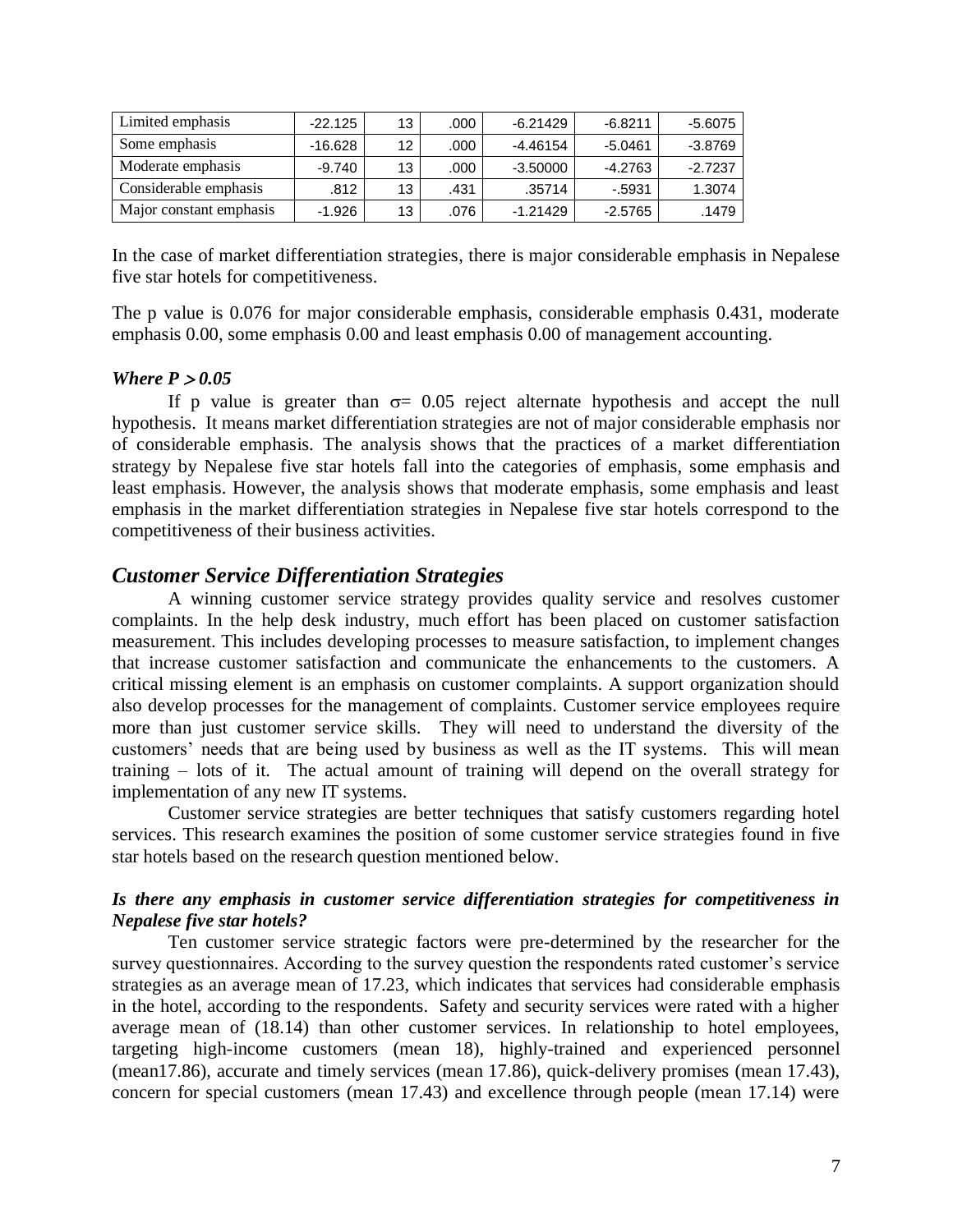ranked second, third, fourth and fifth based on the respondents view of hotel employees. The possibility of integration of the supplier and customer's value chain (mean 16.57), customer service capability (mean 16.43) and providing after sales services (mean 15.43) were rated under moderate emphasis.

## *Alternate Hypothesis*

**Ha =** There is major considerable emphasis in customer service differentiation strategies for competitiveness in Nepalese five star hotels:

> **Ha:**  $\mu \neq 7$  $H_0: \mu = 7$

| Table 6.33<br><b>One-Sample Statistics</b> |           |        |                               |                    |  |  |  |
|--------------------------------------------|-----------|--------|-------------------------------|--------------------|--|--|--|
|                                            | N         | Mean   | Std. Deviation                | Std. Error<br>Mean |  |  |  |
| Least consideration                        | 10        | .0000  | .00000(a)                     | .00000             |  |  |  |
| Very limited<br>emphasis                   | 10        | .0000  | .00000(a)                     | .00000             |  |  |  |
| Limited emphasis                           | 10        | .4000  | .84327                        | .26667             |  |  |  |
| Some emphasis                              | 8         | 1.7500 | .88641                        | .31339             |  |  |  |
| Moderate emphasis                          | 10        | 3.6000 | 1.42984                       | .45216             |  |  |  |
| Considerable<br>emphasis                   | 10        | 6.4000 | 2.01108                       | .63596             |  |  |  |
| Major constant<br>emphasis                 | 10<br>. . | 8.2000 | 2.74064<br>.<br>$\sim$ $\sim$ | .86667             |  |  |  |

a t cannot be computed because the standard deviation is 0.

|                            | Test Value = $8$ |    |                 |                           |                                              |           |  |  |
|----------------------------|------------------|----|-----------------|---------------------------|----------------------------------------------|-----------|--|--|
|                            | t                | df | Sig. (2-tailed) | Mean<br><b>Difference</b> | 95% Confidence Interval<br>of the Difference |           |  |  |
|                            |                  |    |                 |                           | Lower                                        | Upper     |  |  |
| Limited emphasis           | $-28.500$        | 9  | .000            | $-7.60000$                | $-8.2032$                                    | $-6.9968$ |  |  |
| Some emphasis              | $-19.943$        | 7  | .000            | $-6.25000$                | $-6.9911$                                    | $-5.5089$ |  |  |
| Moderate emphasis          | $-9.731$         | 9  | .000            | $-4.40000$                | $-5.4228$                                    | $-3.3772$ |  |  |
| Considerable<br>emphasis   | $-2.516$         | 9  | .033            | $-1.60000$                | $-3.0386$                                    | $-1614$   |  |  |
| Major constant<br>emphasis | .231             | 9  | .823            | .20000                    | $-1.7605$                                    | 2.1605    |  |  |

**Table 6.34 One-Sample Test**

In the case of customer service differentiation strategies, there is major considerable emphasis in Nepalese five stars hotels for competitive advantages, when the p value is 0.823 for major considerable emphasis, considerable emphasis 0.033, moderate emphasis 0.00, some emphasis 0.00 and least emphasis 0.00 in management accounting.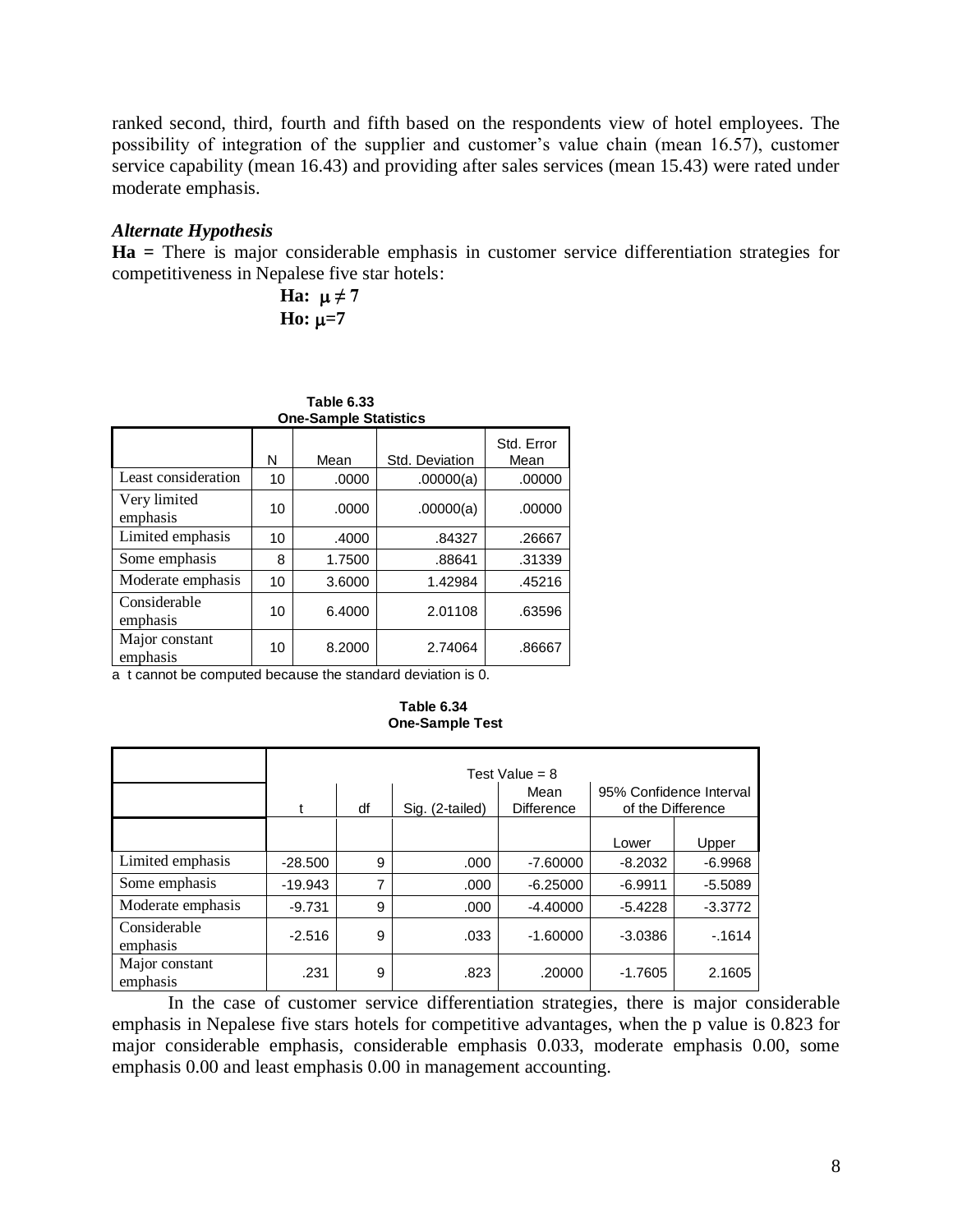#### *Where*  $P > 0.05$

If p value is greater than  $\sigma$  = 0.05 reject the alternate hypothesis and accept the null hypothesis. It means the customer service differentiation strategies have not had major considerable emphasis in Nepalese five star hotels. However, considerable emphasis, moderate emphasis, some emphasis and limited emphasis are the service differentiation strategies of five star hotels.

## **5. Conclusions and discussion**

Empirical research on the profit impact in hotel business marketing strategies indicates that firms with differentiation strategies for their market share, quality, a close relationship to the travel agency, efforts to invite major customers, the promotion of services, technology innovation, marketing methods, an analysis of the competitive position, a SWOT analysis, a value chain analysis, new market entry and advertising expenditures were often quite profitable, but so were many hotels with low differentiation market strategies.

Differentiation is accomplished through gaining – and sustaining – competitive advantage (Colgate 1998: 80), however, five star hotels in Nepal are not very aware of this strategy. The five star hotels of Nepal are not much concerned with focus and differentiation strategy. The least profitable firms were those with moderate market strategies. This was sometimes referred to as *the hole in the middle problem*. Porter explains that firms with high-market share strategies were successful because they pursued a cost leadership strategy, and firms with low-market share were successful because they used market segmentation to focus on a small but profitable market niche. Firms in the middle were less profitable because they did not have a viable generic strategy. Five star hotels applied the least profitable strategy in their market competitive advantages.

A large company with a high-market share has the opportunity to provide improved products or services that appeal to a broad audience. Providing a highly-visible product or service can help a company gain attention. Some hotels improve in numerous small ways, where a company can gain competitive advantage. If market differentiation strategies (such as an eyecatching presentation) are practically differences compared to competitors, this can re-build the image of services and organizations, then the competitive advantages of the hotel industry will be more successful in the future.

# *References*

- Anderson, C.H. &Vincze, J.W.(2000). *Strategic Marketing Management: Meeting the Global Challenge*. Boston: Houghton Mifflin Company.
- Appiah-Adu, K., Fyal, A. & Singh, S. (2000). 'Marketing culture and customer retention in the tourism industry', *Service Industries Journal*, 20(2): 95–113.
- Belch, G.E. & Belch, M.A. (2004). *Advertising and Promotion: an Integrated Marketing Communications Perspective*, 6th ed., international ed. New York: McGraw-Hill Irwin.
- Cai, L.A. & Hobson, J.S.P. (2004). 'Making hotel brands work in a competitive environment', *Journal of Vacation Marketing*, 10(3): 197–208.
- Chaharbaghi, K. & Lynch, R. (1999). 'Sustainable competitive advantage: towards a dynamic resource-based strategy', *Management Decision*, 37(1): 45–50.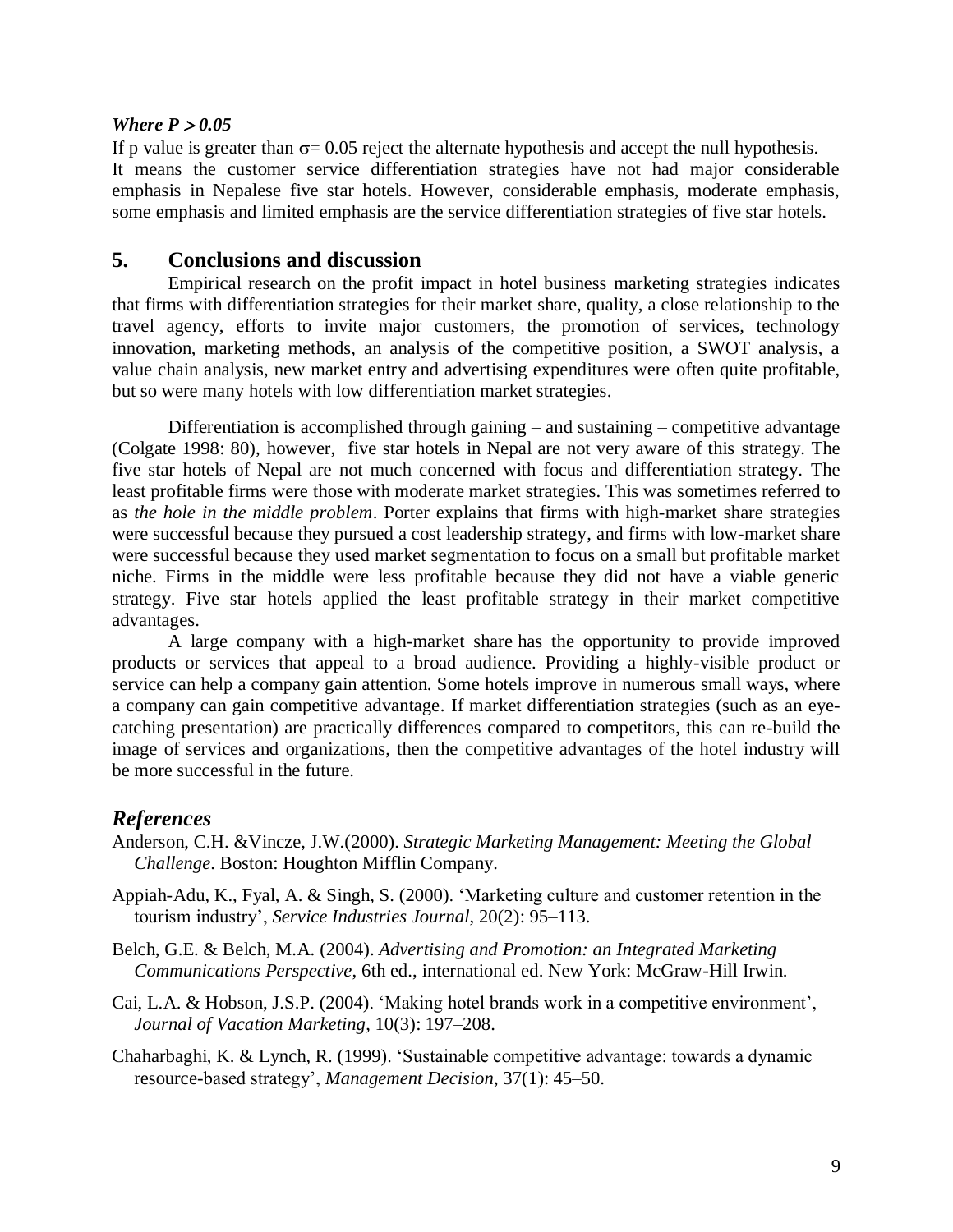- Choi, T.Y. & Chu, R. (2001). 'Determinants of hotel guests' satisfaction and repeat patronage in the Hong Kong hotel industry', *International Journal of Hospitality Management*, 20(3): 277–297.
- Colgate, M. (1998). 'Creating sustainable competitive advantage through marketing information system technology: a triangulation methodology within the banking industry', *International Journal of Bank Marketing*, 16(2): 80–89.
- Cravens, D.W., Lamb, C.W. (Jr) & Crittenden, V.L. (2002). *Strategic Marketing Management: Cases*, international ed. Boston: McGraw-Hill Irwin.
- Hill, C.W.L. (2007)*International Business: Competing in the Global Marketplace,* 6th ed. Boston: McGraw-Hill.
- Hill, C.W.L. & Jones, P. (2002). *Strategic Management: an Integrated Approach*, 5th ed. Boston: Houghton Mifflin Company.
- Hitt, M.A., Ireland, R.D. & Hoskisson, R.E. (2001). *Strategic Management: Competitiveness and Globalization*, 4th ed. Australia: South-Western College Publishing.
- Hoffman, K.D., Kelley, S.W. & Chung, B.C. (2003). 'A CIT investigation of servicescape failures and associated recovery strategies', *Journal of Services Marketing*, 17(4): 322–340.
- Kurtz, D.L. &Clow, K.E. (1998). *Services Marketing*. New York: John Wiley & Sons.
- Lovelock, C. (2001). *Services Marketing: People, Technology, Strategy*. 4th ed. Upper Saddle River, NJ: Prentice Hall.
- Ma, H. (1999). 'Creation and pre-emption for competitive advantage', *Management Decision*, 37(3): 259–266.
- Mazzarol, T. & Soutar, G.N. (1999). 'Sustainable competitive advantage for educational institutions: a suggested model', *International Journal of Educational Management*, 13(6): 287–300.
- McColl, R., Callaghan, B. & Palmer, A. (1998). *Services Marketing: a Managerial Perspective*. Sydney: Irwin/McGraw-Hill.
- McDonald, M. (2002). *Marketing Plans: How to Prepare Them, How to Use Them,* 5th ed. Oxford: Butterworth Heinemann.
- Meek, H., Meek, R. & Ensor, J. (2001). *Strategic Marketing Management: Planning and Control*. Oxford: Butterworth Heinemann.
- Palmer, A. (2001). *Principles of Services Marketing*, 3rd ed. Singapore: McGraw-Hill.
- Passemard, D. & Kleiner, B.H. (2000). 'Competitive advantage in global industries', *Management Research News*, 23(7/8): 111–117.
- Reichheld, F. & Sasser, W. (1990). 'Zero defections: quality comes to service', *Harvard Business Review*, September/October: 105–111.

# *Appendix Market Differentiation Strategies*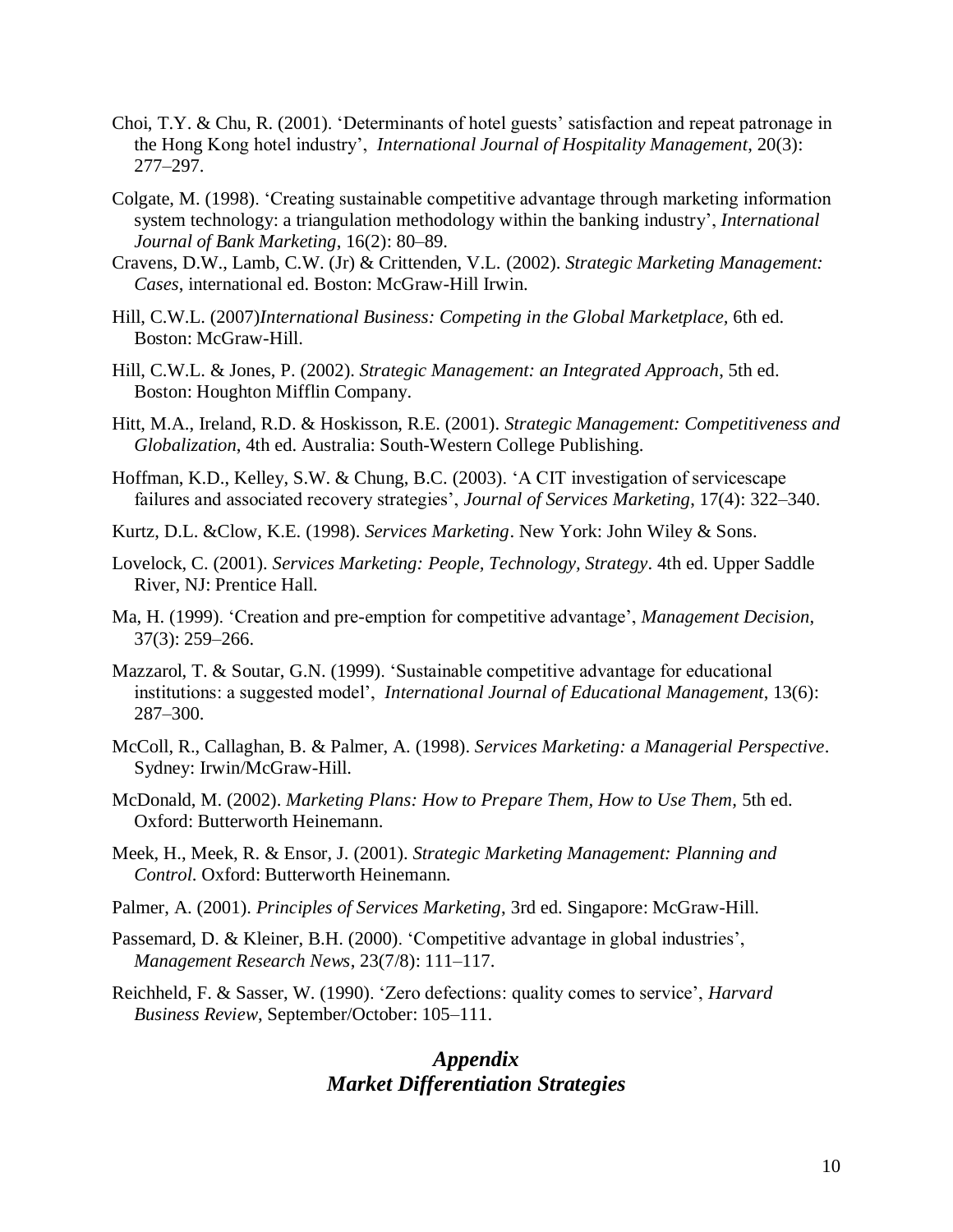| <b>Market</b> | Providing good services                               | $\boldsymbol{0}$ | $\theta$       |                | 3              | 4              | 7              | 5              |            |             |
|---------------|-------------------------------------------------------|------------------|----------------|----------------|----------------|----------------|----------------|----------------|------------|-------------|
|               |                                                       |                  |                |                |                |                |                |                | 16         | 2.672612419 |
|               | Advertising and promoting<br>the product              | $\mathbf{0}$     | $\Omega$       | $\Omega$       | 1              | $\overline{4}$ | 10             | 5              | 17         | 3.760699023 |
|               | Strong influence over the<br>travel agency/tour guide | $\Omega$         | $\Omega$       | $\Omega$       | $\mathbf{1}$   | $\overline{3}$ | 8              | 8              |            |             |
|               |                                                       |                  |                |                |                |                |                |                | 17.5714286 | 3.670993119 |
|               | Major effort to ensure<br>sources of customers        | $\overline{0}$   | $\Omega$       | 1              | $\overline{2}$ | $\overline{2}$ | 6              | 9              | 17.1428571 | 3.38765265  |
|               | Broad promotion of the<br>service (new market)        | $\Omega$         | $\Omega$       | $\Omega$       |                | 6              | 5              | 9              | 17.5714286 | 3.881580434 |
|               | Delivering a broad service<br>line                    | $\Omega$         | $\Omega$       | $\Omega$       | $\overline{2}$ | 3              | 8              | $\overline{7}$ | 17.1428571 | 3.38765265  |
|               | Innovation of marketing<br>techniques and methods     | $\Omega$         | $\Omega$       | $\Omega$       | $\overline{2}$ | 3              | 6              | 9              | 17.4285714 | 3.484660262 |
|               | Industry analysis                                     | $\overline{0}$   | $\Omega$       | $\overline{2}$ | $\overline{3}$ | $\overline{3}$ | 8              | $\overline{4}$ |            |             |
|               |                                                       |                  |                |                |                |                |                |                | 15.5714286 | 2.734262328 |
|               | Analysis of competitive<br>position                   | $\Omega$         | $\Omega$       | $\Omega$       | $\overline{2}$ | $\overline{2}$ | 9              | 7              | 17.2857143 | 3.670993119 |
|               | SWOT analysis of<br>competitors                       | $\overline{0}$   | $\Omega$       | $\Omega$       | $\overline{3}$ | 5              | 8              | $\overline{4}$ | 16.1428571 | 3.078342164 |
|               | Value chain analysis                                  | $\overline{0}$   | $\overline{2}$ | 3              | 3              | 6              | 4              | $\overline{2}$ | 13.2857143 | 1.864454471 |
|               | Maintaining the market<br>share at a minimum cost     | $\Omega$         | $\Omega$       | $\overline{2}$ | 4              | 3              | 8              | 3              | 15.1428571 | 2.734262328 |
|               | New market entry                                      | $\Omega$         | $\Omega$       |                | 3              | 3              | 9              | 5              | 16.5714286 | 3.386246693 |
|               | Advertising expenditure<br>above the industry average | $\boldsymbol{0}$ | 1              | $\overline{2}$ | 4              | $\overline{2}$ | 7              | 4              | 14.8571429 | 2.340126167 |
|               | <b>Mean</b>                                           | $\boldsymbol{0}$ | 0.2            | 0.8            | 2.5            | 3.5            | $\overline{7}$ | 5.8            | 16.336735  |             |
|               |                                                       |                  |                |                |                |                |                |                |            | 2.843854195 |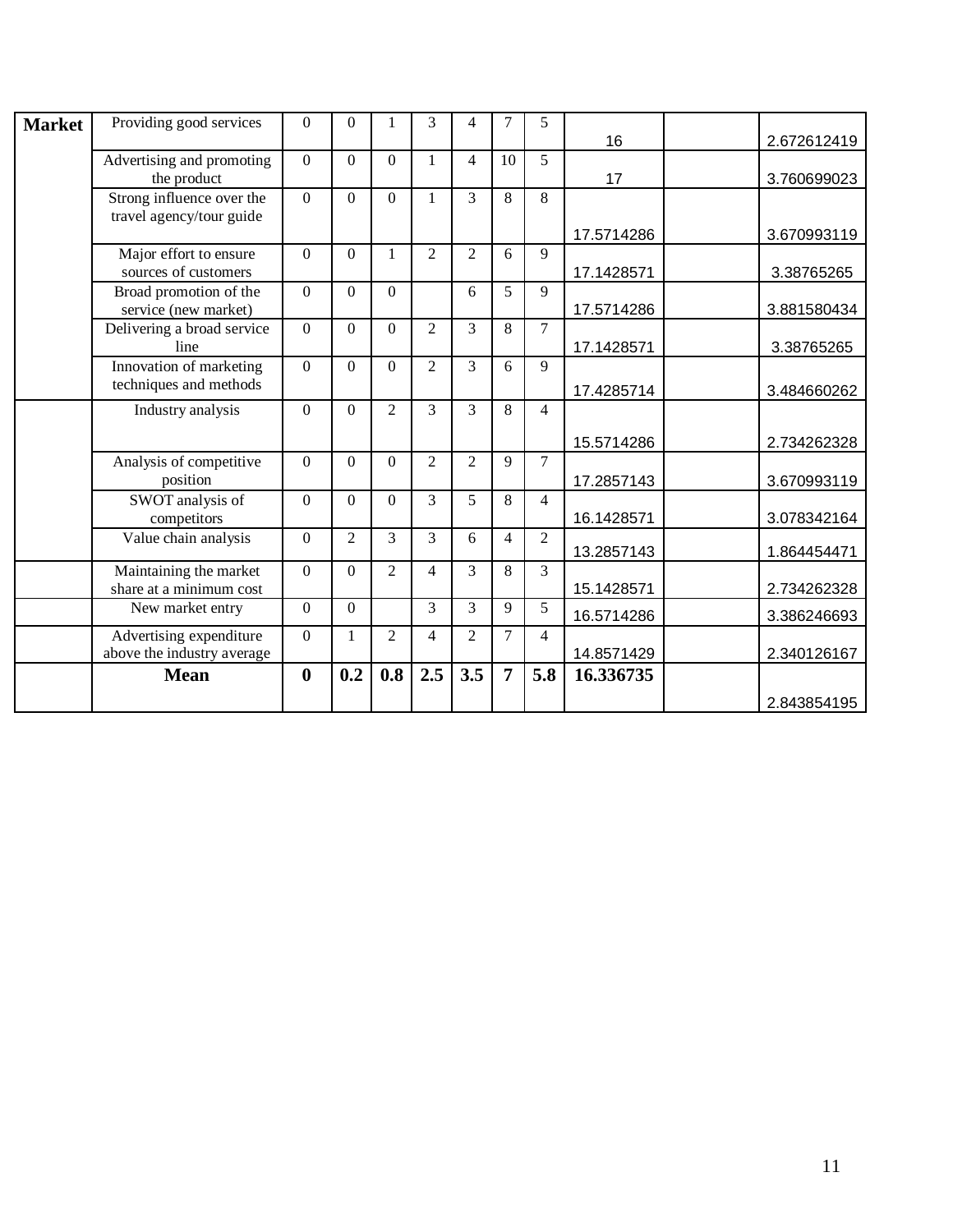# **Impact of Managerial Economics in Concerned Entities: A Theoretical Approach**

Sahadev Sigdel Lecturer, Department of Economics, Kathmandu Bernhardt College Bafal Chowk, Kathmandu, Nepal sahadevsigdel@yahoo.com

#### **Abstract**

Managerial economics is a science that deals with the application of various economic theories, principles, concepts and techniques to business management in order to solve business and management problems. It deals with the practical application of economic theory and methodology to decision-making problems faced by private, public and non-profit making organizations. Managerial economics is essentially applied economics in the field of business management. It is developed to bridge the gap between the 'economic theory' and 'managerial practice' as practiced in business enterprises. The success or failure of a business is contingent upon the decisions taken by managers. This study contains the introduction to managerial economics: scope and method, selected optimization techniques, consumer demand analysis, applied demand estimation, demand forecasting, production and cost theory and applications, cost models and estimation as well as link in concerned entities.

*Keywords:* Optimization techniques, demand, forecasting, decision making, managerial

### **1. Introduction**

The discipline of managerial economics deals with aspects of economics and tools of analysis, which are employed by business enterprises for decision-making. Business and industrial enterprises have to undertake varied decisions that entail managerial issues and decisions. Decision-making can be delineated as a process where a particular course of action is chosen from a number of alternatives. This demands an unclouded perception of the technical and environmental conditions, which are integral to decision making. The decision maker must possess a thorough knowledge of aspects of economic theory and its tools of analysis. The basic concepts of decision-making theory have been culled from microeconomic theory and have been furnished with new tools of analysis. Statistical methods, for example, are pivotal in estimating current and future demand for products. The methods of operations research and programming proffer scientific criteria for maximizing profit, minimizing cost and determining a viable combination of products.

Decision-making theory and game theory, which recognize the conditions of uncertainty and imperfect knowledge under which business managers operate, have contributed to systematic methods of assessing investment opportunities. Almost any business decision can be analyzed with managerial economics techniques. However, the most frequent applications of these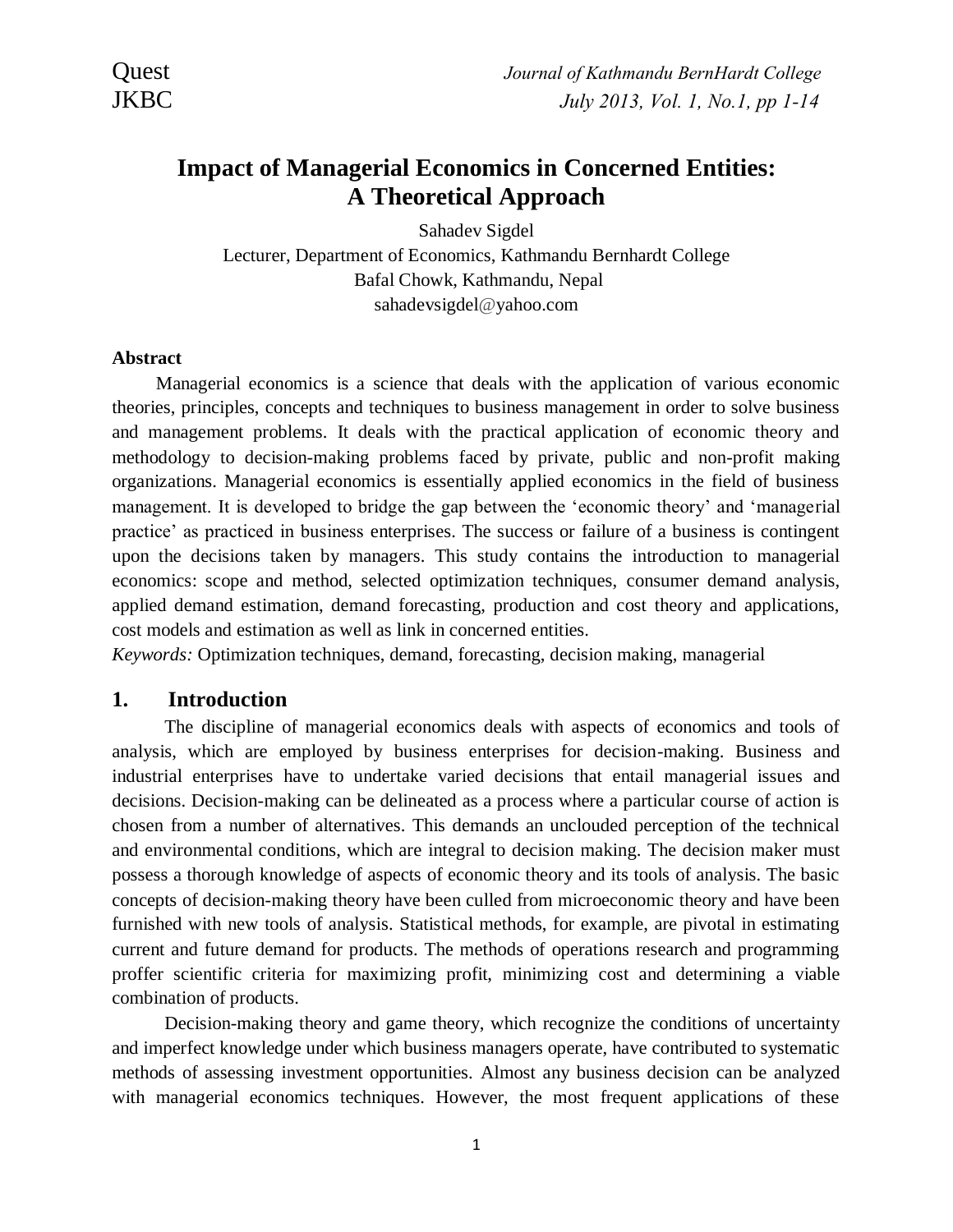techniques are as follows:

- *a. Risk analysis:* Various models are used to quantify risk and asymmetric information and to employ them in decision rules to manage risk.
- *b. Production analysis*: Microeconomic techniques are used to analyze production efficiency, optimum factor allocation, costs and economies of scale. They are also utilized to estimate the firm's cost function.
- *c. Pricing analysis:* Microeconomic techniques are employed to examine various pricing decisions. This involves transfer pricing, joint product pricing, price discrimination, price elasticity estimations and choice of the optimal pricing method.
- *d. Capital budgeting:* Investment theory is used to scrutinize a firm's capital purchasing decisions.

## **1.1 Meaning of Managerial Economics**

Managerial economics, used synonymously with business economics, is a branch of economics that deals with the application of microeconomic analysis to decision-making techniques of businesses and management units. It acts as the via media between economic theory and pragmatic economics. Managerial economics bridges the gap between 'theoria' and 'pracis'. The doctrine of managerial economics has been derived from quantitative techniques such as regression analysis, correlation and Lagrangian calculus (linear). An omniscient (knowing everything) and unifying theme found in managerial economics is the attempt to achieve optimal results from business decisions, while taking into account the firm's objectives, constraints imposed by scarcity and so on. A paradigm of such optimization is the use of operations research and programming.

Managerial economics is thereby a study of application of managerial skills in economics. It helps in anticipating, determining and resolving potential problems or obstacles. These problems may pertain to costs, prices, forecasting future market, human resource management, profits and so on.

### **1.2 Definition of Managerial Economics**

*McGutgan and Moyer: "Managerial economics is the application of economic theory and methodology to decision-making problems faced by both public and private institutions".*

*McNair and Meriam: "Managerial economics consists of the use of economic modes of thought to analyse business situations".*

*Spencer and Siegelman:* "*Managerial economics is "the integration of economic theory with business practice for the purpose of facilitating decision-making and forward planning by management".*

*Haynes, Mote and Paul: "Managerial economics refers to those aspects of economics and its tools of analysis most relevant to the firm's decision-making process".*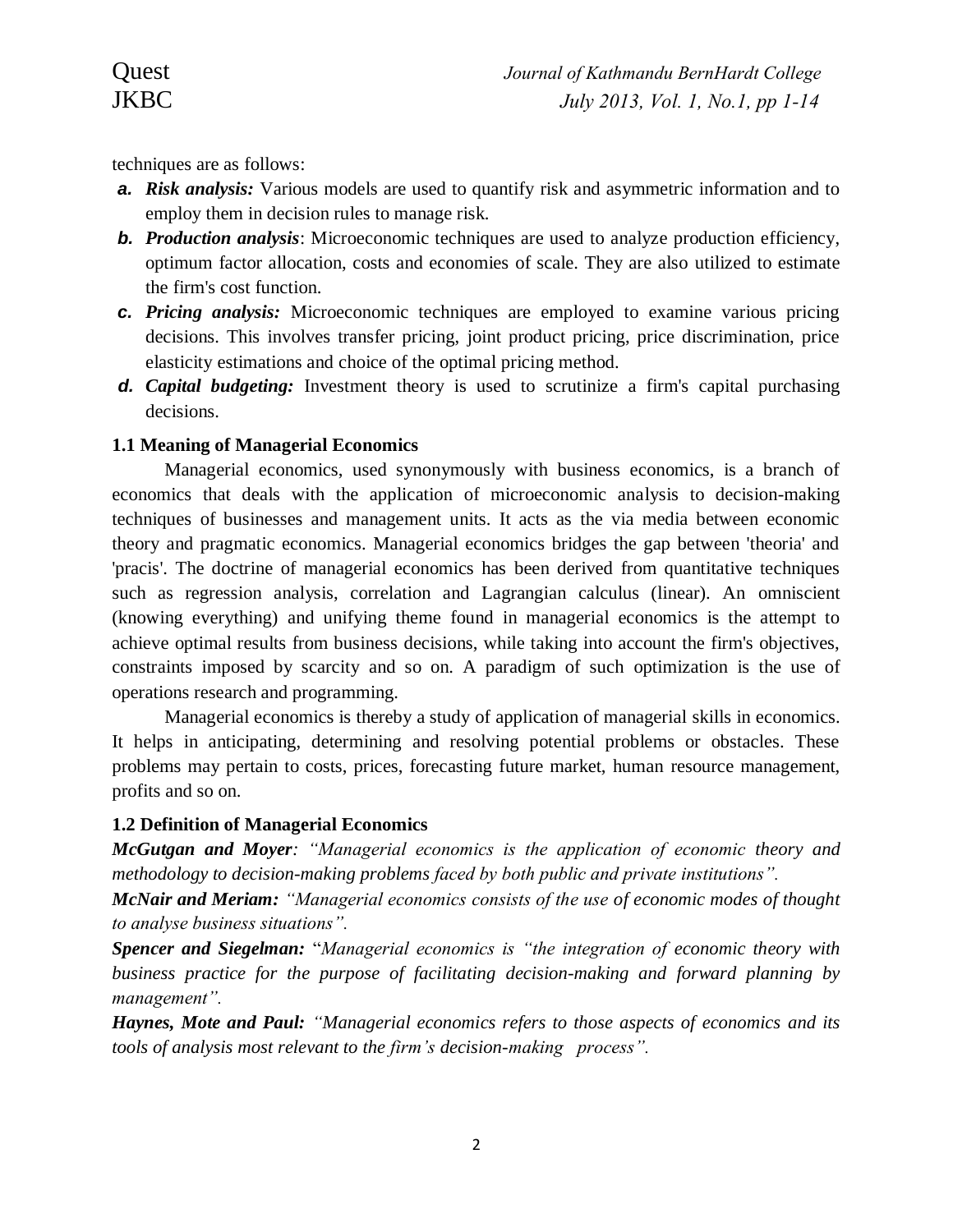By definition, therefore, its scope does not extend to macro- economic theory and the economics of public policy, an understanding of which is also essential for the manager.

Managerial economics studies the application of the principles, techniques and concepts of economics to managerial problems of business and industrial enterprises. The term is used interchangeably with business economics, microeconomics, economics of enterprise, applied economics, managerial analysis and so on. Managerial economics lies at the junction of economics and business management and traverses the hiatus between the two disciplines.

#### **1.3 Characteristics of Managerial Economics**

- **1. Microeconomics:** It studies the problems and principles of an individual business firm or an individual industry. It aids the management in forecasting and evaluating the trends of the market.
- **2. Normative economics:** It is concerned with varied corrective measures that a management undertakes under various circumstances. It deals with goal determination, goal development and achievement of these goals. Future planning, policy-making, decision-making and optimal utilization of available resources, come under the banner of managerial economics.
- **3. Pragmatic***:* Managerial economics is pragmatic. In pure micro-economic theory, analysis is performed, based on certain exceptions, which are far from reality. However, in managerial economics, managerial issues are resolved daily and difficult issues of economic theory are kept at bay.
- **4. Uses theory of firm**: Managerial economics employs economic concepts and principles, which are known as the theory of Firm or 'Economics of the Firm'. Thus, its scope is narrower than that of pure economic theory.
- **5. Takes the help of macroeconomics:** Managerial economics incorporates certain aspects of macroeconomic theory. These are essential to comprehending the circumstances and environments that envelop the working conditions of an individual firm or an industry. Knowledge of macroeconomic issues such as business cycles, taxation policies, industrial policy of the government, price and distribution policies, wage policies and anti-monopoly policies and so on, is integral to the successful functioning of a business enterprise.
- **6. Aims at helping the management:** Managerial economics aims at supporting the management in taking corrective decisions and charting plans and policies for future.
- **7. A scientific art:** Science is a system of rules and principles engendered for attaining given ends. Scientific methods have been credited as the optimal path to achieving one's goals. Managerial economics has been is also called a scientific art because it helps the management in the best and efficient utilization of scarce economic resources. It considers production costs, demand, price, profit, risk etc. It assists the management in singling out the most feasible alternative. Managerial economics facilitates good and result oriented decisions under conditions of uncertainty.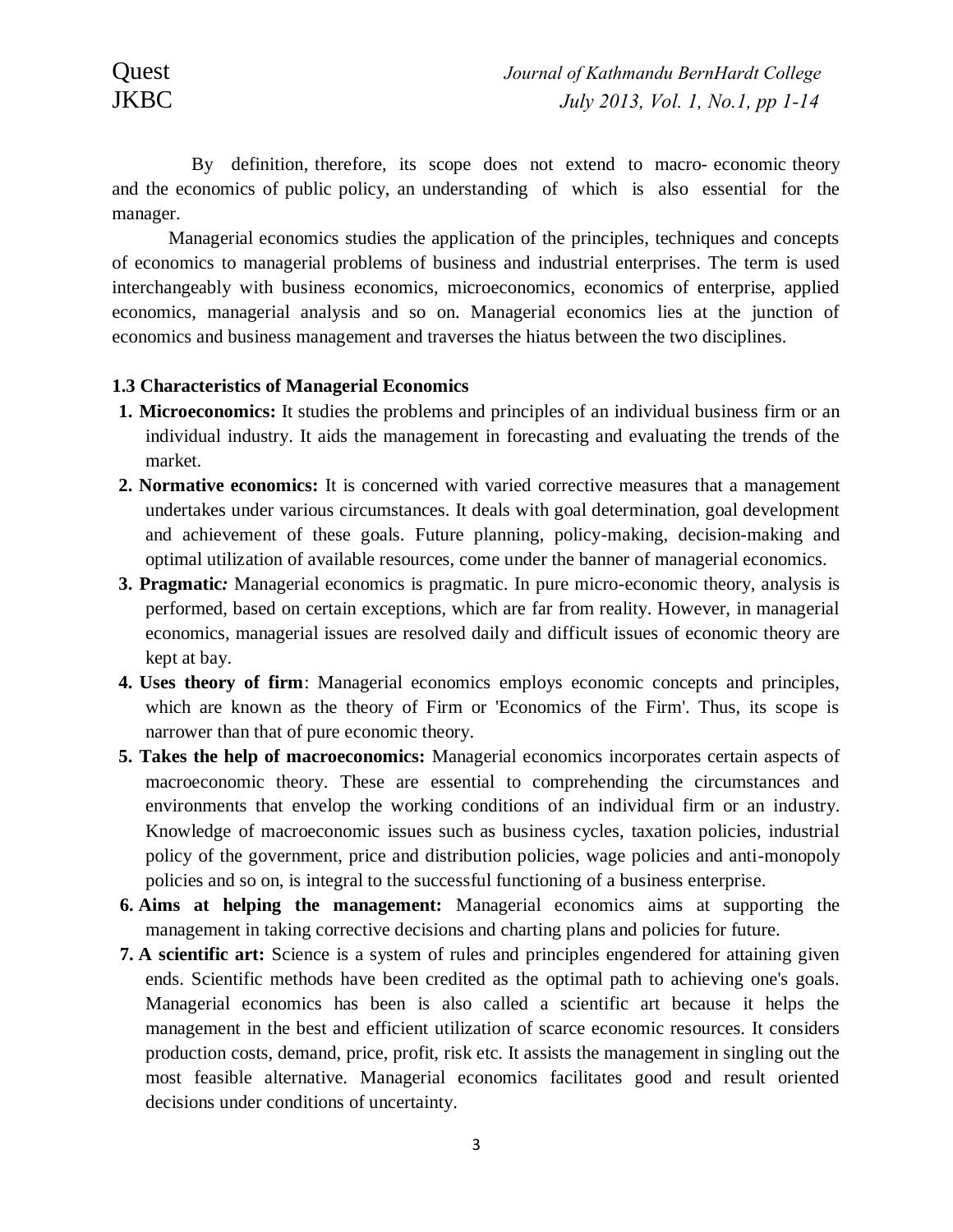**8. Prescriptive rather than descriptive:** Managerial economics is a normative and applied discipline. It suggests the application of economic principles with regard to policy formulation, decision-making and future planning. It not only describes the goals of an organization but also prescribes the means of achieving these goals.

# **1.4** *.* **Scope of Managerial Economics**

The scope of managerial economics includes following subjects, which are enumerated as follows:

- **1.** *Theory of Demand:* According to Spencer and Siegelman, "A business firm is an economic organization which transforms productivity sources into goods that are to be sold in a market".
	- **a.** *Demand analysis:* Analysis of demand is undertaken to forecast demand, which is a fundamental component in managerial decision-making. Demand forecasting is of importance because an estimate of future sales is a primer for preparing production schedule and employing productive resources. Demand analysis helps the management in identifying factors that influence the demand for the products of a firm. Thus, demand analysis and forecasting is of prime importance to business planning.
	- **b.** *Demand theory:* Demand theory relates to the study of consumer behavior. It addresses questions such as what incites (motivates) a consumer to buy a particular product, at what price does S/he purchase the product, why do consumers cease consuming a commodity and so on. It also seeks to determine the effect of the income, habit and taste of consumers on the demand of a commodity and analyses other factors that influence this demand.
- **2.** *Theory of Production:* Production and cost analysis is central for the unhampered functioning of the production process and for project planning. Production is an economic activity that makes goods available for consumption. Production is also defined as a sum of all economic activities besides consumption. It is the process of creating goods or services by utilizing various available resources. Achieving a certain profit requires the production of a certain amount of goods. To obtain such production levels, some costs have to be incurred. At this point, the management is faced with the task of determining an optimal level of production where the average cost of production would be minimum. Production function shows the relationship between the quantity of a good/service produced (output) and the factors or resources (inputs) used. The inputs employed for producing these goods and services are called factors of production.
	- **a.** *Variable factor of production:* The input level of a variable factor of production can be varied in the short run. Raw material inputs are deemed (considered) as variable factors. Unskilled labour is also considered in the category of variable factors.
	- **b.** *Fixed factor of production:* The input level of a fixed factor cannot be varied in the short run. Capital falls under the category of a fixed factor. Capital alludes to (indirectly)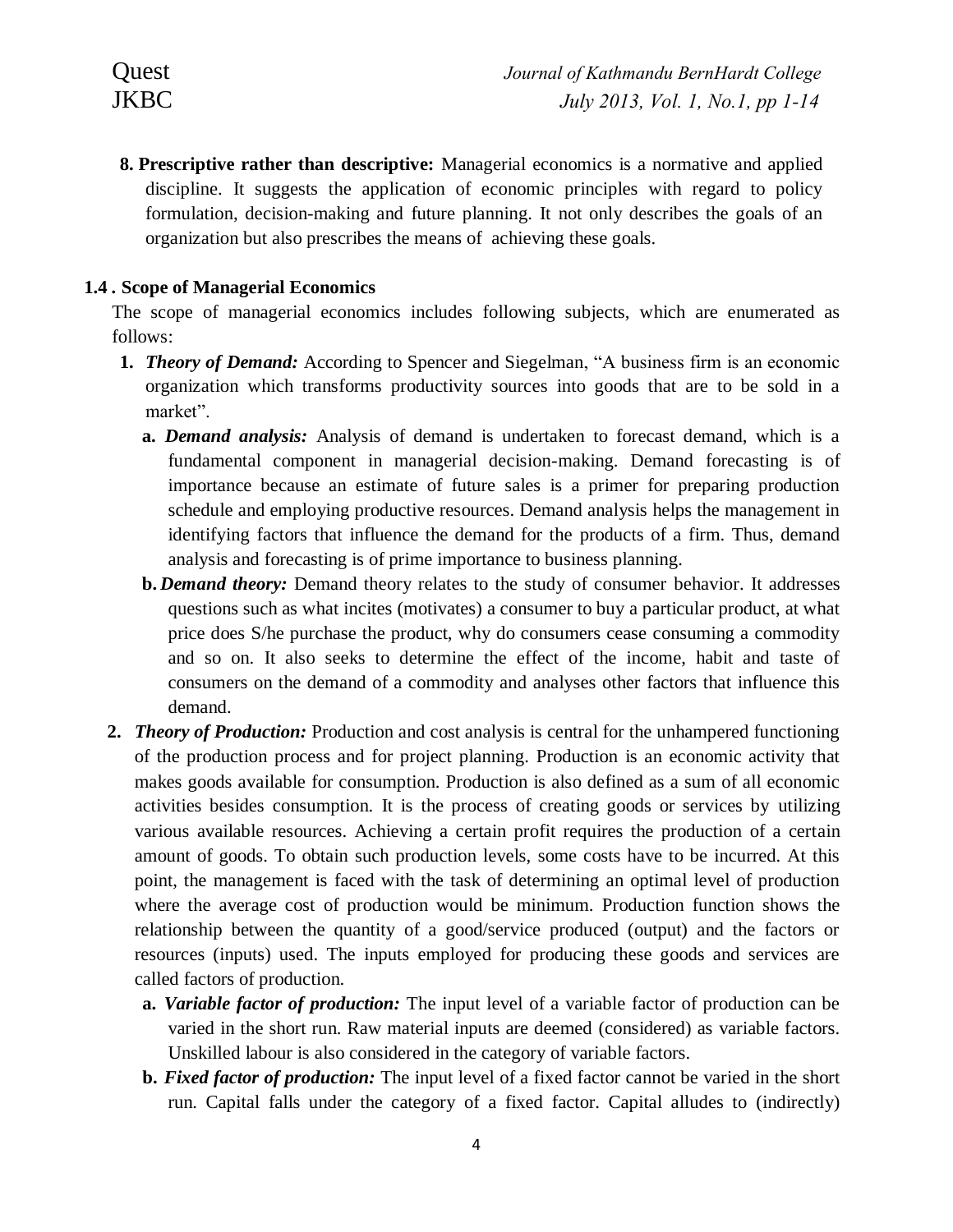resources such as buildings, machinery etc. Production theory facilitates in determining the size of firm and the level of production. It elucidates the relationship between average and marginal costs and production. It highlights how a change in production can bring about a parallel change in average and marginal costs. Production theory also deals with other issues such as conditions leading to increase or decrease in costs, changes in total production when one factor of production is varied and others are kept constant, substitution of one factor with another while keeping all increased simultaneously and methods of achieving optimum production.

- **3.** *Theory of Exchange or Price Theory:* Theory of Exchange is popularly known as Price Theory. Price determination under different types of market conditions comes under the wingspan (measurement) of this theory. It helps in determining the level to which an advertisement can be used to boost market sales of a firm. Price theory is pivotal in determining the price policy of a firm. Pricing is an important area in managerial economics. The accuracy of pricing decisions is vital in shaping the success of an enterprise. Price policy impresses upon the demand of products. It involves the determination of prices under different market conditions, pricing methods, pricing policies, differential pricing, product line pricing and price forecasting.
- **4.** *Theory of profit:* Every business and industrial enterprise aims at maximizing profit. Profit is the difference between total revenue and total economic cost.

Profitability of an organization is greatly influenced by the following factors:

- (a) Demand of the product (b) Prices of the factors of production (c) Nature and degree of competition in the market (d) Price behavior under changing conditions Hence, profit planning and profit management are important requisites for improving profit-earning efficiency of the firm. Profit management involves the use of most efficient technique for predicting the future. The probability of risks should be minimized as far as possible.
- **5.** *Theory of Capital and Investment:* Theory of Capital and Investment evinces(indicate) the following important issues:
	- (a) Selection of a viable investment project
	- (b) Efficient allocation of capital
	- (c) Minimizing the possibility of under capitalization or overcapitalization. Capital is the building block of a business. Like other factors of production, it is also
		- scarce and expensive. It should be allocated in most efficient manner.
- **6.** *Environmental issues:* Managerial economics also encompasses some aspects of macroeconomics. These relate to social and political environment in which a business and industrial firm has to operate. This is governed by the following factors:
- (a)The type of economic system of the country (b) Business cycles (c) Industrial policy of the country (d) Trade and fiscal policy of the country (e) Taxation policy of the country (f) Price and labor policy (g) General trends in economy concerning the production, employment, income, prices, saving and investment etc. (h) General trends in the working of financial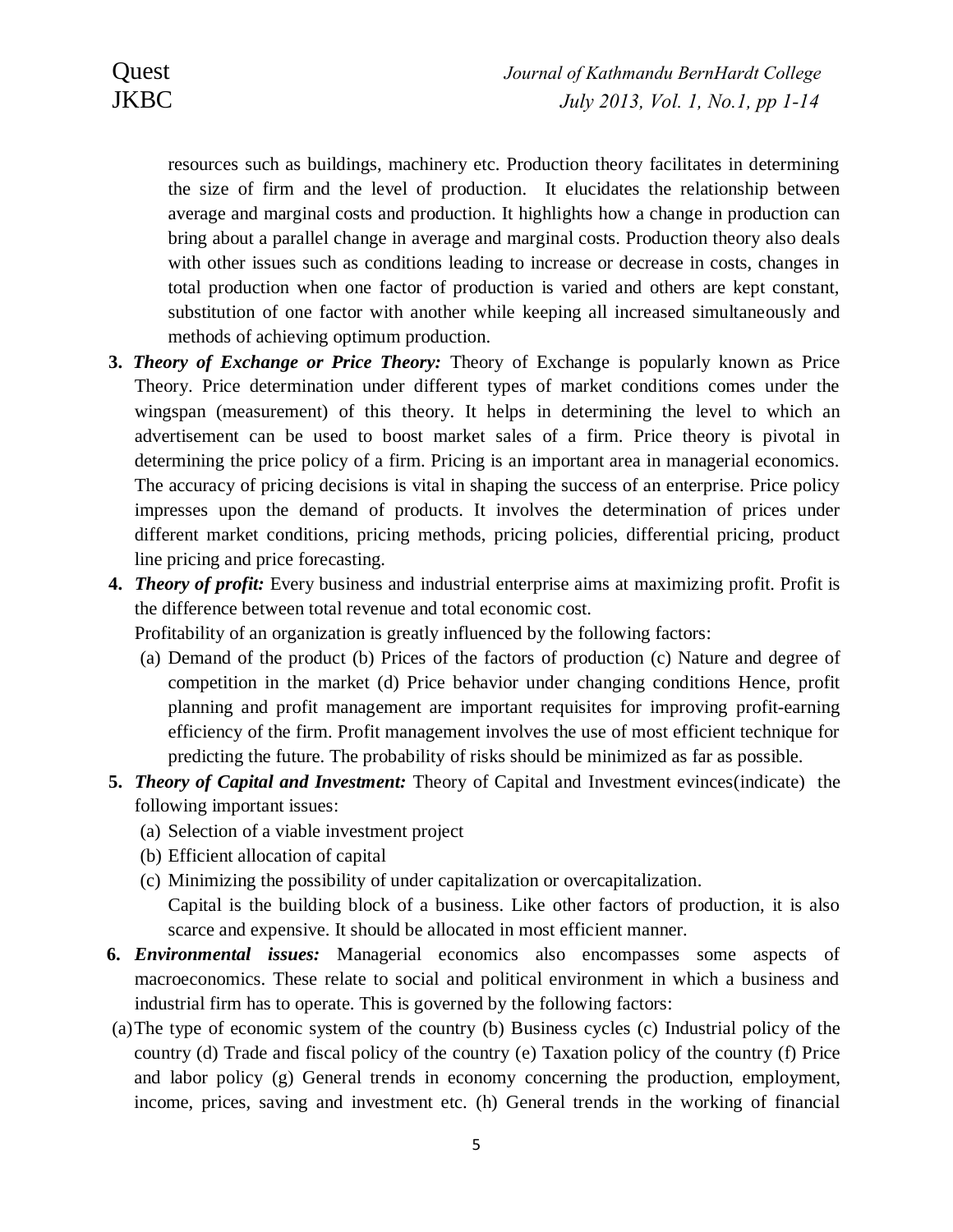institutions in the country (i) General trends in foreign trade of the country (j) Social factors like value system of the society (k) General attitude and significance of social organizations like trade unions, producers' unions and consumers' cooperative societies etc. (l) Social structure and class character of various social groups (m) Political system of the country.

The management of a firm cannot exercise control over these factors. Therefore, it should fashion the plans, policies and programmes of the firm according to these factors in order to offset their adverse effects on the firm.

#### **2. Why Managers need to know economics?**

The contribution of economics towards the performance of managerial duties and responsibilities is of prime importance. The contribution and importance of economics to the managerial profession is akin (similar) to the contribution of biology to the medical profession and physics to engineering. It has been observed that managers equipped with a working knowledge of economics surpass their otherwise equally qualified peers, who lack knowledge of economics. Managers are responsible for achieving the objective of the firm to the maximum possible extent with the limited resources placed at their disposal. It is important to note that maximization of objective has to be achieved by utilizing limited resources. In the event of resources being unlimited, like air or sunshine, the problem of economic utilization of resources or resource management would not have arisen. Resources like finance, workforce and material are limited. However, in the absence of unlimited resources, it is the responsibility of the management to optimize the use of these resources.

#### **3. How economics contributes to managerial functions?**

Though economics is variously defined, it is essentially the study of logic, tools and techniques, to make optimum use of the available resources to achieve the given ends. Economics affords analytical tools and techniques that managers require to accomplish the goals of the organization they manage. Therefore, a working knowledge of economics, not necessarily a formal degree, is indispensable for managers. Managers are fundamentally practicing economists.

While executing his duties, a manager has to take several decisions, which conform to the objectives of the firm. Many business decisions fall prey to conditions of uncertainty and risk. Uncertainty and risk arise chiefly due to volatile market forces, changing business environment, emerging competitors with highly competitive products, government policy, external influences on the domestic market and social and political changes in the country. The intricacy of the modern business world weaves complexity in to the decision making process of a business. However, the degree of uncertainty and risk can be greatly condensed if market conditions are calculated with a high degree of reliability. Envisaging a business environment in the future does not suffice. Appropriate business decisions and formulation of a business strategy in conformity with the goals of the firm hold similar importance.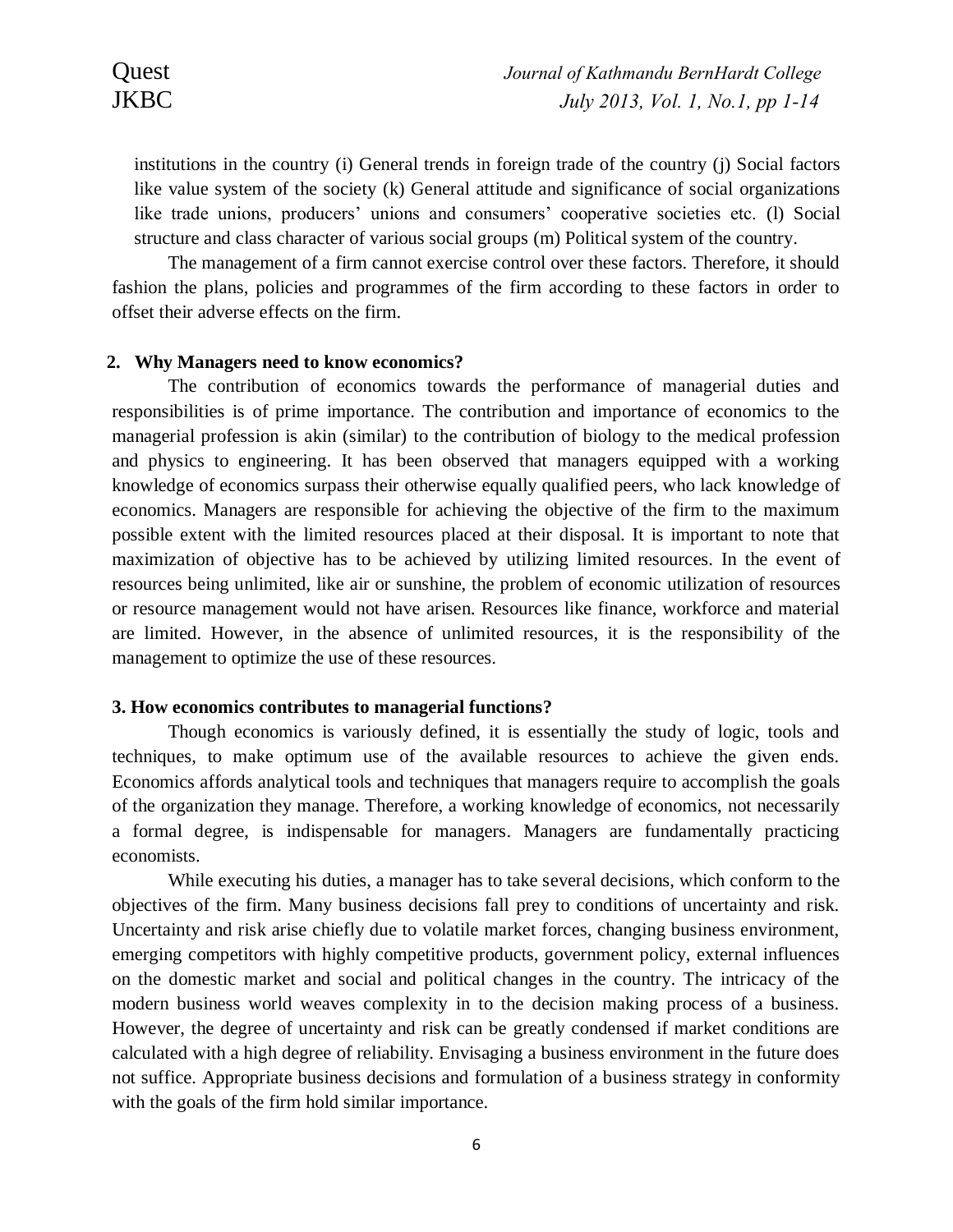Pertinent business decisions require an unambiguous understanding of the technical and environmental conditions under which business decisions are taken. Application of economic theories to explain and analyze technical conditions and business environment, contributes greatly to the rational decision-making process. Economic theories have many pronged applications in the analysis of practical problems of business. Keeping in view the escalating complexity of business environment, the efficacy of economic theory as a tool of analysis and its contribution to the process of decision-making has been widely recognized.

#### **3.1 Contributions of economic theory to business economics**

According to Baumol, there are three main contributions of economic theory to business economics.

- 1. The practice of building analytical models, which assist in recognizing the structure of managerial problems and eliminating minor details, which might obstruct decision-making has been derived from economic theory. Analytical models help in eradicating peripheral problems and help the management in retaining focus on core issues.
- 2. Economic theory comprises a founding pillar of business analysis- 'a set of analytical methods', which may not be applied directly to specific business problems, but they do enhance the analytical capabilities of the business analyst.
- 3. Economic theories offer an unequivocal perspective on the various concepts used in business analysis, which enables the manager to swerve from conceptual pitfalls.

#### **3.2 Importance of managerial economics**

Business and industrial enterprises aim at earning maximum proceeds. In order to achieve this objective, a managerial executive has to take recourse in decision-making, which is the process of selecting a specified course of action from a number of alternatives. A sound decision requires fair knowledge of the aspects of economic theory and the tools of economic analysis, which are directly involved in the process of decision-making. Since managerial economics is concerned with such aspects and tools of analysis, it is pertinent to the decision-making process.

Spencer and Siegelman have described the importance of managerial economics in a business and industrial enterprise as follows:

# **1.Accommodating traditional theoretical concepts to the actual business behavior and conditions:**

Managerial economics amalgamates tools, techniques, models and theories of traditional economics with actual business practices and with the environment in which a firm has to operate. According to Edwin Mansfield, "Managerial Economics attempts to bridge the gap between purely analytical problems that intrigue many economic theories and the problems of policies that management must face".

#### **2.Estimating economic relationships:**

Managerial economics estimates economic relationships between different business factors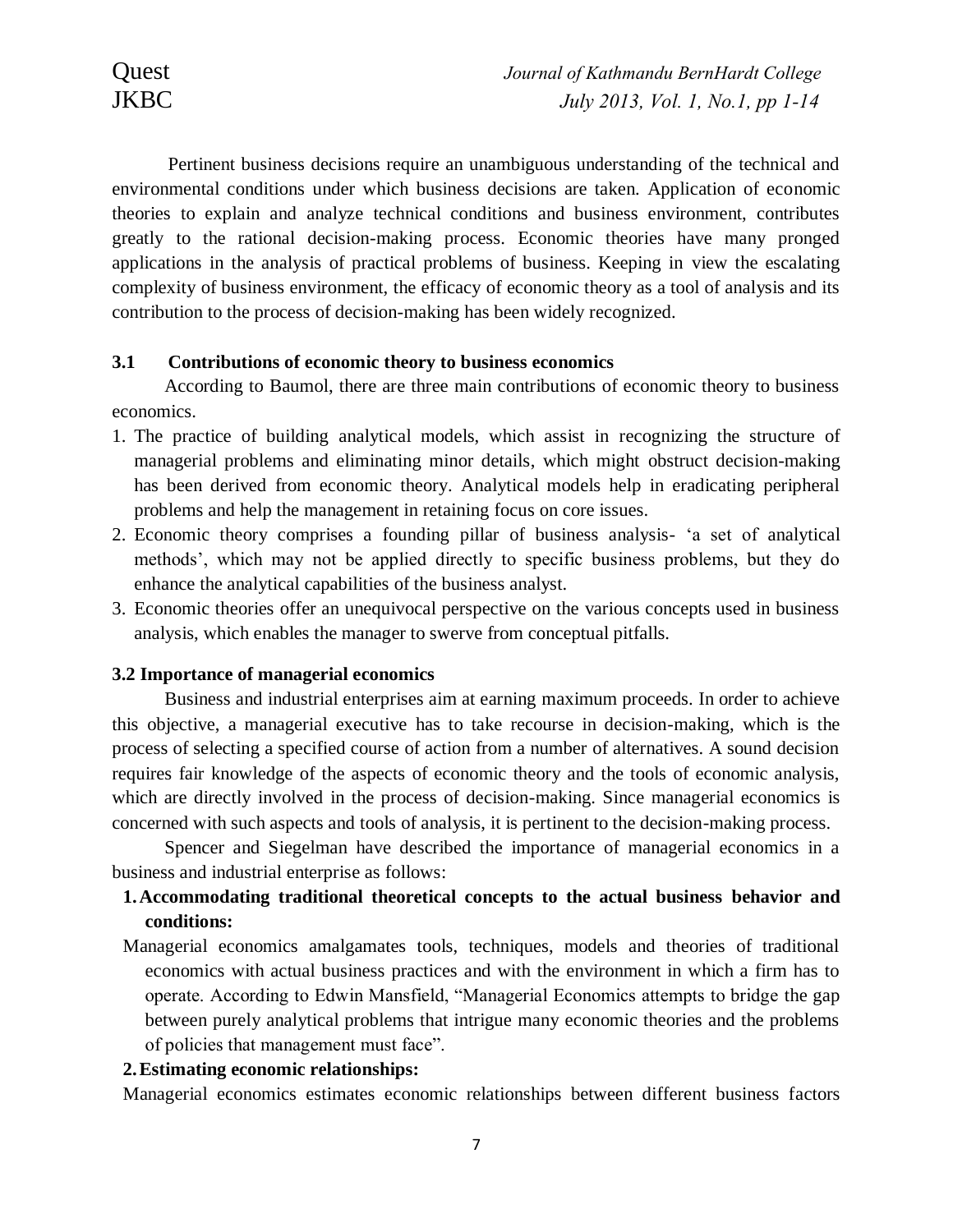such as income, elasticity of demand, cost volume, profit analysis etc.

## **3.Predicting relevant economic quantities:**

Managerial economics assists the management in predicting various economic quantities such as cost, profit, demand, capital, production, price etc. As a business manager has to function in an environment of uncertainty, it is imperative to anticipate the future working environment in terms of the said quantities.

### **4.Understanding significant external forces:**

The management has to identify all the important factors that influence a firm. These factors can broadly be divided into two categories. Managerial economics plays an important role by assisting management in understanding these factors;

### *(a)***External factors:**

- A firm cannot exercise any control over these factors. The plans, policies and programmes of the firm should be formulated in the light of these factors. Significant external factors impinging on the decision-making process of a firm are economic system of the country, business cycles, fluctuations in national income and national production, industrial policy of the government, trade and fiscal policy of the government, taxation policy, licensing policy, trends in foreign trade of the country, general industrial relation in the country and so on.
- *(b)Internal factors***:** These factors fall under the control of a firm. These factors are associated with business operation. Knowledge of these factors aids the management in making sound business decisions.

### **5.** *Basis of business policies:*

Managerial economics is the founding principle of business policies. Business policies are prepared based on studies and findings of managerial economics, which cautions the management against potential upheavals in national as well as international economy.

Thus, managerial economics is helpful to the management in its decision-making process.

# **3.3 Techniques of Managerial Economics**

Managerial economics draws on a wide variety of economic concepts, tools and techniques in the decision-making process. These concepts can be categorized as follows:

1. *Theory of the firm:* A firm can be considered an amalgamation of people, physical and financial resources and a variety of information. Firms exist because they perform useful functions in society by producing and distributing goods and services. In the process of accomplishing this, they employ society's scarce resources, provide employment and pay taxes. If economic activities of society can be simply put into two categories- production and consumption- firms are considered the most basic economic entities on the production side, while consumers form the basic economic entities on the consumption side. The behavior of firms is usually analyzed in the context of an economic model, which is an idealized version of a real-world firm. The basic economic model of a business enterprise is called the theory of the firm.

2. *Theory of consumer behavior:* The role of consumers in an economy is of vital importance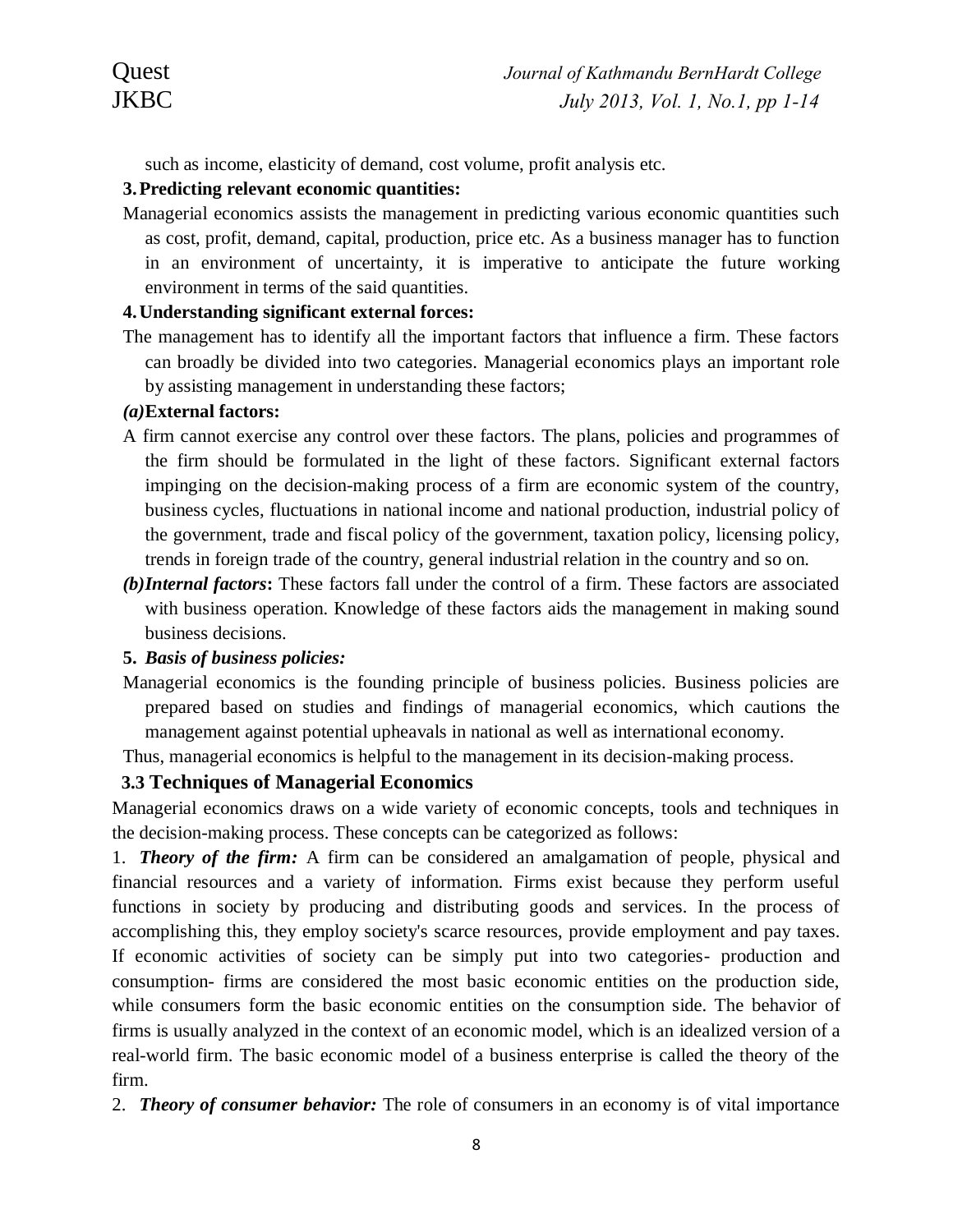since consumers spend most of their incomes on goods and services produced by firms. Consumers consume what firms produce. Thus, study of the theory of consumer behavior is accorded importance. It is desirous to know the ultimate objective of a consumer. Economists have an optimization model for consumers, which is analogous to that applied to firms or producers. While it is assumed that firms attempt at maximizing profits, similarly there is an assumption that consumers attempt at maximizing their utility or satisfaction. While more goods and services provide greater utility to a consumer, however, consumers, like firms, are subject to constraints. Their consumption and choices are limited by a number of factors, including the amount of disposable income (the residual income after income taxes are paid for). A consumer's choice to consume is described by economists within a theoretical framework usually termed the theory of demand.

3. *Theories associated with different market structures:* A firms profit maximizing output decisions take into account the market structure under which they are operate. There are four kinds of market organizations: perfect competition, monopolistic competition, oligopoly and monopoly. All the above theories are analyzed with the help a vast and varied quantitative tool and techniques.

#### **3.4 Application of Managerial Economics**

Tools of managerial economics can be used to achieve virtually all the goals of a business organization in an efficient manner. Typical managerial decision-making may involve one of the following issues:

(a) Decisions pertaining to the price of a product and the quantity of the commodity to be produced (b) Decisions regarding manufacturing product/part/component or outsourcing to/purchasing from another manufacturer (c) Choosing the production technique to be employed in the production of a given product (d) Decisions relating to the level of inventory of a product or raw material a firm will maintain (e) Decisions regarding the medium of advertising and the intensity of the advertising campaign (f) Decisions pertinent to employment and training (g) Decisions regarding further business investment and the modes of financing the investment.

It should be noted that the application of managerial economics is not restricted to profitseeking business organizations. Tools of managerial economics can be applied equally well to decision problems of nonprofit organizations. Mark Hirschey and James L. Pappas cite the example of a nonprofit hospital making use of the managerial economics techniques for optimization of resource use. While a nonprofit hospital is not like a typical firm seeking to maximize its profits, a hospital does strive to provide its patients the best medical care possible given its limited staff (doctors, nurses and support staff), equipment, space and other resources. The hospital administrator can employ concepts and tools of managerial economics to determine the optimal allocation of the limited resources available to the hospital. In addition to nonprofit business organizations, government agencies and other nonprofit organizations (such as cooperatives, schools and museums) can exploit the techniques of managerial decision making to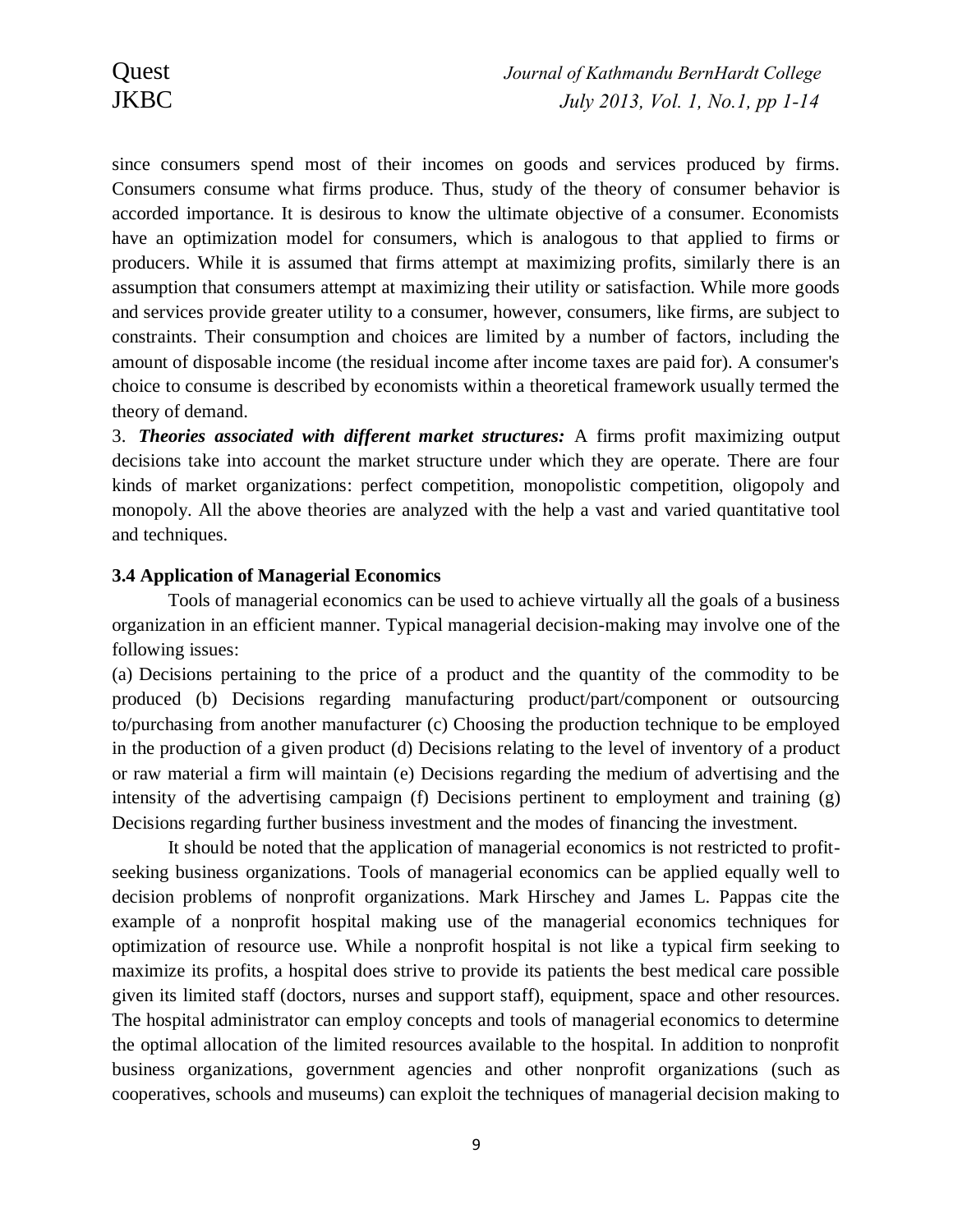achieve goals in the most efficient manner. While managerial economics aids in making optimal decisions, one should be aware that it only describes the predictable economic consequences of a managerial decision.

### **3.5 Tools of Decision science and Managerial Economics**

Managerial decision-making draws on economic concepts as well as tools and techniques of analysis provided by decision sciences. The major categories of these tools and techniques are optimization, statistical estimation, forecasting, numerical analysis and game theory. Most of these methodologies are technical. The first three are briefly explained below to illustrate how tools of decision sciences are used in managerial decision-making.

- **1.** *Optimization:* Optimization techniques are probably the most crucial to managerial decision making. Given that alternative courses of action are available, the manager attempts to produce the most optimal decision, consistent with stated managerial objectives. Thus, an optimization problem can be stated as maximizing an objective (called the objective function by mathematicians) subject to specified constraints. In determining the output level consistent with the maximum profit, the firm maximizes profits, constrained by cost and capacity considerations. While a manager does not resolve the optimization problem, he or she may make use of the results of mathematical analysis. In the profit maximization example, the profit maximizing condition requires that the firm select the production level at which marginal revenue equals marginal cost. This condition is obtained from an optimization model/technique. The techniques of optimization employed depend on the problem a manager is trying to solve.
- **2.** *Statistical estimation:* A number of statistical techniques are used to estimate economic variables of interest to a manager. In some cases, statistical estimation techniques employed are simple. In other cases, they are much more complex and advanced. Thus, a manager may want to know the average price received by his competitors in the industry, as well as the standard deviation (a measure of variation across units) of the product price under consideration. In this case, the simple statistical concepts of mean (average) and standard deviation are used. Estimating a relationship among variables requires a more advanced statistical technique. For example, a firm may desire to estimate its cost function i.e. the relationship between cost concept and the level of output. A firm may also wish to the demand function of its product that is the relationship between the demand for its product and factors that influence it. The estimates of costs and demand are usually based on data supplied by the firm. The statistical estimation technique employed is called regression analysis and is used to engender a mathematical model showing how a set of variables are related. This mathematical relationship can also be used to generate forecasts.
- **3.** *Forecasting:* It is a method or a technique to predict many future aspects of a business or any other operation. For example, a retailing firm that has been in business for the last 25 years may be interested in forecasting the likely sales volume for the coming year. Numerous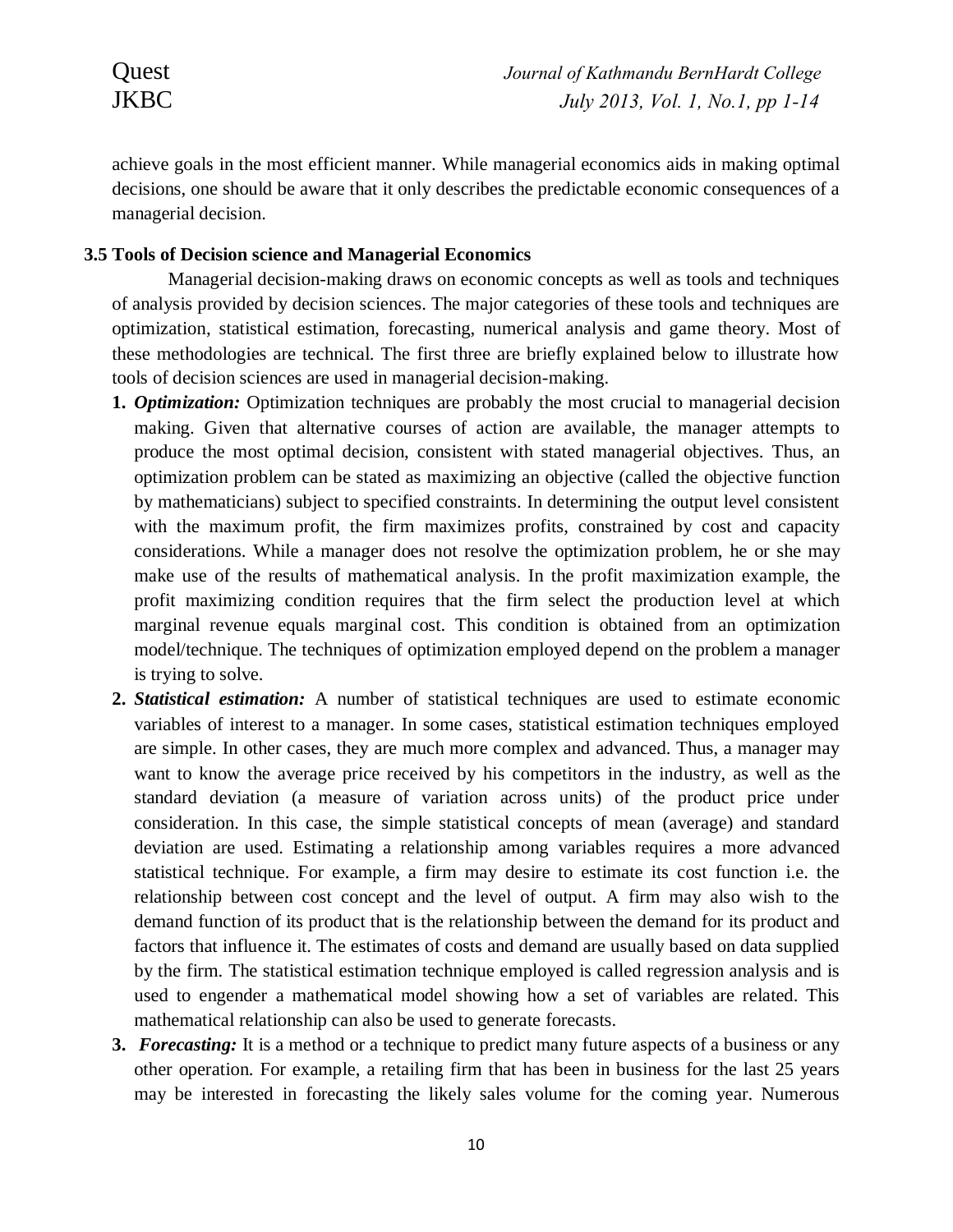forecasting techniques can be used to accomplish this goal. A forecasting technique, for example, can provide such a projection based on the experience of the firm during the last 25 years; that is, this forecasting technique bases the future forecast on the past data.

While the term 'forecasting' may appear technical, planning for the future is a critical aspect of managing any organization or a business. The long-term success of any organization has close association with the propensity of the management of the organization to foresee its future and develop appropriate strategies to deal with the likely future scenarios. Intuition, good judgment and knowledge of economic conditions enable the manager to 'feel' or perhaps anticipate the likelihood in the future. It is not easy, however, to metamorphose a feeling about the future outcome into concrete data for instance, as a projection for next year's sales volume. Forecasting methods can help predict many future aspects of a business operation, such as forthcoming years' sales volume projections.

There are many forecasting techniques available to the person assisting the business in planning its sales. Take for example a forecasting method in which a statistician forecasting future values of a variable of business interest—sales, for example, examines the cause-andeffect relationships of this variable with other relevant variables. The other pertinent variable may be the level of consumer confidence, changes in consumers' disposable incomes, the interest rate at which consumers can finance their excess spending through borrowing and the state of the economy represented by the percentage of the labour force unemployed. This category of forecasting technique utilizes time series data on many relevant variables to forecast the volume of sales in the future. Under this forecasting technique, a regression equation is estimated to generate future forecasts (based on the past relationship among variables).

#### **4. How managerial economics is link with other academic disciplines?**

#### **1. Relationship with economics:**

The relationship between managerial economics and economics theory may be viewed form the point of view of the two approaches to the subject Viz. Micro Economics and Marco Economics. Microeconomics is the study of the economic behavior of individuals, firms and other such micro organizations. Managerial economics is rooted in Micro Economic theory. Managerial Economics makes use to several Micro Economic concepts such as marginal cost, marginal revenue, elasticity of demand as well as price theory and theories of market structure to name only a few. Macro theory on the other hand is the study of the economy as a whole. It deals with the analysis of national income, the level of employment, general price level, consumption and investment in the economy and even matters related to international trade, Money, public finance, etc.

The relationship between managerial economics and economics theory is like that of engineering science to physics or of medicine to biology. Managerial economics has an applied bias and its wider scope lies in applying economic theory to solve real life problems of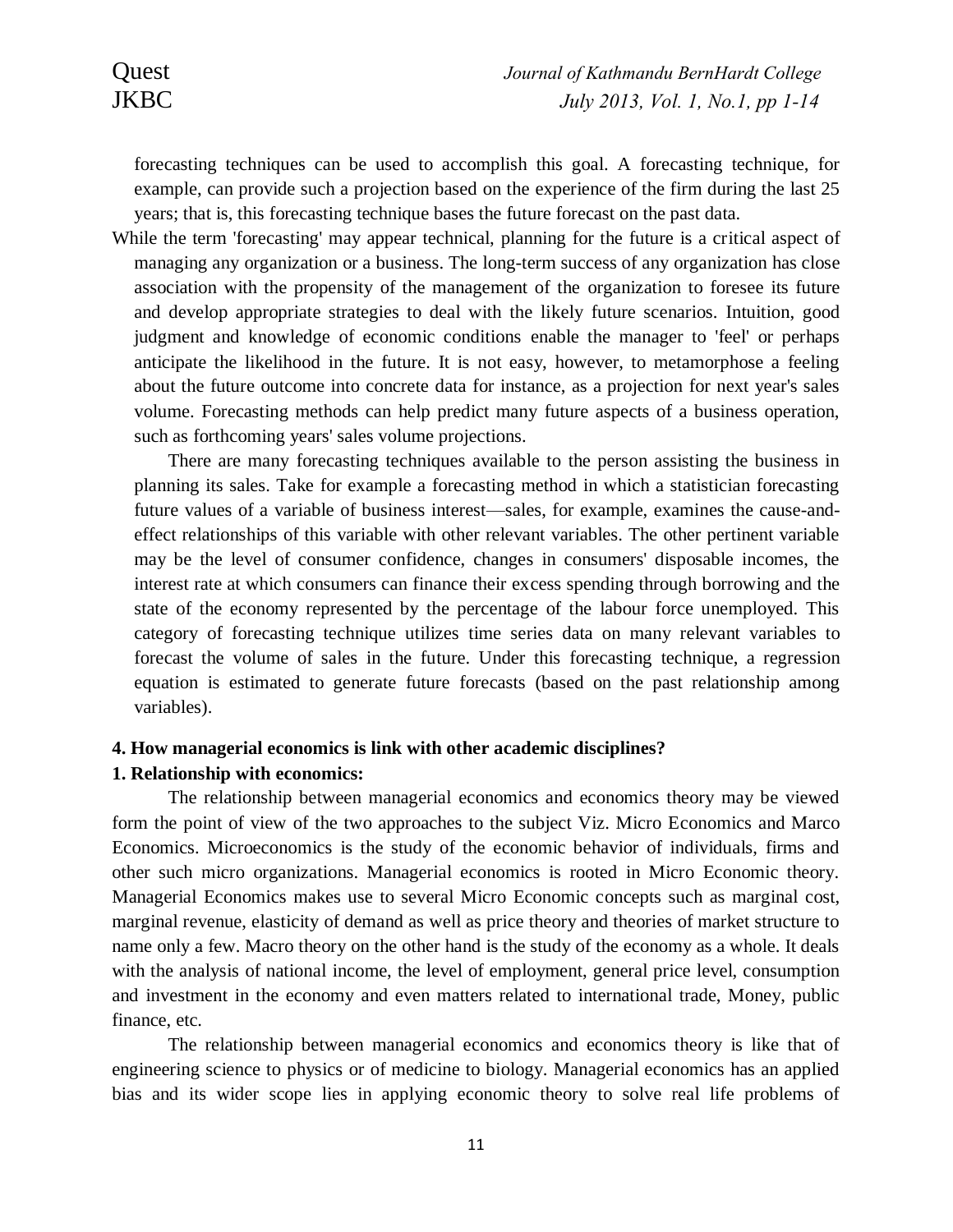enterprises. Both managerial economics and economics deal with problems of scarcity and resource allocation.

### **2. Management theory and accounting:**

Managerial economics has been influenced by the developments in management theory and accounting techniques. Accounting refers to the recording of pecuniary transactions of the firm in certain books. A proper knowledge of accounting techniques is very essential for the success of the firm because profit maximization is the major objective of the firm. Managerial Economics requires a proper knowledge of cost and revenue information and their classification. A student of managerial economics should be familiar with the generation, interpretation and use of accounting data. The focus of accounting within the firm is fast changing from the concepts of store keeping to that if managerial decision making, this has resulted in a new specialized area of study called "Managerial Accounting".

### **3. Managerial Economics and mathematics:**

The use of mathematics is significant for managerial economics in view of its profit maximization goal long with optional use of resources. The major problem of the firm is how to minimize cost, hoe to maximize profit or how to optimize sales. Mathematical concepts and techniques are widely used in economic logic to solve these problems. Also mathematical methods help to estimate and predict the economic factors for decision making and forward planning. Mathematical symbols are more convenient to handle and understand various concepts like incremental cost, elasticity of demand etc., Geometry, Algebra and calculus are the major branches of mathematics which are of use in managerial economics. The main concepts of mathematics like logarithms, and exponentials, vectors and determinants, input-output models etc., are widely used. Besides these usual tools, more advanced techniques designed in the recent years viz. linear programming, inventory models and game theory fine wide application in managerial economics.

### *4. Managerial Economics and Statistics:*

Managerial Economics needs the tools of statistics in more than one way. A successful businessman must correctly estimate the demand for his product. He should be able to analyses the impact of variations in tastes. Fashion and changes in income on demand only then he can adjust his output. Statistical methods provide and sure base for decision-making. Thus statistical tools are used in collecting data and analyzing them to help in the decision making process.

Statistical tools like the theory of probability and forecasting techniques help the firm to predict the future course of events. Managerial Economics also make use of correlation and multiple regressions in related variables like price and demand to estimate the extent of dependence of one variable on the other. The theory of probability is very useful in problems involving uncertainty.

# *5. Managerial Economics and Operations Research:*

Taking effectives decisions is the major concern of both managerial economics and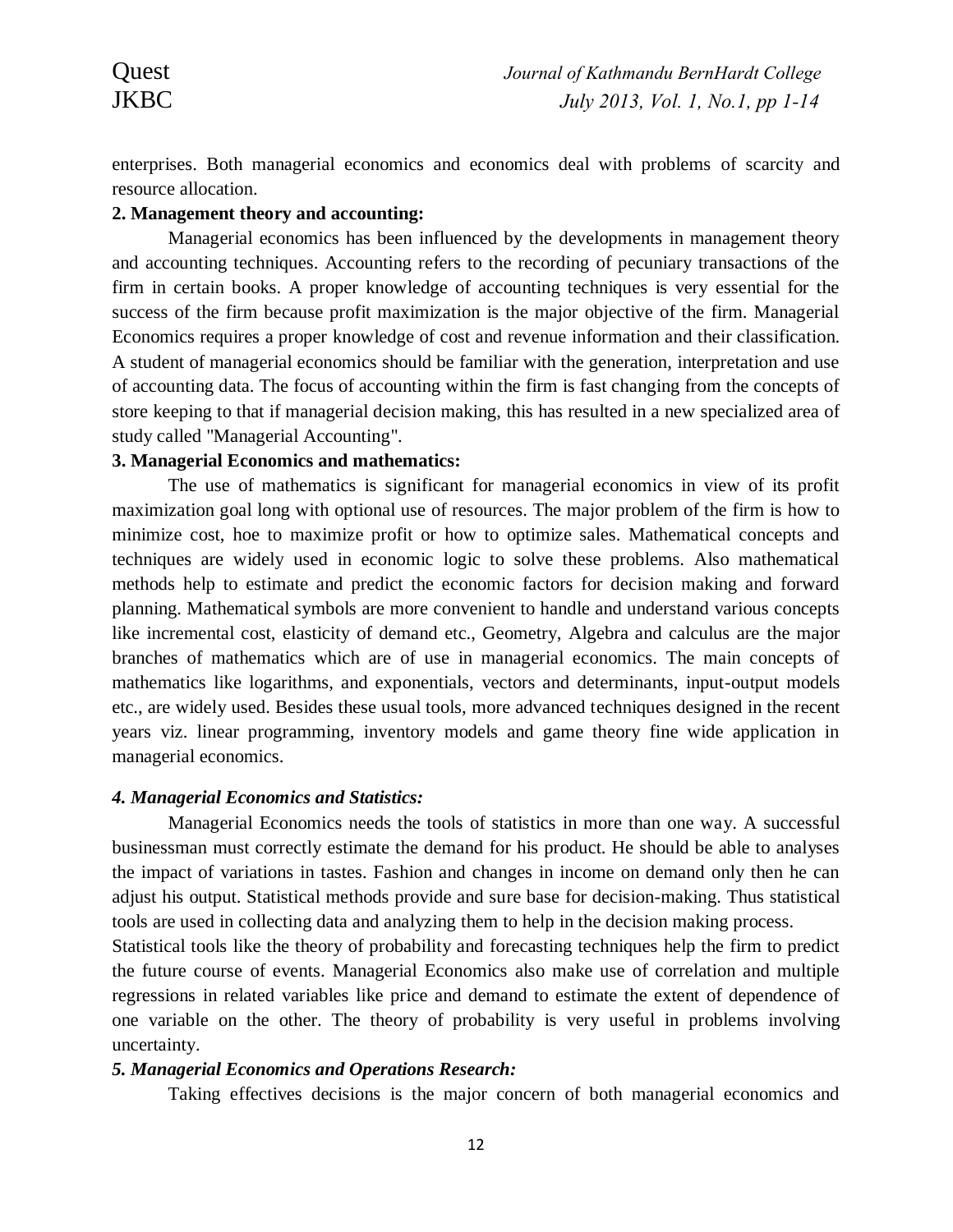operations research. The development of techniques and concepts such as linear programming, inventory models and game theory is due to the development of this new subject of operations research in the postwar years. Operations research is concerned with the complex problems arising out of the management of men, machines, materials and money.

Operation research provides a scientific model of the system and it helps managerial economists in the field of product development, material management, and inventory control, quality control, marketing and demand analysis. The varied tools of operations Research are helpful to managerial economists in decision-making.

#### *6***. Managerial Economics and the theory of Decision- making:**

The Theory of decision-making is a new field of knowledge grown in the second half of this century. Most of the economic theories explain a single goal for the consumer i.e., Profit maximization for the firm. But the theory of decision-making is developed to explain multiplicity of goals and lot of uncertainty.

As such this new branch of knowledge is useful to business firms, which have to take quick decision in the case of multiple goals. Viewed this way the theory of decision making is more practical and application oriented than the economic theories.

## *7. Managerial Economics and Computer Science:*

Computers have changes the way of the world functions and economic or business activity is no exception. Computers are used in data and accounts maintenance, inventory and stock controls and supply and demand predictions. What used to take days and months is done in a few minutes or hours by the computers. In fact computerization of business activities on a large scale has reduced the workload of managerial personnel. In most countries a basic knowledge of computer science, is a compulsory programme for managerial trainees.

To conclude, managerial economics, which is an offshoot traditional economics, has gained strength to be a separate branch of knowledge. It strength lies in its ability to integrate ideas from various specialized subjects to gain a proper perspective for decision-making.

A successful managerial economist must be a mathematician, a statistician and an economist. He must be also able to combine philosophic methods with historical methods to get the right perspective only then; he will be good at predictions. In short managerial practices with the help of other allied sciences.

### **5. Conclusions**

The discipline of managerial economics deals with aspects of economics and tools of analysis, which are employed by business enterprises for decision-making. Business and industrial enterprises have to undertake varied decisions that entail managerial issues and decisions. Decision-making can be delineated as a process where a particular course of action is chosen from a number of alternatives. This demands an unclouded perception of the technical and environmental conditions, which are integral to decision making. The decision maker must possess a thorough knowledge of aspects of economic theory and its tools of analysis, which are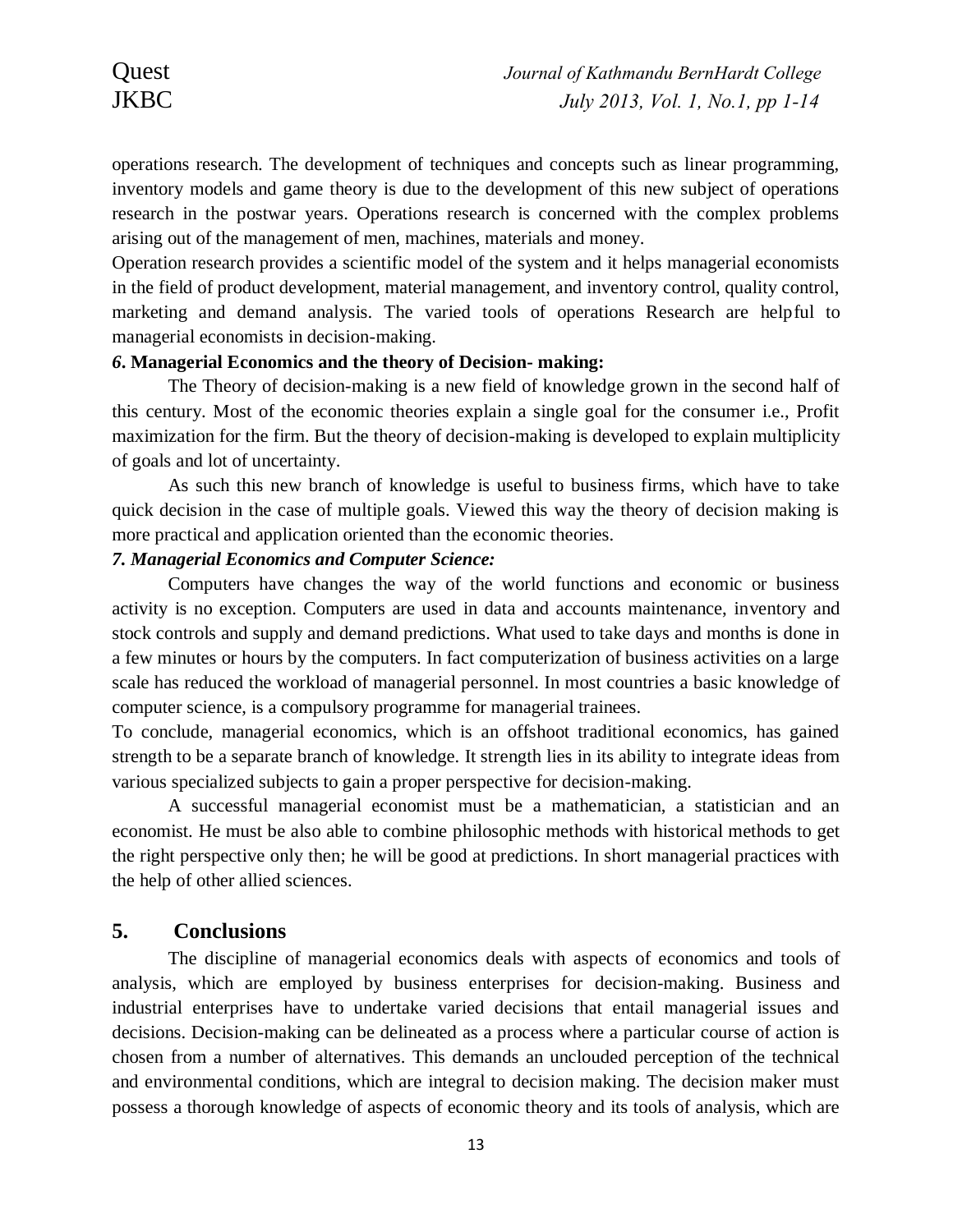integral to decision making. The basic concepts have been culled from microeconomic theory and have been furnished with new tools of analysis. , therefore, conclude that the subject-matter of managerial economics consists of applying economic principles and concepts towards adjusting with various uncertainties faced by a business firm.

## *References*

Ahuja, H.L. (1982), Advanced Economic Theory, *S. Chand and Company Ltd., New Delhi.*

- Baumol, W.J. (1980), Economic Theory and Operation Analysis, *Prentice Hall of India, New Delhi*
- Choen, K.J. and Cyert.R.M. (1976), Theory of the Firm: Resources Allocation in a Market Economy, *Prentice Hall of India, New Delhi*
- Dean, Joel, (1979), Managerial Economics, *Prentice Hall of India, New Delhi*
- Ferguson, C.E., (1976), Microeconomic Theory**,** *Richard D. Irwin, Inc, Homewood III*
- Hague, D.C., (1969), Managerial Economics**,** *The ELBS Society and Lohnman Group Ltd., London*
- Koutsoyannis, A., (1979), Modern Microeconomics*, The Mc Millan Press Ltd, London*
- Mansfied, Edwin. (1966), Managerial Economics, *New York: W.W. Norton and Company*
- Mote, V.L., Paul, S. and Gupts, G.S., (1981), Managerial Economics: Concepts and Cases, *Tata Mcgraw Hill Publishing Co. Ltd., New Delhi*
- Papas, James L., and Brigham, Eugene F., (1979), Managerial Economics, *The Dryden Press, Illinois*
- Petersen, H. Craig and C.Cris Lewis, (1994), Managerial Economics, *New York: MacMillan Publishing Company*
- Pylee, M.V., Shankarannarayan, K.C. and Payyappilly, Jose T., (1979), Managerial Economics, S. Chand and Company Ltd., New Delhi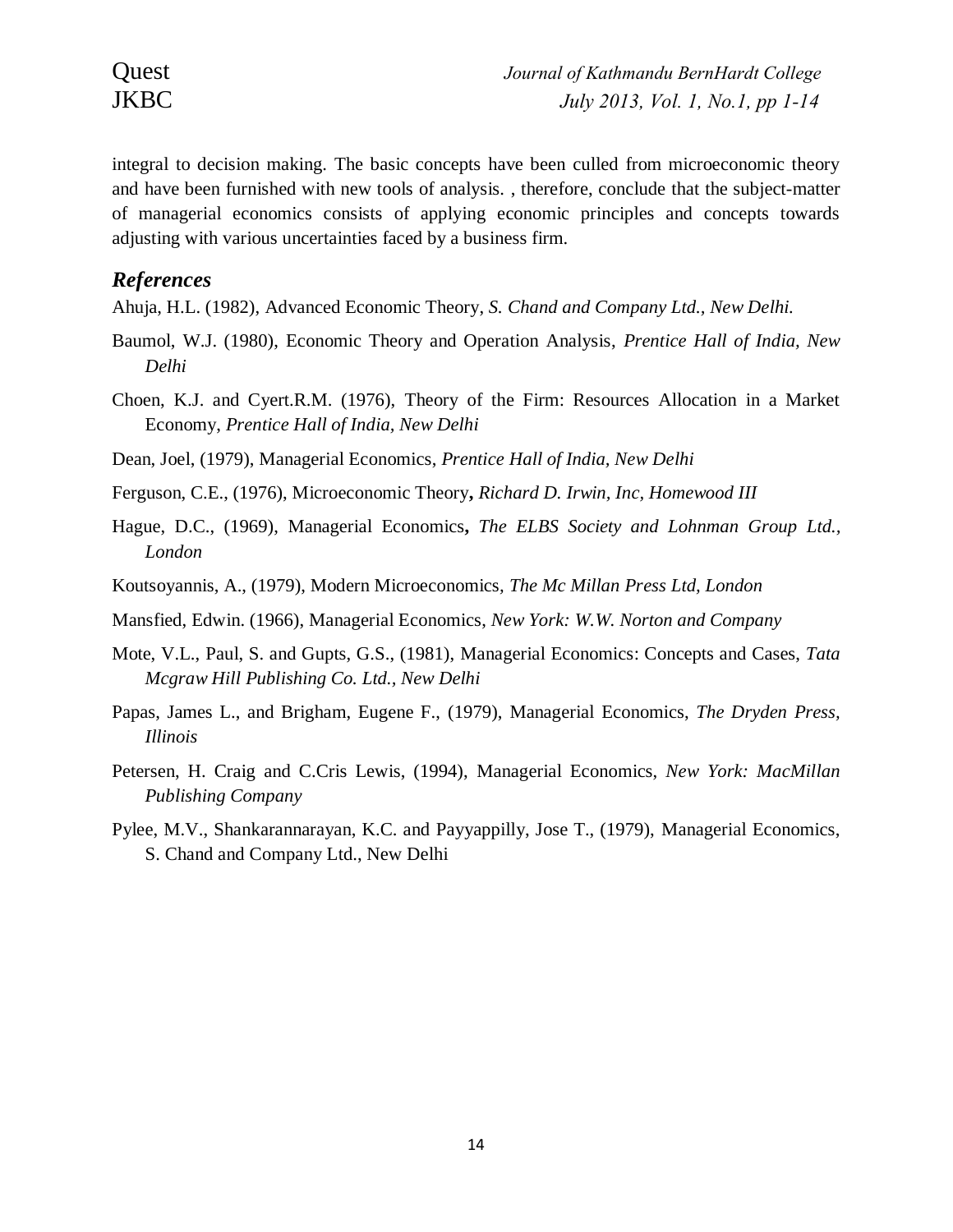### **Articulation of a Space of Liminality in Jean Rhys's** *Wide Sargasso Sea*

Laxman Bhatta Lecturer, Department of English, Kathmandu Bernhardt College Balkhu Chowk, Kathmandu, Nepal Email: bhattalaxman2@gmail.com

#### **Abstract:**

This paper seeks to analyze the identity of the European-Caribbean character as depicted in Jean Rhys's novel Wide Sargasso Sea (1966). Focusing on Antoinette, the central character of the novel, it traces the features of liminal space and analyzes her unsettled, troubled and multifaceted predicament as an outsider. Antoinette, who is of European colonial origin, lives in the Caribbean and then returns back to her place of origin. On the process, she appears as a changed person due to the knowledge gained from the experience with the 'Other' in the colonial setting. Antoinette reflects on the inner indecisive high-strung frustration caused by her involvement into the two cultural setting. Investigating the intense oscillation between these two cultural voices within the protagonist's inner dialogue, this paper delves into the consciousness of Antoinette and exposes her uncertainty of cultural identity, alienation and sense of estrangement.

*Keyword: postcolonial identity, hybridity, liminal space, prequel* 

'Place' and 'displacement' are crucial features of post-colonial writing. Place, in postcolonial context, refers not only to landscape. It is rather "a complex interaction of language, history and environment" (Ashcroft, Griffiths and Tiffin, 391). It is characterized firstly by a sense of displacement in those who have moved to the colonies. Place is the concomitant to and associated with difference and yet of the hybrid interpenetration of the colonizer and colonized. An analysis of place therefore throws light upon subjectivity. Jean Rhys's novel *Wide Sargasso Sea* shows its concern with developing or recovering an appropriate identifying relationship between 'place' and 'self'. The novel exposes how the liminal space— the space between two (post) colonial cultures—shapes Antoinette's ambivalent identity. It articulates plural and often conflicting outsider identities of Dominican-born protagonist Antoinette. She finds herself in inbetween space, in a space of liminality, lacking authentic self-hood and feeling doubleness and split of personality.

*Wide Sargasso Sea* is a prequel to Charlotte Bronte's *Jane Eyre*. It takes place in Jamaica, only a few years following the Emancipation Act of 1834 and seeks to recreate the true story of Bertha Mason, the Jamaican mad wife of Edward Rochester in Bronte's *Jane Eyre*. In telling Bertha's story, Rhys explores the complex relations between white and black West Indians, and between the old slaveholding West Indian families and the new English settlers in the post-emancipation Caribbean. Set mainly in Jamaica and Dominica, the country of Rhys's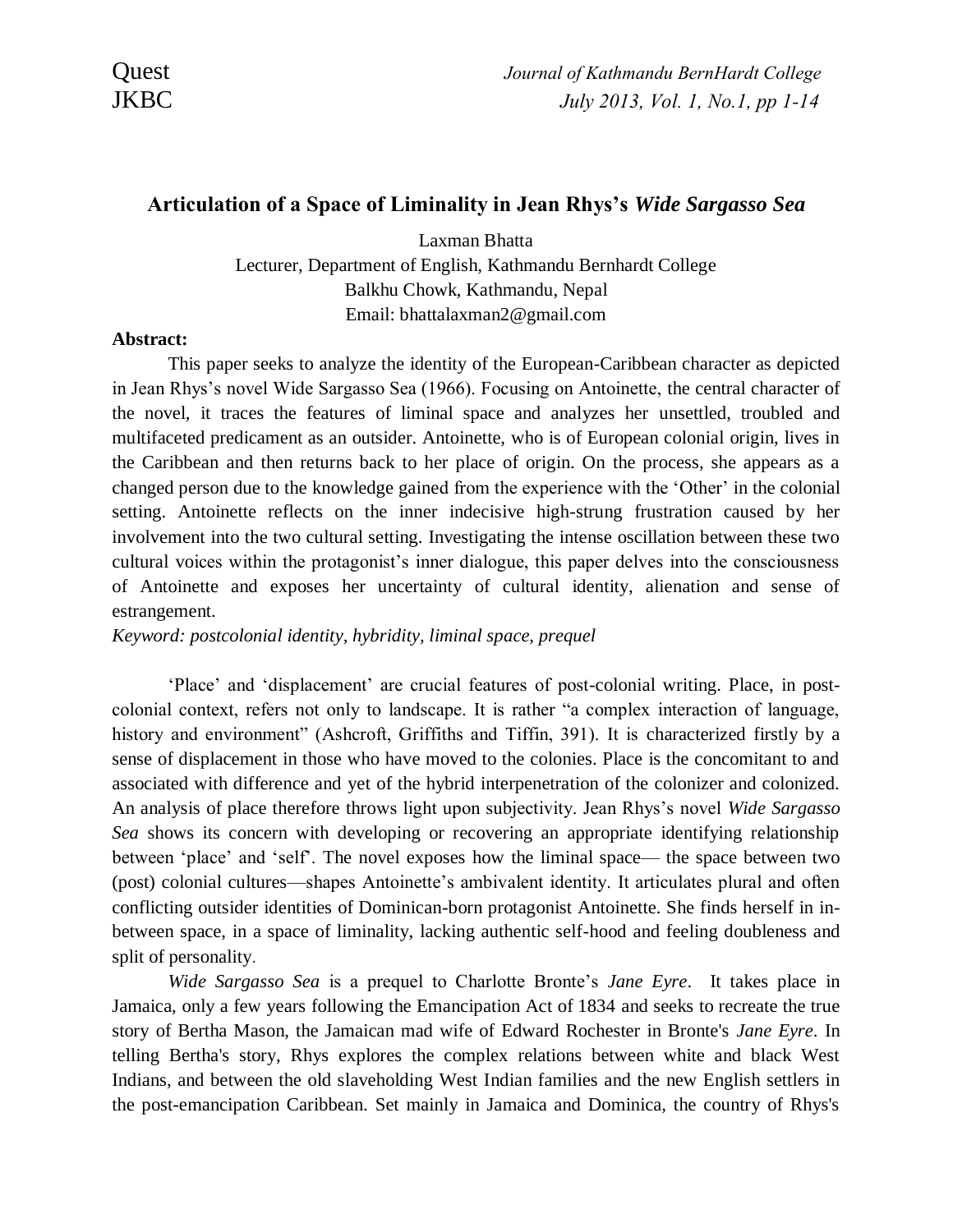birth, the novel describes how Antoinette, the heroine of the novel, became mad. In Bronte's novel, Bertha/Antoinette has been presented as a violent, insane, and promiscuous. Rhys creates, instead a sympathetic and vulnerable young woman, Antoinette who seeks to belong but happens to be dislocated in an indeterminate space of liminality where tension occurs.

According to Victor Turner, the space of liminality is "a state of flux and the entities in this zone are neither here nor there; they are betwixt and between the positions assigned and arrayed by law, custom, convention and ceremonial" (314). Antoinette, a white Creole heiress, from the time of her youth in the Caribbean to her unhappy marriage and relocation to England, is caught up in an oppressive racial and patriarchal society in which she belongs neither to the white Europeans nor the black Jamaicans. After her marriage with Mr. Rochester, an Englishman, she has been taken away from the only place she has known--a house with a garden where "the paths were overgrown and a smell of dead flowers mixed with the fresh living smell. Underneath the tree ferns, tall as forest tree ferns, the light was green. Orchids flourished out of reach or for some reason not to be touched" (*WSS* 11). Antoinette carries within herself two opposing worlds and, her mind is suspended between those two worlds, so, ultimately, it belongs to neither. Though striving to find a place in one culture or another, she is denied her identity by both, and must accept that her residence is in a no-man's-land, a country inhabited by her alone. Bhabha's theory of mimicry describes this as "the sign of double articulation; a complex strategy of reform, regulation and discipline…" (122). This is the great chasm exposed in *Wide Sargasso Sea*, the troubles of an identity "at sea" between two continents and unable to reach either shore. The Sargasso Sea between the Caribbean and Europe is so wide for Antoinette that she is unable to cross it, so she remains trapped in the middle of it.

Antoinette, a Creole heiress, daughter of a widowed Martinique woman, descends from a slave-owning family. She and her mother Annette still reside with her invalid brother on the estate home Coulibri. The blacks, now emancipated, hate them; the island's white people reject them. As her black playmate Tia taunts, "Real white people, they got gold money.... Old time white people nothing but white nigger now, and black nigger better than white nigger" (*WSS* 14). Raised by her black nurse Christophine yet dressed in English clothes, Antoinette lives inbetween two cultures. She and her mother do not belong anywhere; like the islands themselves in the period following emancipation and like the grounds of Coulibri that grow wild, they have been abandoned-beautiful, exotic, but neglected creatures.

In one of the first incidents of the novel, Annette finds her horse poisoned and despairs," Now we are marooned ... now what will become of us?" (*WSS*10). This event and the word Annette uses to define its significance not only develop plot and character, but allude to important events in the history and legends of the West Indies. During slavery, the blacks resorted most frequently to poisoning as a method of resistance. They poisoned their masters, the masters' families and animals, and even themselves in the effort to either escape the brutality of their conditions or cause economic difficulties for their owners. Later in the novel, her husband Rochester accuses Antoinette of using poison. Languishing in a meaningless identity that ties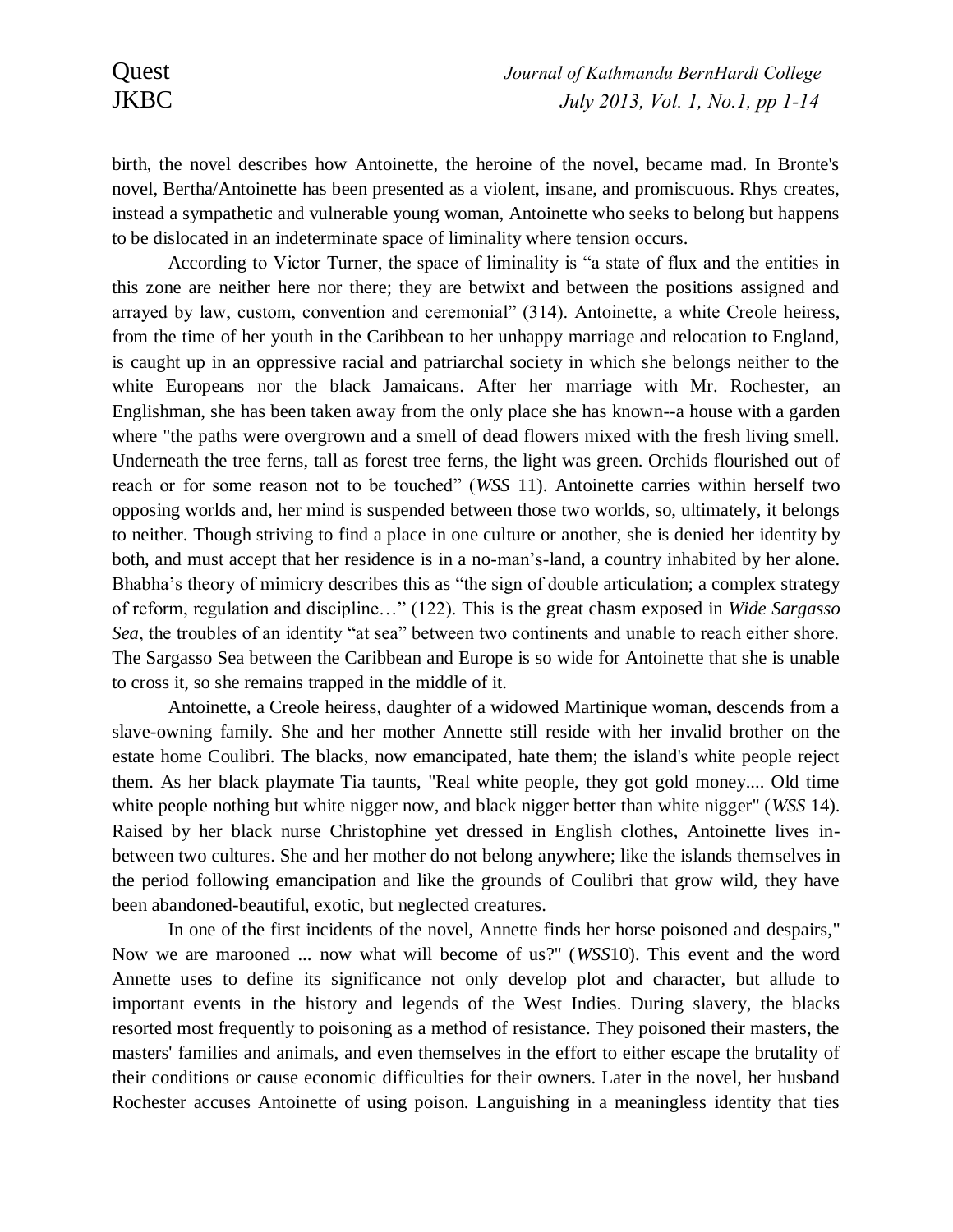them to no one and sets them apart from everyone, Antoinette and her mother may betray themselves and others; others certainly betray them. In this incident of the poisoned horse, the blacks clearly perceive them as enemies, yet enemies stripped of their power to retaliate. However opposed by the blacks, Annette perceives her close and complex relation to them in depicting herself, her son, and Antoinette as marooned. Both Annette and Antoinette submit to exploitative marriages, exchanging themselves and their property for the social identity they desperately need. Annette marries the English neo-colonialist, Mr. Mason. This arrangement, however, only leads to more conflict when a mob of angry blacks sets fire to Coulibri, destroying their home, killing Antoinette's brother, and driving her mother mad. Running from the fire, Antoinette encounters her own painfully split identity.

Antoinette escapes the violence only temporarily, retreating into the interior world of her convent school. There she finds sanctuary and clarity: "Everything was brightness or dark.... That was how it was, light and dark, sun and shadow, Heaven and Hell . . ." (*WSS*34). Her name and place become secure as she embroiders "in fire red, Antoinette Mason, nee Cosway, Mount Calvary Convent, Spanish Town, Jamaica, 1839" (*WSS* 31). The certainty of her identity and of these dualistic distinctions dissolves in confusion, however, as Mason leads Antoinette through the gates of the convent wall to exchange her in marriage to another Englishman, Mr. Rochester. At first attracted to Antoinette's beauty and the money he acquires through the marriage, Rochester soon grows to despise both the island with its strange intensity and his wife, who seems a stranger of another race. Her sexual passion, awakened in the marriage, disgusts him. Branding her like a slave, he renames her Bertha. In their struggle, Antoinette turns to Christophine, the obeah women, for a magic potion that Rochester believes poisons him. Their marriage, an exchange of property and sexuality, repeats master/slave relations; husband and wife enact the traditional rites of possession and revolt. Convinced that Antoinette is mad, Rochester plans to remove her to England, where he confines her in the attic of Thornfield Hall. Here Antoinette dreams the final episode in a series of dreams that began the night she first met Mr. Mason. Mason had shut away her "mad" mother as the solution to conflicts with his wife and the island's people and had married Antoinette to Rochester, who resorts to the same tactic in the names of reason, morality, and civilization.

Exiled from her country, her people, and from her marriage, Antoinette finds herself again marooned, living the half-life of a prisoner, her only crime her sexuality and cultural difference. In this final dream, Antoinette wanders through a passageway and discovers a large room with red carpets and curtains that reminds her of a church. She has returned to the inner world of her childhood convent education, but she has also discovered a room very much like the "red room" in which little Jane Eyre was cruelly locked as an orphan child. The tie between these two female characters lies not so much in their relations with Rochester as in their shared experiences of abandonment, confinement, and the need to call upon inner images and inner voices and make them part of their outer and shared world. Jane hears Rochester calling her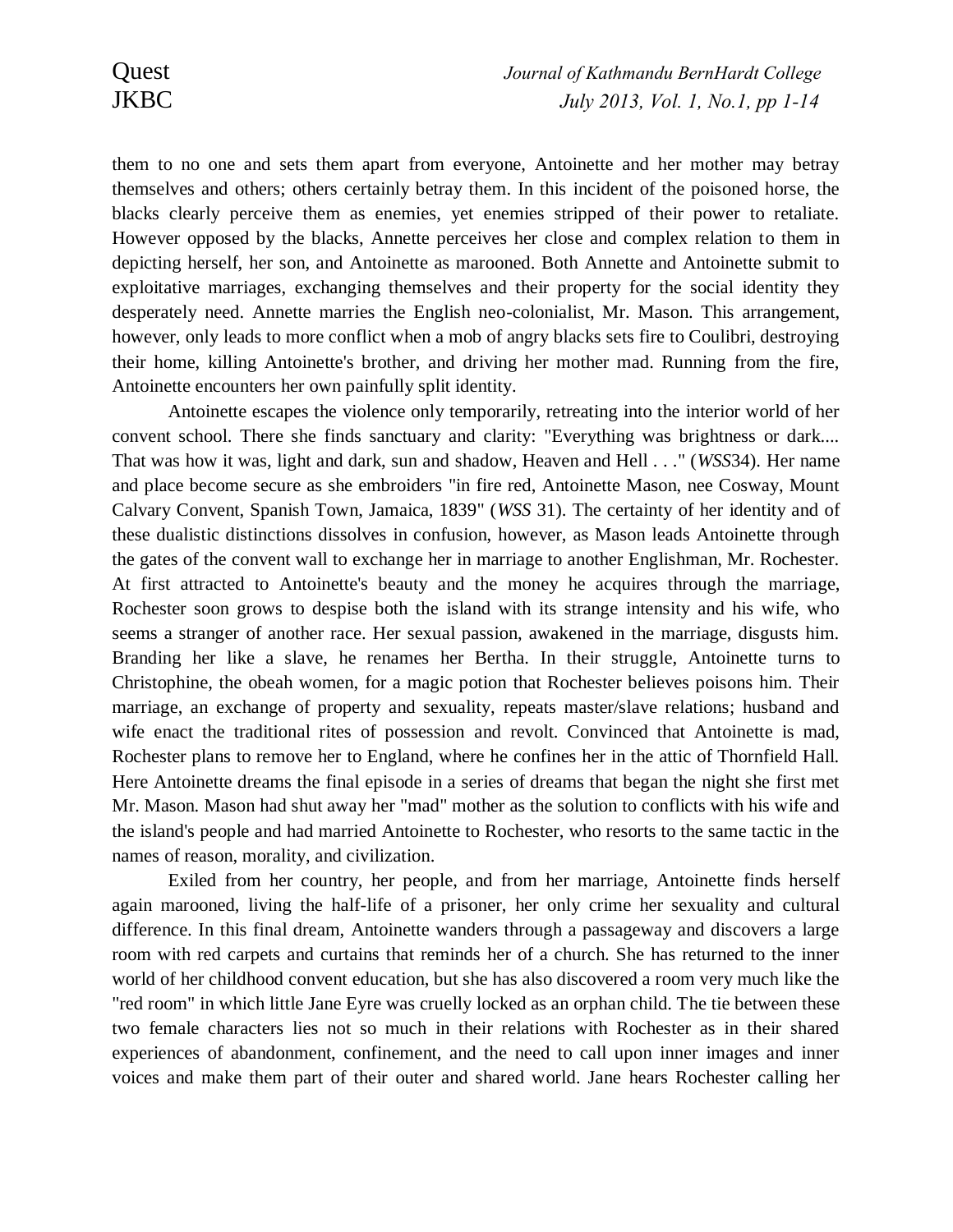name though she lives miles from him. She trusts the voice as real even though she imagines it, just as Antoinette finally trusts the reality of her dream.

Antoinette's displaced identity changes again: all at once, the colors and smells, the gardens and people of her island home appear in the sky made red now by the fire that spreads from the candles she has knocked onto the red curtains. This color red, whose flames had once destroyed her home, now becomes her personal magic, fetishized in the red dress she claims and the name she once embroidered 'in fire red'. She calls on her black friend Tia and this time they do not betray one another: "Tia was there. She beckoned to me … I heard her say, You frightened? And I heard the man's voice, Bertha! Bertha! All this I saw and heard in a fraction of a second… Someone screamed and I thought, why did I scream? I called "Tia!" and jumped and woke" (*WSS*112). The choice signifies a victory and a triumph. In the dream Antoinette creates the self that others have denied her. She returns to the island and her ties with its culture and people; she refuses Rochester's prison and finds her only real tie to the English through her shared experiences with Jane Eyre. The dream creates a story that condenses into a "fraction of a second" all the private images of her inner life and the conflicts of her social world. When she awakens and sets out through the door into the same passageway, Antoinette again crosses the gates separating outer and inner realities, but this time by her own choice and with the knowledge of her own power. She finds this power in her ability to act where she actually is-in the midst of two worlds and in a new fictional reality, in the wide Sargasso Sea that dissolves distinctions between public and private experience, madness and reason, primitive and civilized behavior, fiction and fact.

Along with a missing mother, whose presence would have allowed Antoinette to feel part of a family and therefore of a shared tradition, there is also a missing history, contributing to the sense of being uprooted that afflicts Antoinette. Annette, her mother, harshly turns down Antoinette's questions about the past and as a consequence Antoinette herself no longer wonders about it, dismissing every issue concerning it by saying, "all that is long ago" (*WSS* 34). An additional cause of confusion is, of course, her unclear position in the West Indian society, which leads to the double scorn she is constantly subjected to, both from the white population and from the black- she is a 'white cockroach' for the blacks and a 'white nigger' for the Europeans. So there is absolutely no place for her.

The search for identity that has tormented Antoinette all her life now finds its solution through the dreamlike quality of the narration at the end of the novel and the literal dreamsection that closes the chapter. Here, after realising that her personality is torn into two, Antoinette is driven to the extremity of her distress, but from the bottom of her sorrow springs the willpower to solve her inner conflict. The novel ends with Antoinette walking in the corridor with a candle in her hand, replicating the beginning of the dream she has just had – but not acting it out. Antoinette's vision of symbols and images, her dream vision of her black friend and her universe is nothing but just wishful thinking. There is, then, nothing and nobody to help Antoinette in her quest for identity, but there is much against her.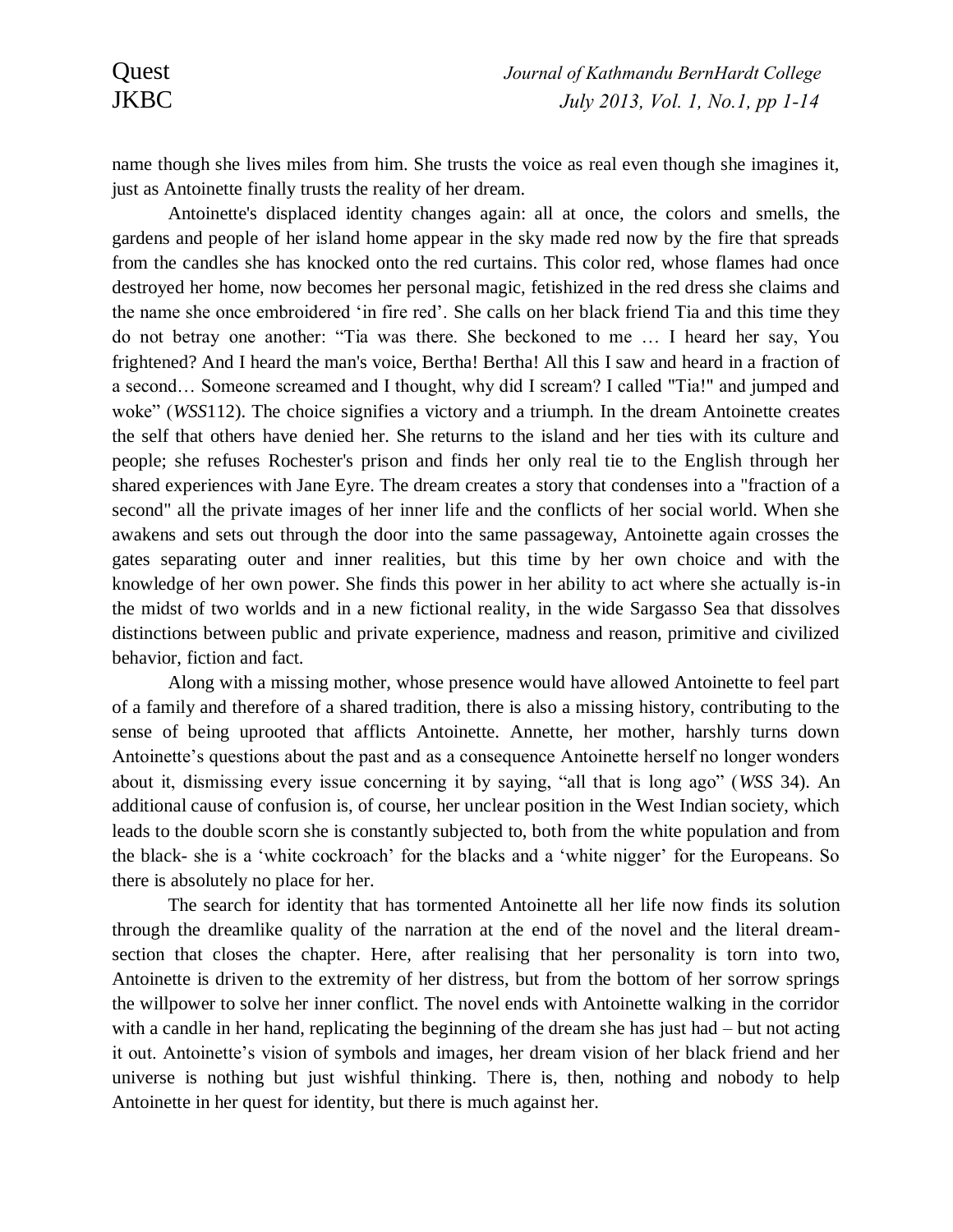# **Conclusion**

Featuring Antoinette, a Creole narrator/ protagonist, wandering in liminal zone, *Wide Sargasso Sea* thus illustrates the acute difficulties that can occur when a subject finds that the certainties that had been propagated for generations become volatile, replaced with anxieties and alienation. The exclusion from both white and black society defines Antoinette's outcast status and ambivalent identity, a condition that she becomes unable to escape and grieves her beyond endurance.

## **References**

Ashcroft, Bill, Garreth Griffiths, and Helen Tiffin. *The Postcolonial Studies Reader*. Routeledge: London, 2004.

Bhabha, Homi K. "Of Mimicry and Man: The Ambivalence of Colonial Discourse." *The Location of Culture*. Routledge: London and New York, 1994.

Rhys, Jean. *Wide Sargasso Sea*. Ed. Judith L. Raiskan. Norton & Company: New York, 1999.

Turner, Victor. "Liminality and Communitas". *Performance Studies: TU M.Phil. English, Course Packet*. 2010:314.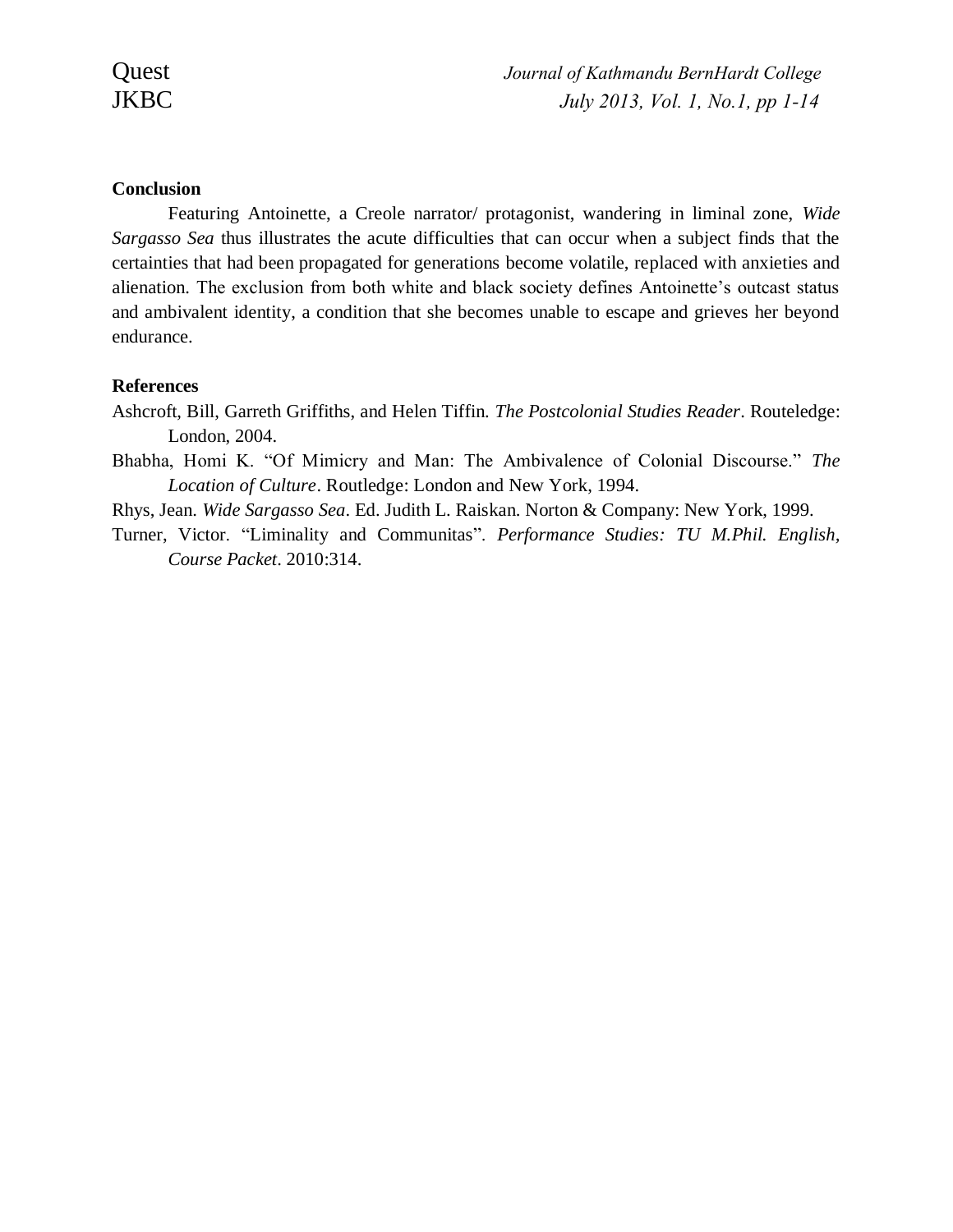# **An Empirical Research on Monthly Tourism Forecasting for Nepal**

Shishir Shakya Head, Department of Economics, Kathmandu BernHardt College Balkhu Chowk, Kathmandu, Nepal shishirshakya@ifsnepal.org

# **Abstract**

In this paper, monthly tourism forecasting in Nepal is performed with univariate Seasonal Auto Regressive Integrated Moving Average (SARIMA) modeling, using monthly tourist arrival data available from 1991 to 2011 via Nepal Tourism Statistic 2012 report. The SARIMA model was estimated based on preexisting algorithms of Athanasopoulos, Hyndman, Song, and Wu (2011), by using the R package 'forecast'. It was found,  $SARIMA(3,1,2)(0,1,1)[12]$  and SARIMA(3,1,1)(2,0,1)[12] model as the best model on level data and on logarithmic transformation data respectively. In-sample forecasting capability and out-of-Sample forecasting capability of both models were checked.  $SARIMA(3,1,2)(0,1,1)[12]$  model is used to forecast monthly tourism arrival from 2013 to 2014( on the basis of various econometric diagnoses). *Keywords*: Tourism Forecasting, Forecast Accuracy, Tourism in Nepal, SARIMA

# **1. Introduction**

Nepal - birth land of Buddha - is a landlocked country between China and India crowned with Mount Everest, and is enriched with cultural diversity, biodiversity, heavenly scenarios, heritages and pilgrimages. Nepal has enormous potentiality for tourism. Tourism comprises the activities of persons traveling to and staying in places outside, their usual environment for not more than one consecutive year for leisure, business and other purposes (Gautam & Ph, n.d.).

"The number of tourists visiting in Nepal was 6,179 in 1962 to 6,02,867 in the year 2010, with the upward trend ever since, except in the years 1965, 1981, 1984, 1989, 1993, 2000, 2001, 2002, 2005 and 2008" (Shrestha and Shrestha, 2012). The major purpose of tourist visit in Nepal are: holiday/pleasure, trekking and mountaineering, business, pilgrimage, and official. The means of arrival to Nepal is only air and land. The average length of stay is 13.12 days in 2011. The gross foreign exchange earnings from tourism was 321 million US dollars and average income per visitor per day was 38.2 US dollar in 2011 (*Nepal Tourism Statistics*, 2011). (Adhikari, 2010) reported that "the tourism development process was started in Nepal through a strategy of First Five Years' Development Plan (1956-61) in 1956".

Forecasting tourism demand or arrival on various time horizon and level of aggregation are relevant to decision making (Witt & Witt, 1995) He stated further importance as, short term forecasts are required for scheduling and staffing, medium term forecasts for planning tour operator brochures and long term forecasts for investment in aircraft, hotels and infrastructure. Governments are interested in total international inbound and outbound tourist expenditures at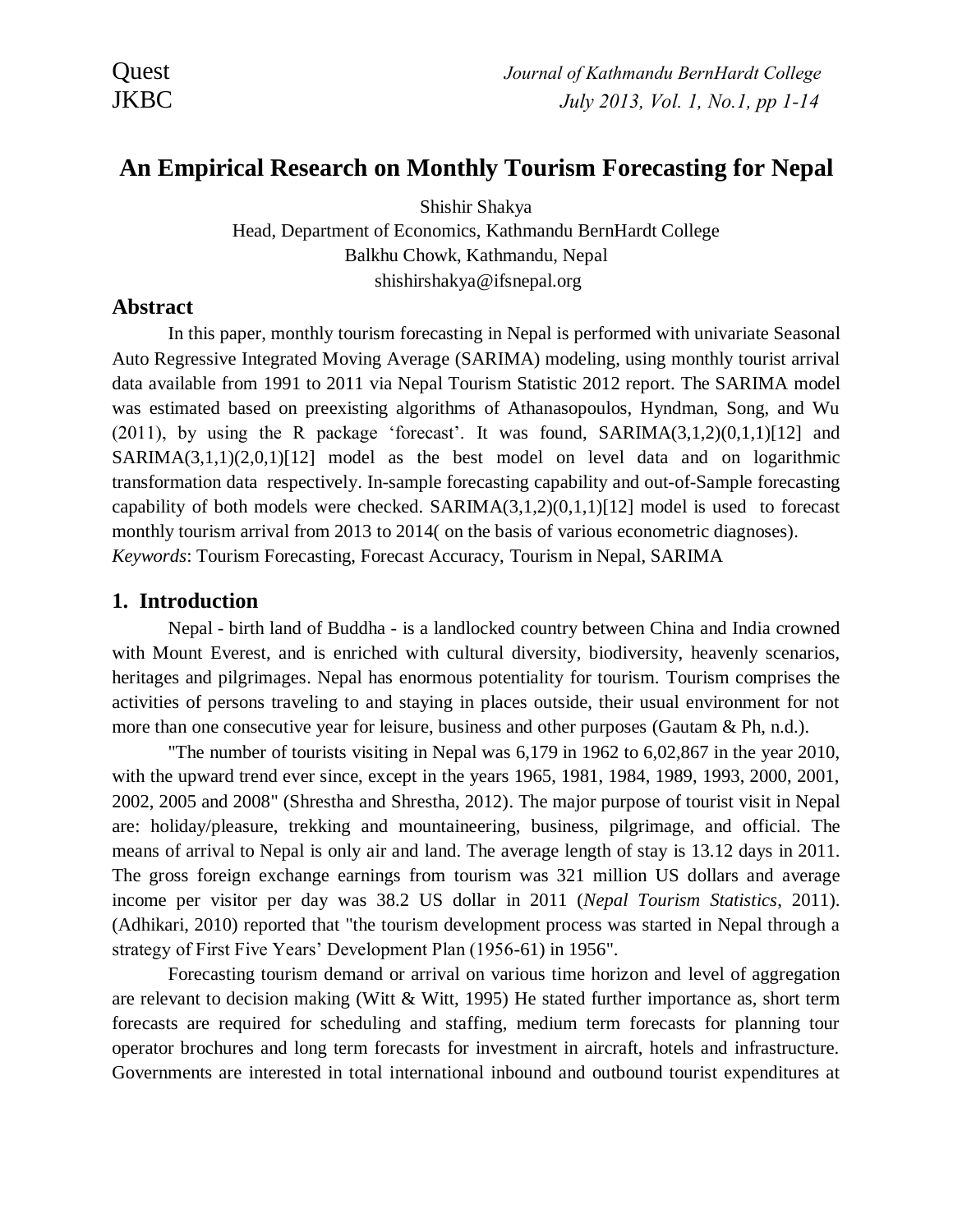country level, hotels in tourism demand by city or region and airlines in tourism demand by route.

This paper tries to model the tourist arrival in Nepal using the monthly time series data from 1991 to 2011, available from Nepal Tourism Statistics 2012. Then this paper forecasts tourist arrival for 2012 to 2014 on month basis. The article has used Seasonal Auto Regressive Integrated Moving Average (SARIMA) to explain the past behavior of tourism arrival in Nepal and to forecast ahead. This paper analyzes in-sample forecast capabilities of the SARIMA model from 1991 to 2011. Then out-of-sample forecast capabilities of SARIMA model is tested for 2012 using forecasted data against observed data from Nepal Tourism Statistics 2012.

This article is organized as brief literature review in section two, methodology in third section, analysis of the study in fourth section and final section concludes the work.

# **2. Literature Review**

Song and Li (2008) remarked that the literatures on tourism demand modeling and forecasting methods can be broadly divided into two categories: quantitative and qualitative methods. Song and Turner (2006) stated the majority of the published studies used quantitative methods to forecast tourism demand. The quantitative forecasting literature is dominated by two sub- categories of methods: non-causal time series models and the causal econometric approaches. The difference between them is whether the forecasting model identifies any causal relationship between the tourism demand variable and its influencing factors.

De Gooijer and Hyndman (2006) reviewed the past 25 years of research into time series forecasting and found one third of all papers concerned used time series forecasting. They have classified the papers according to the models as: exponential smoothing, ARIMA, Seasonality, State space and structural models and the Kalman filter, Nonlinear models, Long memory models, ARCH/GARCH models and Count data forecasting. Song & Li (2008) reviewed the published studies on tourism demand modeling and forecasting since 2000 and found different versions of the ARIMA models have been applied in over two-thirds of the post-2000 studies that utilized the time series forecasting techniques.

Nanthakumar, Thirunaukarasu, and Mori (2012) stated the literature on modeling and forecasting tourism demand is numerous with various types of empirical analysis. Some of the researchers applied cross-sectional data, but most of tourism demand forecasting used pure timeseries analytical models. Song and Li (2008) stated that the time series models have been widely used in tourism demand forecasting in the past four decades with the dominance of the integrated autoregressive moving-average models (ARIMAs) proposed by Box and Jenkins (1970). Song and Li (2008) also stated that depending on the frequency of the time series, either simple ARIMA or seasonal ARIMA (i.e. SARIMA) models could be used with the latter gaining an increasing popularity over the last few years, as seasonality is such a dominant feature of the tourism industry that decision makers are very much interested in the seasonal variation in tourism demand.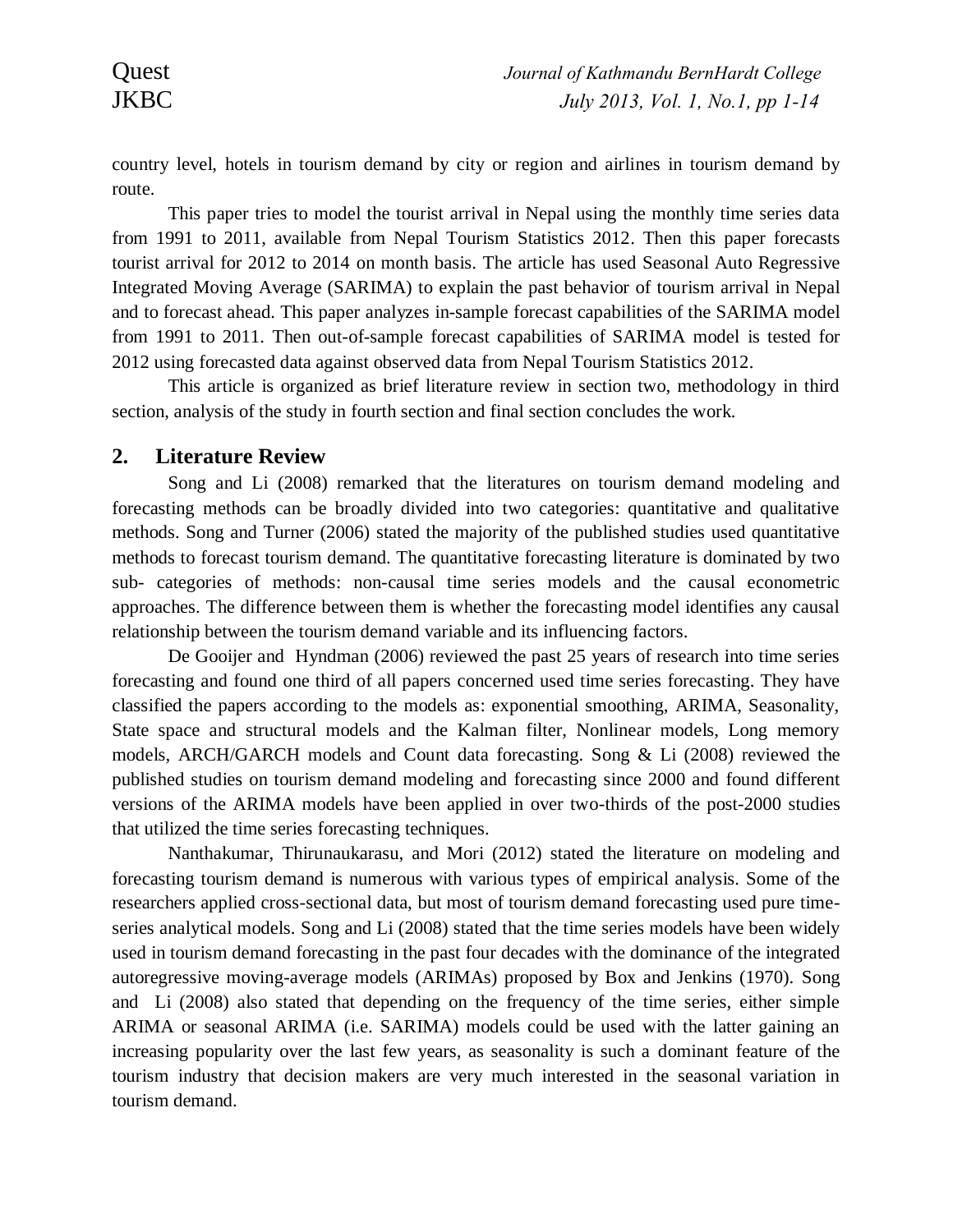To predict ASEAN tourist arrivals to Malaysia Nanthakumar et al. (2012) used the ARIMA and SARIMA approach. The empirical forecasting method used in that study produced best fit ARIMA and SARIMA model. Witt and Witt (1995) stated that no single forecasting method performs consistently best across different situations, but autoregression, exponential smoothing and econometrics are worthy of consideration as alternatives to the no change model. (Brierley, 2011) used four base algorithms using the R package 'forecast': Seasonal Naive; Damped Holt-Winters, ARIMA; and ETS; based on Athanasopoulos, Hyndman, Song, and Wu (2011).

Based upon the literature review, this paper will model the tourism arrival with SARIMA model based on preexisting algorithms of Athanasopoulos, Hyndman, Song, and Wu (2011), by using the R package 'forecast'.

# **3. Methodology**

# **3.1. Data**

This paper uses the total tourist arrival data from the Nepal Tourism Statistics 2012. The data are monthly time series data from January 1991 to December 2012. This data consists the total tourist arrival from all over the world. For modeling and in-sample forecast accuracy check purpose, data from January 1991 to December 2011 is considered. For out-of-sample forecast accuracy check purpose January 2012 to December 2012 is considered.

# **3.2. Methodology**

This paper has four parts: At first part this paper does Box-Cox transformation to stabilize variance, make the data more normal distribution-like, then finds the best fit SARIMA model by minimizing the AIC criterion by an iterative process. This process includes finding the order of difference by KPSS test. In the second part, the model has to pass the JLung-Box test (which tests simultaneously whether a set of autocorrelations are all zeros), Jeqrua Bera Normality test (which tests whether the residuals are normally distributed or not). At the third stage- in-sample and out-of-sample forecast accuracy checks are done. At fourth stage this paper proposes the tourism forecasting for 2013 and 2014.

# **3.2.1. Box-Cox transformation**

Time series may suffer from nonstationarity in variance (heteroskedasticity). Any ARMA process, even after differencing (ARIMA) process can't realize heteroskedasticity. Box-Cox transformation can remove such. Box-Cox transformation is given as:

### $Z_t(\lambda) = (X\lambda_{t-1})/\lambda$  if  $\lambda \neq 0$  $Z_t(\lambda) = log(X_t)$  if  $\lambda = 0$

The Box-Cox transformation allows reaching a good level of symmetry of the distribution, independence of random effects and stable variance.  $\lambda = 0$  corresponds to the logarithmic transformation,  $\lambda = 0.5$ , square root and  $\lambda = 1/3$ , cubic root.  $\lambda$  is determined through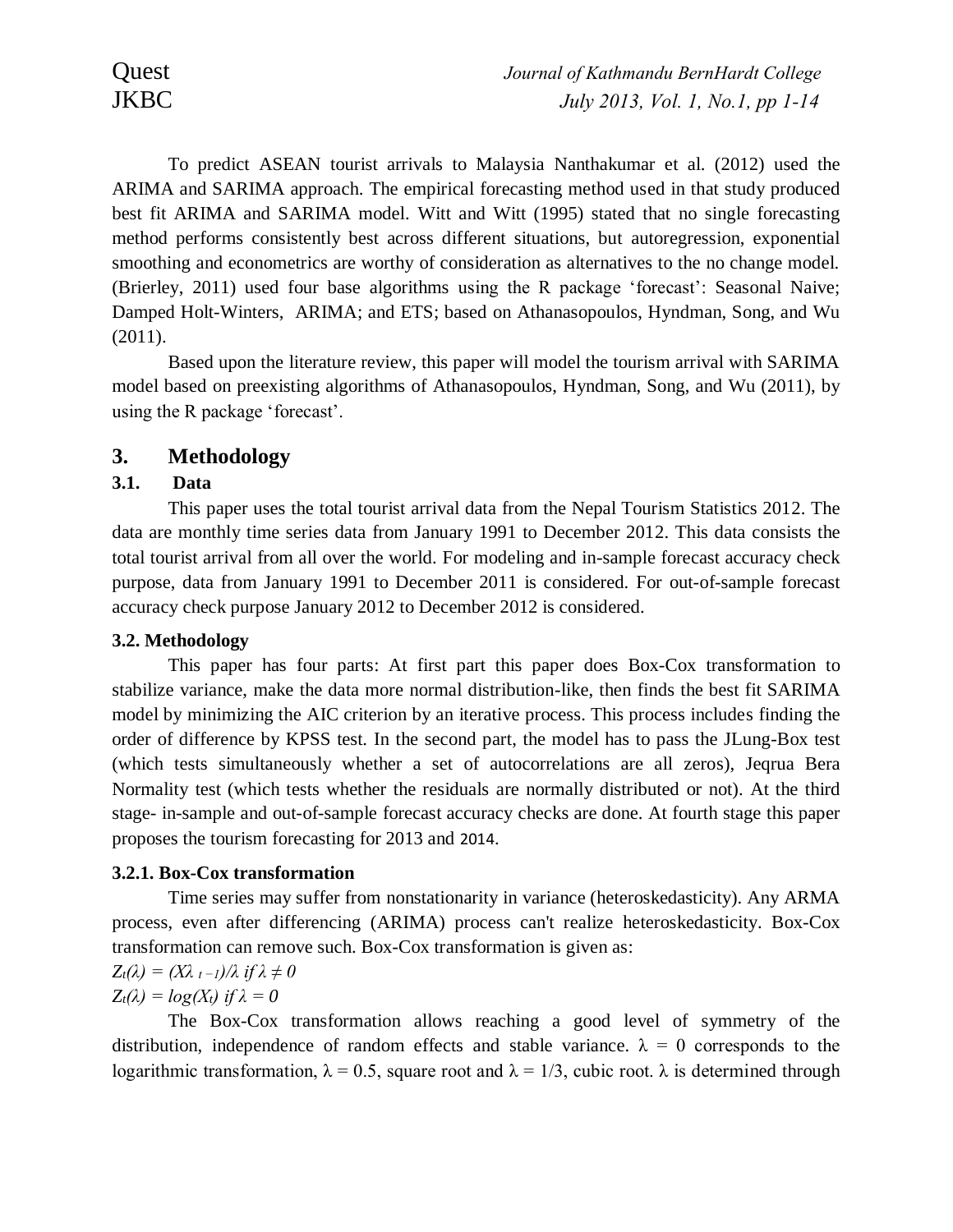maximum likelihood estimates. A good value of  $\lambda$  to treat heteroschedasticity also makes the process more similar to a Gaussian and reduces the effects of possible outliers.

# **3.2.2. ARIMA (AutoRegressive Integrated Moving Average)**

ARIMA (autoregressive integrated moving average) models are generalizations of the simple AutoRegressive model. ARIMA has 3 parts: the auto regression part (AR), the integration part (I) and the moving average part (MA). AR part of a time series  $Y_t$  is that the observed value depends on some linear combination of previous observed values up to a defined maximum lag (denoted p), plus a random error term  $\varepsilon_t$ . MA part of a time series  $Y_t$  is that the observed value is a random error term plus some linear combination of previous random error terms up to a defined maximum lag (denoted q). Time series are usually non stationary and in order to achieve stationary, the series has to be differenced. The process of differencing is known as an integration part (I) and the order of differencing is denoted as d. Differencing removes the signals (the trend or seasonality) from the series so that series consists only the noise or the irregular component to be modeled.

While allowing for the presence of seasonality in a series, the general seasonal ARIMA model is referred as SARIMA and denoted as SARIMA(pdq)(PDQ)s, where p, d and q refer to the orders of the nonseasonal AR, I and MA parts of the model respectively and P, D, Q and s refer to the orders of the seasonal AR, I, MA parts and s is the seasonal period or frequency (for example 4 for quarterly data or 12 for monthly data) of the model respectively. The model is given as:

 $\varphi_{p}(B)\Phi_{P}(B^{s})\Delta^{d}\Delta_{s}$ <sup>D</sup>y<sub>t</sub> =  $\theta_{q}(B)\Theta_{Q}(B^{s})$ εt

The full algebraic description of the general ARIMA model is be given in Annex A1.

# **3.2.3. Selection Criteria of Integrated part of ARIMA**

Athanasopoulos, Hyndman, Song, & Wu (2010) suggested to choose the order of difference (d) by applying successive KPSS unit root tests to the seasonally differenced data. KPSS test assesses the null hypothesis that a univariate time series  $\gamma$  is trend stationary against the alternative that it is a nonstationary unit-root process. The KPSS test statistic is given as:

stat =  $\sum_{t=1}^{T} (s(t))^2 / s_{nw}^2 T^2$  $t=1$ 

where  $s(t) = r_1 + ... + r_t$ , *r* is the vector of residuals from the regression,  $s_{nw}^2$  is the Newey-West estimator of the long-run variance, and *T* is the sample size (http://www.mathworks.com).

# **3.2.4 Selection Criteria of ARIMA Model**

Athanasopoulos et al. (2010) suggested to select the values of p, q, P and Q by minimizing the Akaike's Information Criterion (AIC) . AIC is given as:

AIC =  $-2log(L) + 2(p+q+P+Q)$ 

where L is the maximized likelihood of the model fitted to the differenced data  $(1 - B<sup>s</sup>)<sup>D</sup>(1 - B)<sup>d</sup>y<sub>t</sub>$ or  $\Delta^d \Delta_s$  <sup>D</sup>y<sub>t</sub>. (Athanasopoulos et al., 2010) also remarked, that there can be too many potential ARIMA models which can be estimate at every possible combination of p, q, P and Q. Instead,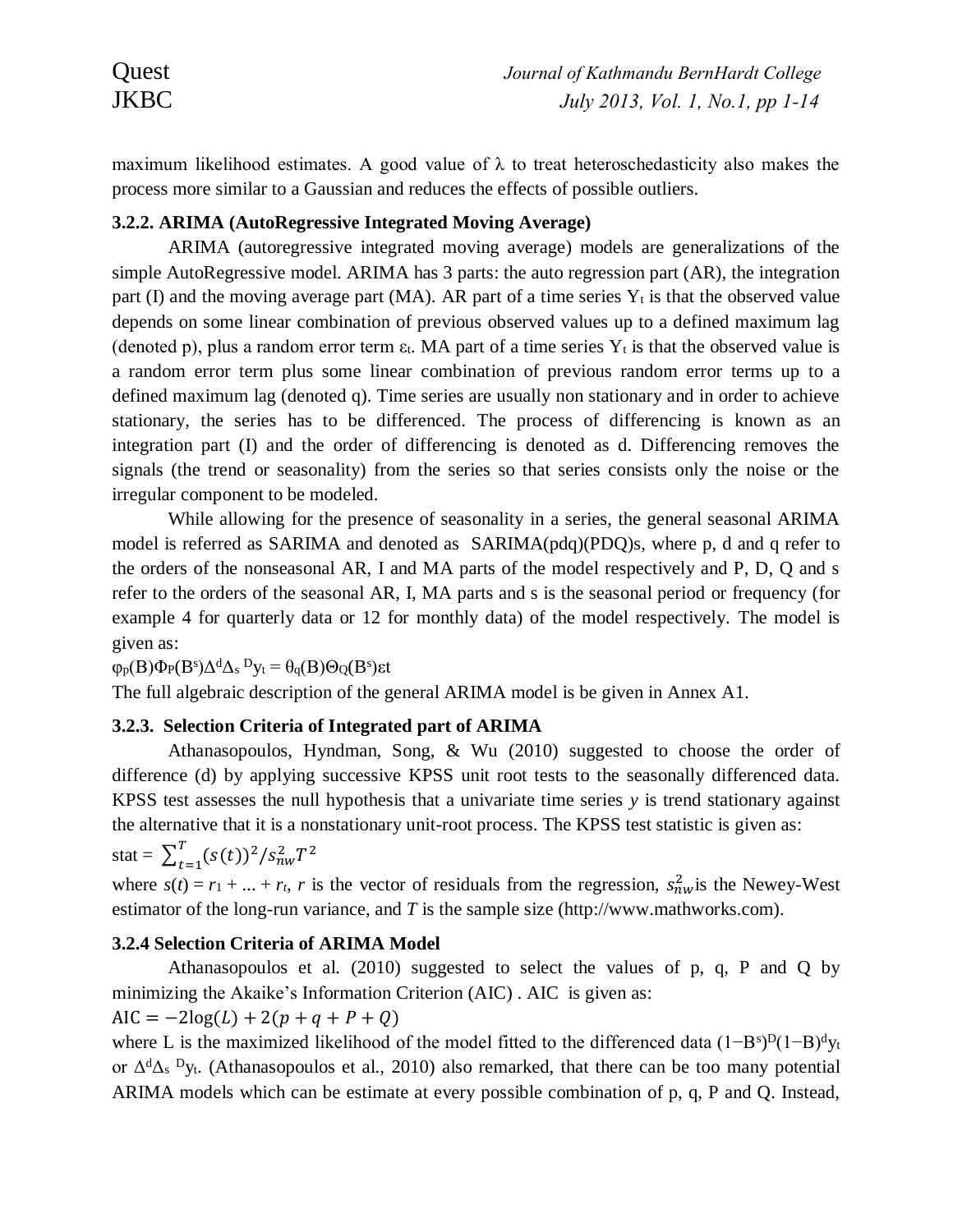to arrive at the model with the lowest AIC value it's an iterative process. Athanasopoulos et al., (2010)cited Hyndman and Khandakar (2008) who has proposed step-wise algorithm. This paper will use auto.arima() function of forecast package developed by Hyndman in R programming language.

# **3.2.5. Ljung–Box test**

The Ljung-Box Q-test is a quantitative way to test for autocorrelation at multiple lags jointly. The null hypothesis for this test is that the first *m* autocorrelations are jointly zero.  $H_0: \rho_1 = \rho_2 = \ldots = \rho_m = 0$  (source: http://www.mathworks.com)  $Q = n(n + 2) \sum_{i=0}^{k}$  $ACF(i)^2$  $N-i$ for  $i=1$  to k with  $(k-p-q)$  degree of freedom

# **3.2.6. Jarque-Bera Normality Test**

Jarque-Bera is a test statistic for testing the Null hypothesis that "the samples come from a Normal distribution" against the alternative hypothesis "the samples do not come from a Normal distribution". The test statistic measures the difference of the skewness and kurtosis of the series with those from the normal distribution. The statistic is computed as:

$$
JB = \frac{N-k}{6} \left( S^2 + \frac{(K-3)^2}{4} \right)
$$

where is the *S* is skewness, *K* is the kurtosis, and *k* represents the number of estimated coefficients used to create the series. Under the null hypothesis of a normal distribution, the Jarque-Bera statistic is distributed as Chi-Square with 2 degrees of freedom. The reported Probability is the probability that a Jarque-Bera statistic exceeds (in absolute value) the observed value under the null hypothesis—a small probability value leads to the rejection of the null hypothesis (Software, n.d.).

# **3.2.7. Forecast Accuracy**

Accuracy is particularly important when forecasting tourism demand on account of the perishable nature of the product (Witt & Witt, 1995). The MAPE is commonly used in quantitative forecasting methods because it produces a measure of relative overall fit. The absolute values of all the percentage errors are summed up and the average is computed. Mean Absolute Percentage Error (MAPE) is defined as

 $\text{MAPE} = 100n - 1(\sum(|y_t - f_t|)/|y_t|)$ 

# **3.2.8. Model Selection Criteria**

The model is expected to have: significant parameters, the residual should be non auto correlated and normally distributed, with smallest MAPE for in-sample and out-sample forecast accuracy.

# **4. Data Analysis and Result**

This section presents the detail analysis using the R 2.15.1 and forecast package; Eviews 4 and Excel 2007. Data from January 1991 to December 2011 are taken to model the tourist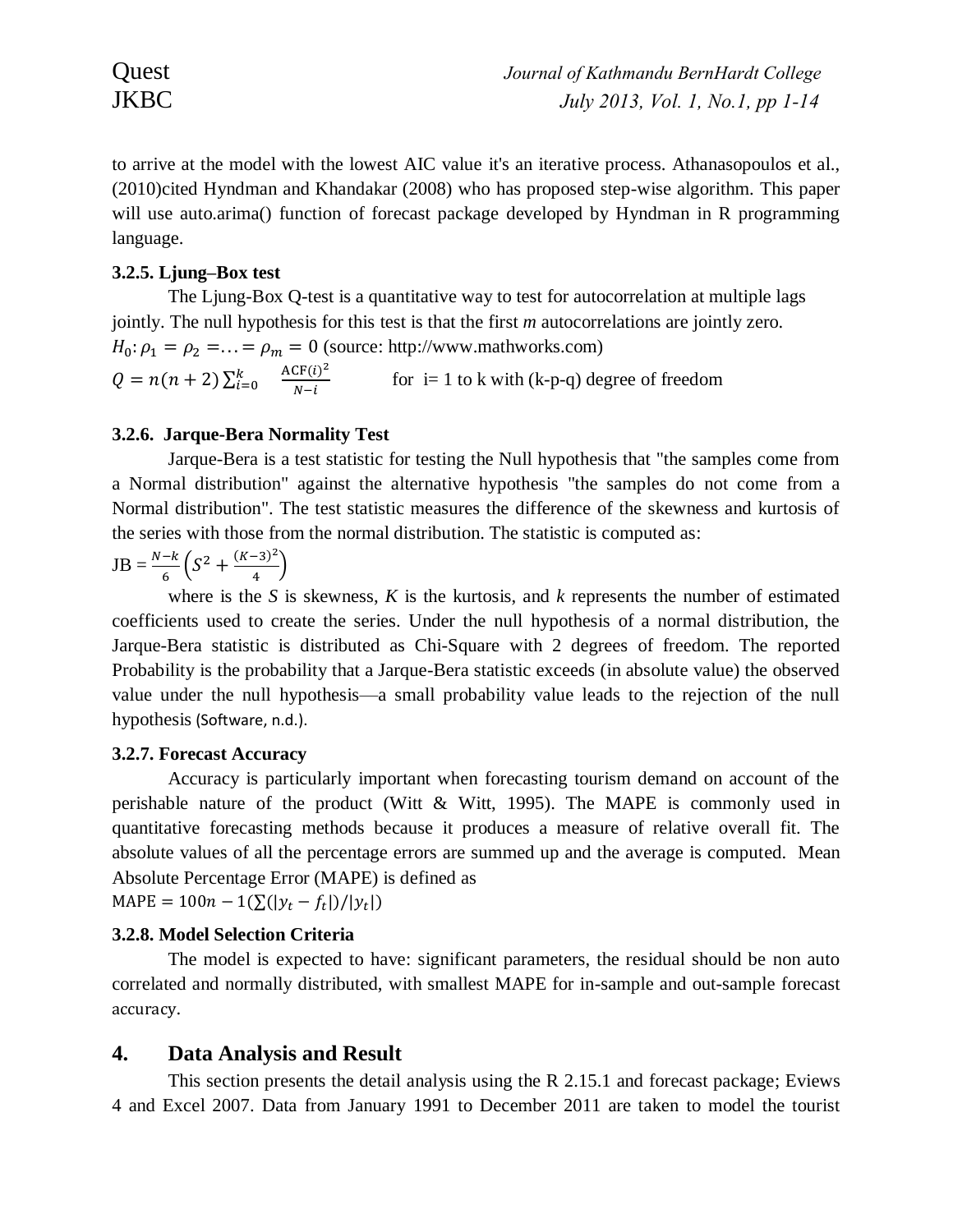| Quest       | Journal of Kathmandu BernHardt College |
|-------------|----------------------------------------|
| <b>JKBC</b> | July 2013, Vol. 1, No.1, pp 1-14       |

arrival. At first SARIMA modeling is performed on level data and Box-Cox transformation data; at second stage the Ljung test and JB test are done and presented in Table-2; Table-3 consists result of in-sample and out-of-sample forecast accuracy checks and Table-4 consists of MAPE calculation. And finally a discussion of appropriate model selection is done and selected model is performed to provide the forecast from January 2013 to December 2014 is presented in Table-5.

A visual inspection of data is initially done which clearly shows seasonality that tourist



source: (Nepal Tourism Statistics 2011, 2011)

arrival peaks at March and October and troughs at January and July in Figure 1.

The Figure 2 shows that the data seems non normally distributed and assuming the data are nonstationary in variance (heteroskedasticity), Box-Cox transformation was applied and value of lambda ( $\lambda$ ) is found to be -0.097. This paper will consider lambda ( $\lambda$ ) = -0.097  $\approx$  0 for simplicity.  $\lambda = 0$  corresponds to the logarithmic transformation. The distribution of data after logarithmic transformation is given in Figure 3.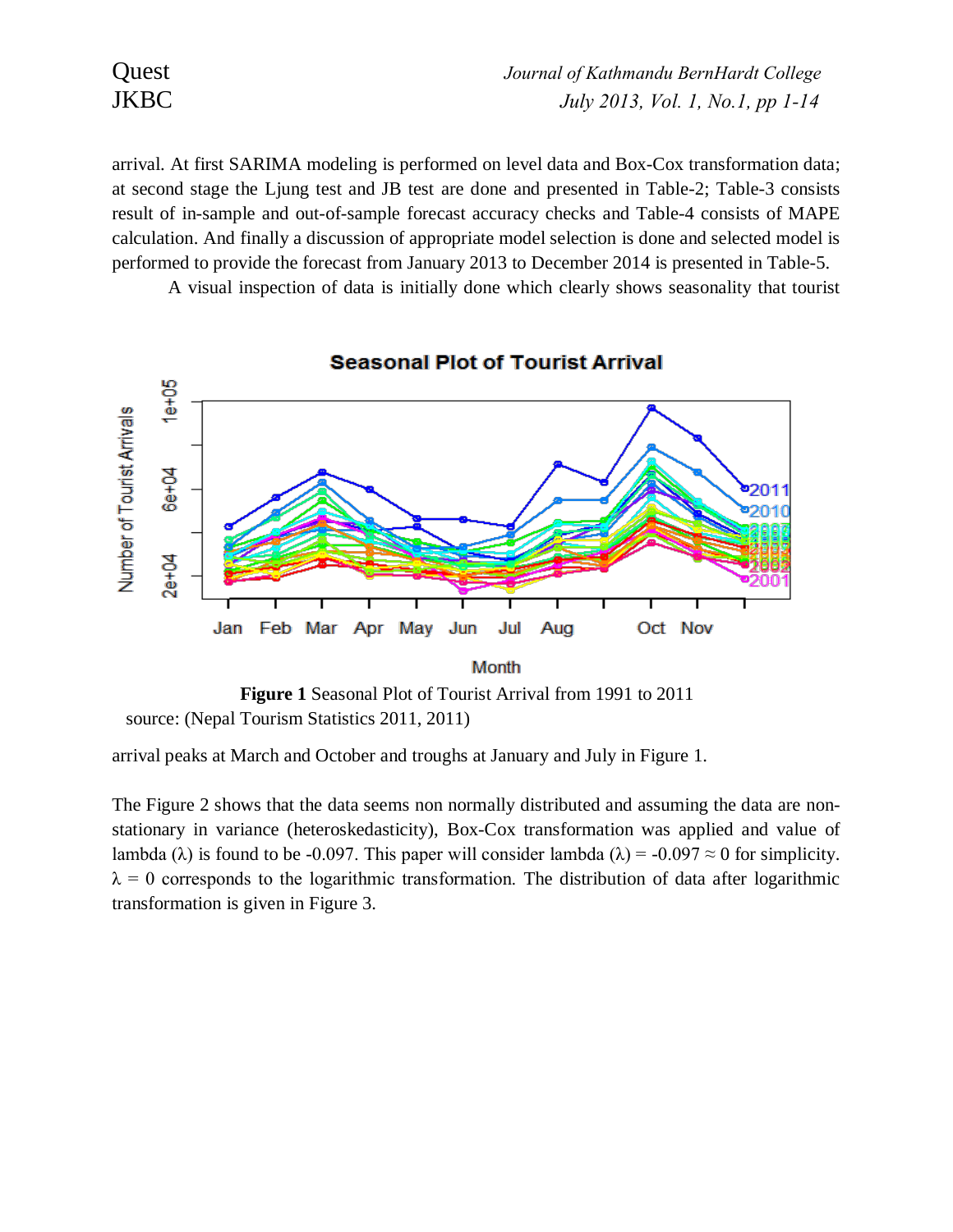

**Figure2:** Histogram of Tourist Arrival from 1991 to 2011 on level data. source: (*Nepal Tourism Statistics 2011*, 2011)



**Figure3:** Histogram of Tourist Arrival from 1991 to 2011 after Logarithmic Transformation ( $\lambda$  = 0) Source: (*Author's Calculation***)**

Based on preexisting algorithms of Athanasopoulos, Hyndman, Song, and Wu (2011), by using the R package 'forecast', SARIMA modeling is done - using the KPSS test to identify the differing order & minimize the AIC value by iterative process for various values of  $p,q,P$  and Qin the level data and logarithmic transformation data. The estimation of p,q,P and Q is given at Table-1

**Table1:** Model Identification and Parameter Estimation

| MA(3,1,2)(0,1,1)[12]<br>AR F.<br>MA(? | (3,1,1)(2,0,1)[12]<br>SARIMA(3.<br>____________ |
|---------------------------------------|-------------------------------------------------|
|                                       |                                                 |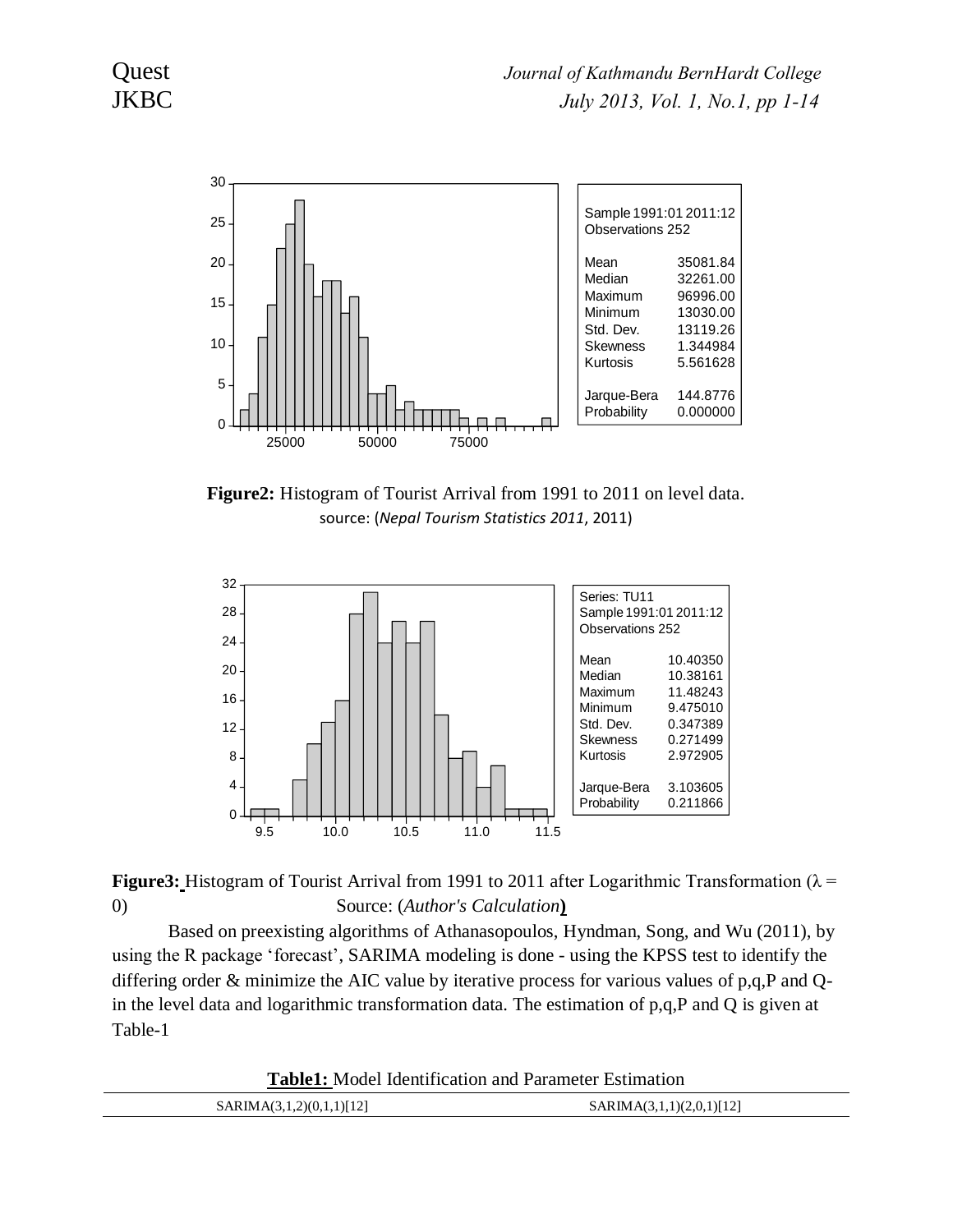| Box Cox transformation: $lambda = Null$ |                                                                             |                 |                                            | Box Cox transformation: $lambda = 0$ |                         |                 |              |
|-----------------------------------------|-----------------------------------------------------------------------------|-----------------|--------------------------------------------|--------------------------------------|-------------------------|-----------------|--------------|
|                                         | Coefficients:                                                               | S.E             |                                            | Coefficients:                        |                         | S.E             |              |
| arl                                     | 0.5932                                                                      | 0.1055          | 5.6227488                                  | arl                                  | $-0.0534$               | 0.1416          | $-0.3771186$ |
| ar <sub>2</sub>                         | $-0.5307$                                                                   | 0.0876          | $-6.0582192$                               | ar2                                  | $-0.078$                | 0.0774          | $-1.0077519$ |
| ar3                                     | $-0.3352$                                                                   | 0.0701          | -4.7817404                                 | ar3                                  | $-0.1369$               | 0.0635          | $-2.1559055$ |
| mal                                     | $-0.9687$                                                                   | 0.094           | $-10.305319$                               | ma1                                  | $-0.3312$               | 0.1391          | $-2.3810208$ |
| ma <sub>2</sub>                         | 0.7254                                                                      | 0.1006          | 7.2107356                                  | sarl                                 | 0.9262                  | 0.0952          | 9.7289916    |
| smal                                    | $-0.6186$                                                                   | 0.0644          | $-9.6055901$                               | sar2                                 | 0.0566                  | 0.0888          | 0.6373874    |
|                                         |                                                                             |                 |                                            | smal                                 | $-0.6567$               | 0.1005          | $-6.5343284$ |
|                                         | sigma $\textdegree$ 2 estimated as 16391882<br>$log$ likelihood= $-2326.96$ |                 | sigma $\textdegree$ 2 estimated as 0.01582 |                                      | $log$ likelihood=164.26 |                 |              |
| $AIC = 4667.92$                         | AICc= $4668.4$                                                              | $BIC = 4692.26$ |                                            | $AIC = -309.79$                      | $AICc = -309.2$         | $BIC = -281.59$ |              |

In the level data  $SARIMA(3,1,2)(0,1,1)[12]$  minimizes the AIC value. The estimated parameters have higher *t* values which suggest that the parameters are significant (see *p*-value table). In logarithmic transformation data,  $SARIMA(3,1,1)(2,0,1)[12]$  minimizes the AIC value. The estimated parameters have higher t values which suggest that the parameters are significant (see *p*-value table) except than ar1, ar2 and sar2 parameter, which is not desirable.

Table-2 gives the Ljung-Box test and JB test statistics for both models. The *p*-value of Ljung-Box test is greater than 5% level of significance for both models, which leads to failure to reject the null hypothesis that the first 20 autocorrelations are jointly zero, (which is desirable). For SARIMA(3,1,2)(0,1,1)[12] the JB test statistic is 1.97, and the *p*-value is 0.37 > 0.05 level of significance, which leads to failure to reject the null hypothesis that shows in-sample forecast errors are normally distributed (which is desirable). For SARIMA(3,1,1)(2,0,1)[12], the JB test statistic is 349.39, and the *p*-value is nearly  $0 < 0.05$  level of significance, which leads to reject the null hypothesis that in-sample forecast errors are normally distributed, (which is not desirable).

| SARIMA(3,1,2)(0,1,1)[12]             | SARIMA(3,1,1)(2,0,1)[12]           |
|--------------------------------------|------------------------------------|
| Box Cox transformation: lambda= Null | Box Cox transformation: $lambda=0$ |
| STATISTIC: Box-Ljung test            | STATISTIC: Box-Ljung test          |
| X-squared = 12.6549, df = $20$       | X-squared = 13.8632, df = $20$     |
| <i>p</i> -value = $0.8917$           | <i>p</i> -value = $0.8374$         |
| <b>STATISTIC: JB test</b>            | <b>STATISTIC: JB</b> test          |
| $X$ -squared: 1.9728                 | X-squared: 349.3903                |
| Asymptotic $p$ Value: 0.3729         | Asymptotic $p$ Value: < 2.2e-16    |
|                                      | Source: (Author's Calculation)     |

**Table-2: Ljung-Box test and JB test**

In-sample and out-of-sample MAPE is given in the following Table-3. Lower the MAPE, better the predictive capability of the model. The MAPE of in sample and out of sample forecast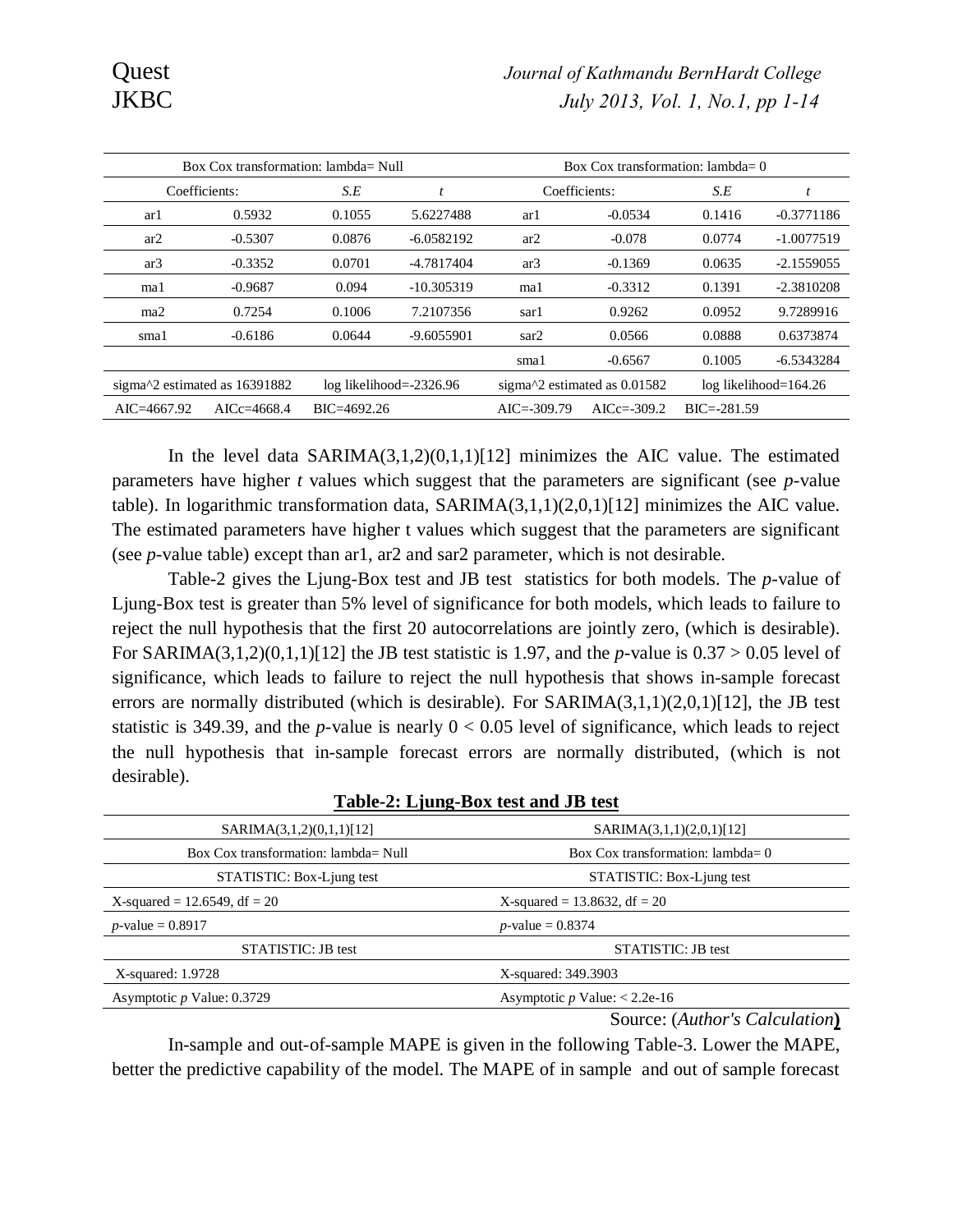is lower with  $SARMA(3,1,1)(2,0,1)[12]$  which suggests that the logarithmic transformation data are better fit to the model (see Table-4 for out-of-sample MAPE comparison at ANNEX).

| $=$ 0.010 $\frac{1}{2}$ 0.00100 $\frac{1}{2}$ 0.010 $\frac{1}{2}$ 0.0000 $\frac{1}{2}$ 0.0000 $\frac{1}{2}$ 0.0000 $\frac{1}{2}$ |                          |             |                                            |  |  |  |  |
|----------------------------------------------------------------------------------------------------------------------------------|--------------------------|-------------|--------------------------------------------|--|--|--|--|
|                                                                                                                                  | <b>Forecast Accuracy</b> |             |                                            |  |  |  |  |
| Model                                                                                                                            | <b>Measures</b>          | <b>MAPE</b> | Data taken                                 |  |  |  |  |
|                                                                                                                                  |                          |             | Monthly data from January 1991 to December |  |  |  |  |
| SARIMA(3,1,2)(0,1,1)[12]                                                                                                         | In-sample                | 9.38        | 2011                                       |  |  |  |  |
| Box Cox transformation: $lambda =$                                                                                               |                          |             | Monthly data from January 2012 to December |  |  |  |  |
| Null                                                                                                                             | Out-of-sample            | 8.07        | 2012                                       |  |  |  |  |
|                                                                                                                                  |                          |             | Monthly data from January 1991 to December |  |  |  |  |
| SARIMA(3,1,1)(2,0,1)[12]                                                                                                         | In-sample                | 8.66        | 2011                                       |  |  |  |  |
|                                                                                                                                  |                          |             | Monthly data from January 2012 to December |  |  |  |  |
| Box Cox transformation: $lambda=0$                                                                                               | Out-of-sample            | 6.86        | 2012                                       |  |  |  |  |
|                                                                                                                                  |                          |             |                                            |  |  |  |  |

| Table-3: In-sample and Out-of-sample MAPE |  |
|-------------------------------------------|--|
|                                           |  |

Source: (*Author's Calculation***)**

However, SARIMA(3,1,2)(0,1,1)[12] is appropriate in term of parameter significance and residual diagnostic even thou forecasting capability of this model is slightly poor compare to SARIMA $(3,1,1)(2,0,1)$ [12]. Finally SARIMA $(3,1,2)(0,1,1)$ [12] is used for forecasting monthly tourist arrival from January 2013 to December 2014. The monthly forecasted data is given in Table-5 at ANNEX, while the monthly plot with 95% confidence interval band is in Figure 4 below.

# Forecasts from ARIMA(3,1,2)(0,1,1)[12]



**Figure4:** Forecasting using ARIMA SARIMA (3,1,2)(0,1,1)[12] from 2012 to 2013 monthly Source: (*Author's Calculation***)**

**5. Conclusions**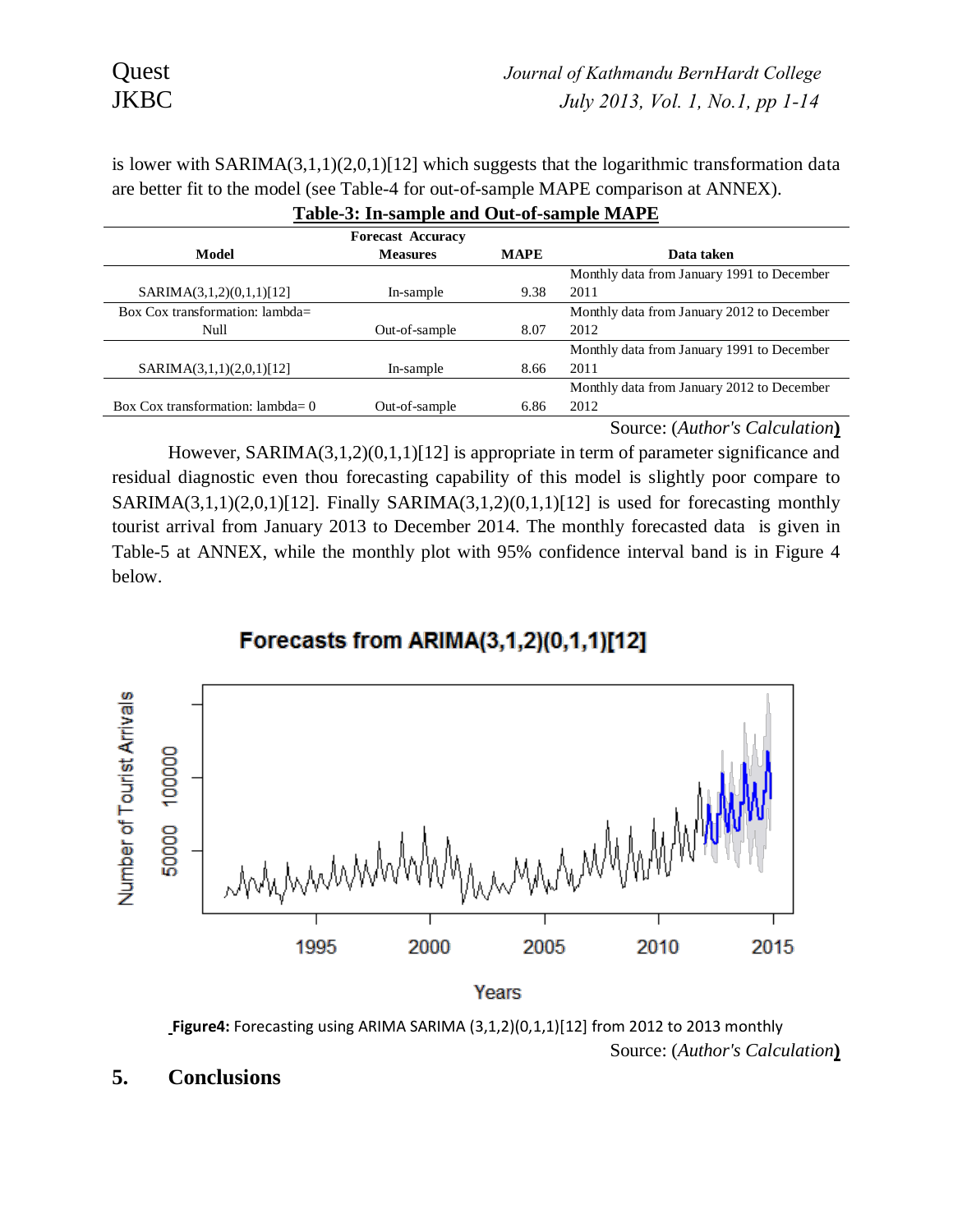The paper is based on the monthly data available from 1991 to 2012 from Nepal Tourism Statistic 2012 report. The paper modeled the monthly tourism arrival using SARIMA(3,1,2)(0,1,1)[12] and SARIMA(3,1,1)(2,0,1)[12]. SARIMA(3,1,2)(0,1,1)[12] model is selected in term of parameter significance and residual diagnostic even thou forecasting capability of the model is slightly poor compare to  $SARIMA(3,1,1)(2,0,1)[12]$ . The tourist arrival in Nepal is currently in uptrend (see Figure-8). However there exists a strong seasonality. The arrival of tourist peaks most at October and at March and the trough are usually seen on June-July and December-January (see Figure-2). SARIMA(3,1,2)(0,1,1)[12] seems to be appropriate to model and forecast the monthly tourism in Nepal. The forecast from 2013 to 2015 suggested there is strong uptrend ahead (see Table-5). Hence this paper ventured to provide a three year long vision for monthly tourism arrival from 2012 to 2014. This paper can provide the bird eye view for concerned policy makers to grab the possible opportunities and mitigate the possible threats.

# **References**

- Adhikari, B. (2010). Tourism Strategy of Nepalese Government And Tourist ' s Purpose of Visit in Nepal, 79–94.
- Athanasopoulos, G., Hyndman, R. J., Song, H., & Wu, D. C. (2010). The tourism forecasting competition, (September), 1–38.
- Brierley, P. (2011). Winning methods for forecasting seasonal tourism time series. *International Journal of Forecasting*, *27*(3), 853–854. doi:10.1016/j.ijforecast.2011.03.004
- De Gooijer, J. G., and Hyndman, R. J. (2006). 25 Years of Time Series Forecasting. *International Journal of Forecasting*, *22*(3), 443–473. doi:10.1016/j.ijforecast.2006.01.001
- Gautam, B. P., and Ph, D. (n.d.). Tourism and Economic Growth in Nepal. *NRB ECONOMIC REVIEW*, *23-2*.
- Nanthakumar, L., Thirunaukarasu, S., & Mori, K. (2012). IS " MALAYSIA TRULY ASIA "? FORECASTING TOURISM DEMAND FROM ASEAN USING SARIMA APPROACH. *TOURISMOS: AN INTERNATIONAL MULTIDISCIPLINARY JOURNAL OF TOURISM*, *7*(1), 367–381.
- *Nepal Tourism Statistics 2011*. (2011) (Vol. 2011, pp. 1–141). Kathmandu. Retrieved from www.tourism.gov.np
- Shrestha, H. P., and Shrestha, P. (2012). Tourism in Nepal : A Historical Perspective and Present Trend of Development. *Himalayan Journal of Sociology & Antropology*, *V*.
- Song, H., and Li, G. (2008). Tourism Demand Modelling and Forecasting A Review of Recent Research. *Tourism Management*, *29*, 203–220.
- Song, H., and Turner, L. (2006). Tourism demand forecasting. Dwyer, L., and Forsyth, P. (eds) International Handbook on the Economics of Tourism, Edward Elgar: Cheltenham.
- Witt, S. F., and Witt, C. A. (1995). Forecasting tourism demand : A review of empirical research. *International Journal of Forecasting*, *11*, 447–475.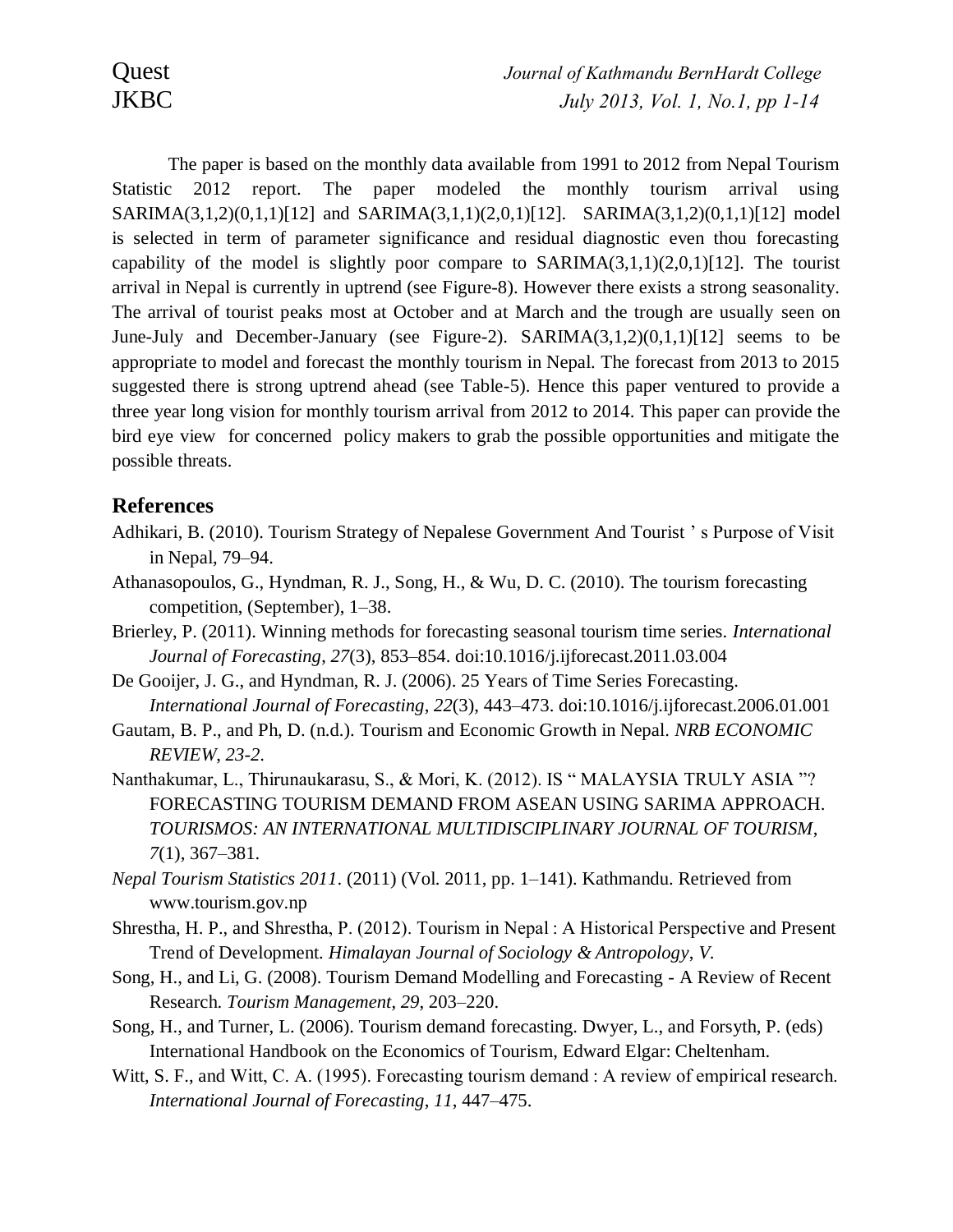# **Websites:**

http://www.mathworks.com

# **Books:**

Software, Q. M. (n.d.). *EViews 4 User ' s Guide EViews 4 User ' s Guide*.

# **ANNEX-1**

# **ARIMA (autoregressive integrated moving average)**

ARIMA (autoregressive integrated moving average) models are generalizations of the simple AR model. ARIMA has 3 parts: the auto regression part (AR), the integration part (I) and the moving average part (MA).

A lagged dependent variable, i.e. an autoregressive term, can be justified on the grounds of habit persistence. Once people have been on holiday to a particular country and liked it, they tend to return to that destination (Witt and Witt, 1995). AR part of a time series  $Y_t$  is that the observed value depends on some linear combination of previous observed values up to a defined maximum lag (denoted p), plus a random error term  $\alpha$  and given as:

 $y_t = \varphi_1 y_{t-1} + \varphi_2 y_{t-2} + \ldots + \varphi_p y_{t-p} + \varepsilon_t$ 

where the parameters  $\varphi_t$  are constants.

MA part of a time series  $Y_t$  is that the observed value is a random error term plus some linear combination of previous random error terms up to a defined maximum lag (denoted q).

 $y_t = \varepsilon_t + \theta_1 \varepsilon_{t-1} + \theta_2 \varepsilon_{t-2} + \ldots + \theta_q \varepsilon_{t-q}$ 

where the parameters  $\theta_t$  are constants.

The mixed model would then be known as  $ARMA(p q)$  model and can be expressed as:

 $y_t = \varphi_1 y_{t-1} + \varphi_2 y_{t-2} + \ldots + \varphi_p y_{t-p} + \varepsilon_t + \theta_1 \varepsilon_{t-1} + \theta_2 \varepsilon_{t-2} + \ldots + \theta_q \varepsilon_{t-q}$ 

 $y_t - \varphi_1 y_{t-1} - \varphi_2 y_{t-2} - \ldots - \varphi_p y_{t-p} = \varepsilon_t + \vartheta_1 \varepsilon_{t-1} + \vartheta_2 \varepsilon_{t-2} + \ldots + \vartheta_q \varepsilon_{t-q}$ 

Using backshift operator B (where  $By_t = y_{t-1}$ ,  $B^2y_t = y_{t-2}$ , and so on) in equation

 $y_t$  -  $\varphi_1 B y_t$  -  $\varphi_2 B^2 y_t$  - ... -  $\varphi_p B^p y_t = \varepsilon_t + \theta_1 B \varepsilon_t + \theta_2 B^2 \varepsilon_t + \ldots + \theta_q B^q \varepsilon_t [17]$ 

Equation [17] can be re-written as:

 $(1 - \varphi_1 B - \varphi_2 B^2 - \dots - \varphi_p B^p)$ yt =  $(1 - \theta_1 B - \theta_2 B^2 - \dots - \theta_p B^p)$ et

[18] Equation [18] can be re-written as:

 $\varphi_{p}(B)y_{t} = \theta_{q}(B)\varepsilon_{t}$ 

where  $\varphi_p(B)$  is the non seasonal AR operator and  $\theta_q(B)$  is the non seasonal MA operator. This is known as the general non seasonal ARMA(pq) model.

Time series are usually non stationary and in order to achieve stationary the series has to be differenced. The process of differencing is known as integration part (I) and the order of differencing is denoted as d. Differencing removes the signals (the trend or seasonality) from the series so that series consists only the noise or the irregular component to be modeled. This can be expressed algebraically as:

 $\Delta^1 y_t = y_t - y_{t-1}$ or,  $\Delta^1 y_t = (1-B)y_t$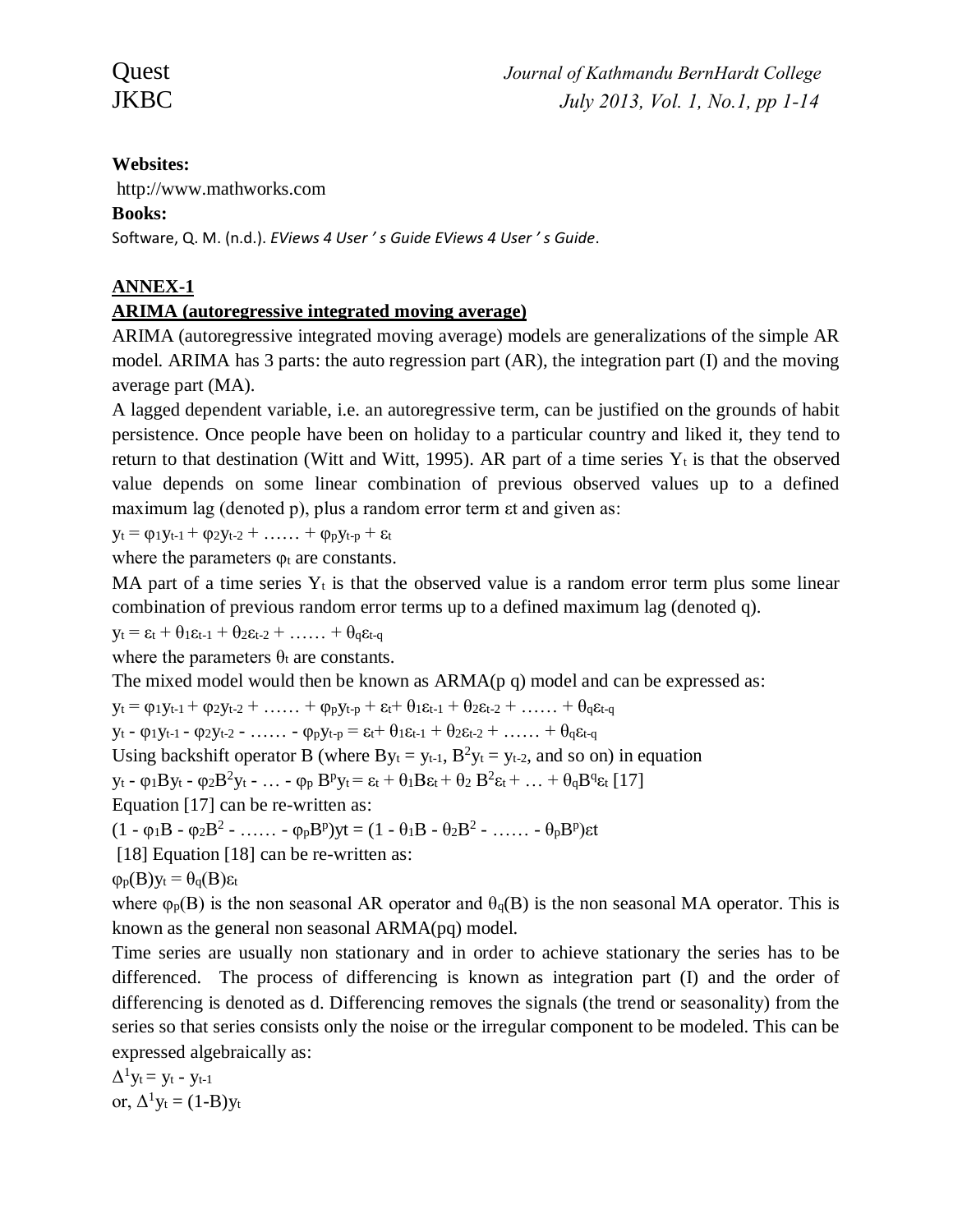Above expression is a first difference. A second difference refers taking differences of the observations and then taking differences of the differences and analyzing these second differences. Incorporating this in to the ARMA(pq) model leads to the following expression:  $φ<sub>p</sub>(B)Δ<sup>d</sup>y<sub>t</sub> = θ<sub>q</sub>(B)ε<sub>t</sub>$ 

where  $\Delta^d$  is the non seasonal difference operator and d is the order of differencing required to produce a stationary series. This Equation is known as the general, or pure, non seasonal  $ARIMA(p d q) model.$ 

SARIMA allows for the presence of seasonality in a series. This leads to the general seasonal ARIMA( $p$  d  $q$ ) (P D O) model, where P, D and O refer to the orders of the seasonal AR, I and MA parts of the model respectively. This can be expressed algebraically as:

 $\varphi_P(B)\Phi_P(B^s)\Delta^d\Delta_s P_{\text{y}_t} = \theta_q(B)\Theta_Q(B^s)$ εt

where  $\Phi_P(B^s)$  is the seasonal AR operator,  $\Delta_s$ <sup>D</sup> is the seasonal I operator,  $\Theta_Q(B^s)$  is the seasonal MA operator and s is the seasonal period (for example 4 for quarterly data or 12 for monthly data).

|                          |                            | SARIMA(3,1,1)(2,0,1)[12] |                                      |                                | SARIMA(3,1,2)(0,1,1)[12] |           |                                      |           |             |
|--------------------------|----------------------------|--------------------------|--------------------------------------|--------------------------------|--------------------------|-----------|--------------------------------------|-----------|-------------|
|                          | Observed                   | Point                    |                                      |                                | <b>MAPE</b>              | Point     |                                      |           | <b>MAPE</b> |
| Months                   | data                       | Forecast                 | Lo 95                                | Hi 95                          | calculation              | Forecast  | Lo 95                                | Hi 95     | Calculation |
| $12-Jan$                 | 52501                      | 51289.6                  | 40084.7                              | 65626.6                        | 0.02                     | 54686.24  | 46750.95                             | 62621.52  | 0.04        |
| $12$ -Feb                | 66459                      | 65612.19                 | 49123.25                             | 87635.88                       | 0.01                     | 67549.17  | 58193.82                             | 76904.53  | 0.02        |
| $12-Mar$                 | 89151                      | 82474.45                 | 59862.54                             | 113627.57                      | 0.07                     | 82053.39  | 71569.16                             | 92537.62  | 0.08        |
| $12-Apr$                 | 69796                      | 65221.56                 | 46449.75                             | 91579.66                       | 0.07                     | 71049.48  | 59989.4                              | 82109.55  | 0.02        |
| $12$ -May                | 50317                      | 51188.57                 | 35622.8                              | 73555.98                       | 0.02                     | 58153.17  | 46418.48                             | 69887.86  | 0.16        |
| $12-Jun$                 | 53630                      | 49634.43                 | 33763.72                             | 72965.19                       | 0.07                     | 55392.61  | 42685.51                             | 68099.72  | 0.03        |
| $12$ -Jul                | 49995                      | 51084.01                 | 33987.38                             | 76780.75                       | 0.02                     | 55016.36  | 41115.98                             | 68916.74  | 0.1         |
| $12-Aug$                 | 71964                      | 74317.51                 | 48452.58                             | 113989.65                      | 0.03                     | 75642.03  | 60713.15                             | 90570.91  | 0.05        |
| $12-Sep$                 | 66383                      | 71838.61                 | 45944.55                             | 112326.4                       | 0.08                     | 74297.42  | 58672.94                             | 89921.9   | 0.12        |
| $12-Oct$                 | 86379                      | 108311.9                 | 68007.38                             | 172502.75                      | 0.25                     | 103021.76 | 86903.1                              | 119140.42 | 0.19        |
| $12-Nov$                 | 83173                      | 89777.03                 | 55374.46                             | 145552.94                      | 0.08                     | 88433.71  | 71806.15                             | 105061.26 | 0.06        |
| $12$ -Dec                | 63344                      | 68762.56                 | 41689.85                             | 113415.86                      | 0.09                     | 69576.25  | 52275.58                             | 86876.93  | 0.1         |
| $\sum$ (  $y_t - f_t$  ) |                            | 0.82                     |                                      | $\sum$ (  $y_t - f_t$  )       |                          | 0.97      |                                      |           |             |
|                          | $(\sum ( y_t-f_t )/ y_t )$ |                          | 0.07                                 | $(\sum ( y_t - f_t ) /  y_t )$ |                          | 0.08      |                                      |           |             |
|                          |                            |                          | $100n^1(\sum ( y_t - f_t ) /  y_t )$ |                                | 6.86                     |           | $100n^1(\sum ( y_t - f_t ) /  y_t )$ |           | 8.08        |

**Table4:** Out-of Sample MAPE Calculations

Source: (*Author's Calculation***)**

# **Table-5 Monthly Forecasting from 2013 to 2014**

| SARIMA(3,1,2)(0,1,1)[12] |                |         |          |  |  |  |
|--------------------------|----------------|---------|----------|--|--|--|
| Months                   | Point Forecast | Lo 95   | Hi 95    |  |  |  |
| $13$ -Jan                | 62417.9        | 43198   | 81637.83 |  |  |  |
| $13$ -Feb                | 75481          | 54970.4 | 95991.63 |  |  |  |